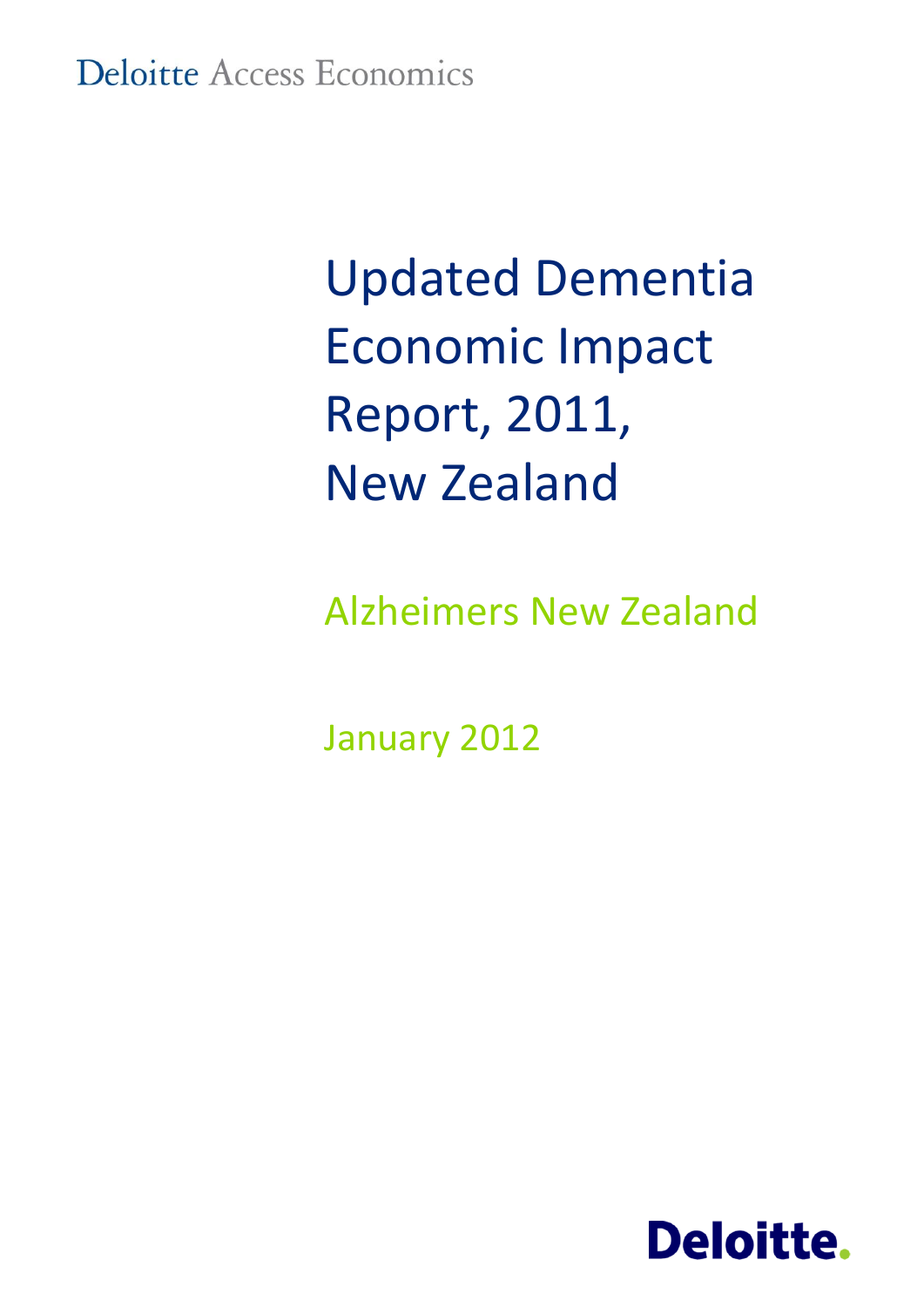# **Contents**

| $\mathbf{1}$   |     | Prevalence, incidence and mortality estimates and |  |
|----------------|-----|---------------------------------------------------|--|
|                |     |                                                   |  |
|                | 1.1 |                                                   |  |
|                | 1.2 |                                                   |  |
| $\overline{2}$ |     |                                                   |  |
|                | 2.1 |                                                   |  |
|                | 2.2 |                                                   |  |
|                | 2.3 |                                                   |  |
|                | 2.4 |                                                   |  |
|                | 2.5 |                                                   |  |
|                | 2.6 |                                                   |  |
|                | 2.7 |                                                   |  |
|                | 2.8 |                                                   |  |
| 3              |     |                                                   |  |
|                | 3.1 |                                                   |  |
|                | 3.2 |                                                   |  |
|                | 3.3 |                                                   |  |
|                | 3.4 |                                                   |  |
| 4              |     |                                                   |  |
|                | 4.1 |                                                   |  |
|                | 4.2 |                                                   |  |
|                | 4.3 |                                                   |  |
|                | 4.4 |                                                   |  |
|                |     |                                                   |  |
|                |     |                                                   |  |
|                |     |                                                   |  |

# Tables

| Table 1.1 : Dementia prevalence rates from Australian studies and European meta-analyses2 |  |
|-------------------------------------------------------------------------------------------|--|
| Table 1.2 : Alternative dementia prevalence rate estimates used in previous Australian    |  |
| Table 1.3 : Estimated dementia prevalence rates for those aged 80 years and over4         |  |
| Table 1.4 : Dementia prevalence and incidence rates used, by age and gender, %5           |  |
| Liability limited by a scheme approved under Professional Standards Legislation.          |  |

Deloitte refers to one or more of Deloitte Touche Tohmatsu Limited, a UK private company limited by guarantee, and its network of member firms, each of which is a legally separate and independent entity. Please see www.deloitte.com/au/about for a detailed description of the legal structure of Deloitte Touche Tohmatsu Limited and its member firms.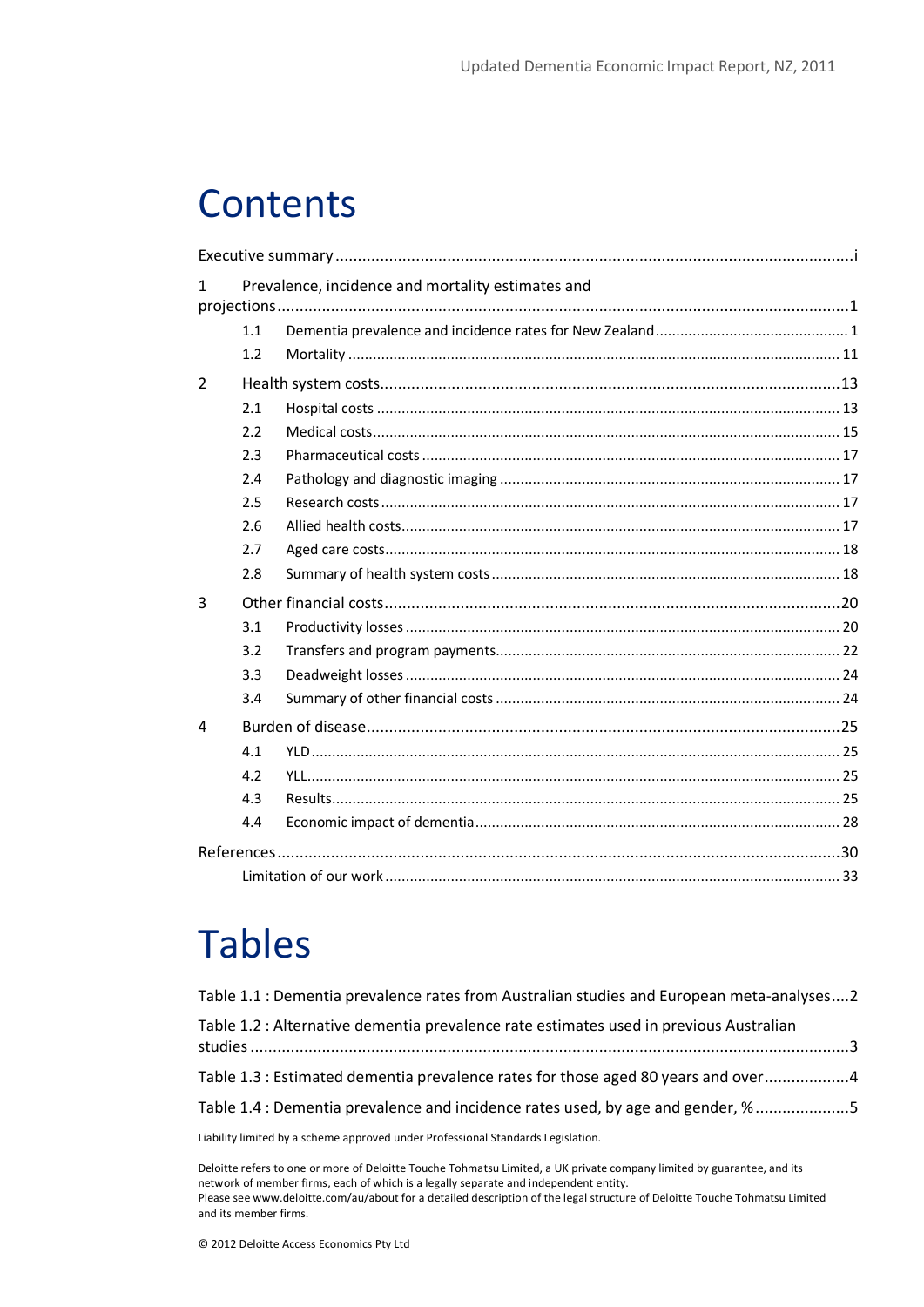| Table 1.5 : Prevalence and incidence, by gender and age, NZ, 2011-2050 (people)6           |  |
|--------------------------------------------------------------------------------------------|--|
| Table 1.6 : Prevalence and incidence, by ethnicity and gender, NZ, 2011-2026 (people)8     |  |
| Table 1.7 : Prevalence and incidence, by ethnicity and gender, NZ, 2011-2026 (% total      |  |
|                                                                                            |  |
| Table 1.9 : Death rates per 100,000 people, with dementia the underlying cause, NZ, 200812 |  |
|                                                                                            |  |
|                                                                                            |  |
|                                                                                            |  |
| Table 3.1: Productivity losses, carer costs and taxation forgone, 2011 22                  |  |
|                                                                                            |  |
|                                                                                            |  |
| Table 4.2: Summary of economic costs of dementia, New Zealand, 201128                      |  |

# Figures

| Figure 1.1 : Prevalence by age and gender, NZ, 2011 (number of people)10           |  |
|------------------------------------------------------------------------------------|--|
|                                                                                    |  |
|                                                                                    |  |
|                                                                                    |  |
|                                                                                    |  |
|                                                                                    |  |
|                                                                                    |  |
|                                                                                    |  |
|                                                                                    |  |
| Figure 4.3 : Distribution of financial costs of dementia, (% total), NZ, 201129    |  |
| Figure 4.4 : Financial costs of dementia by bearer of costs, (% total), NZ, 201129 |  |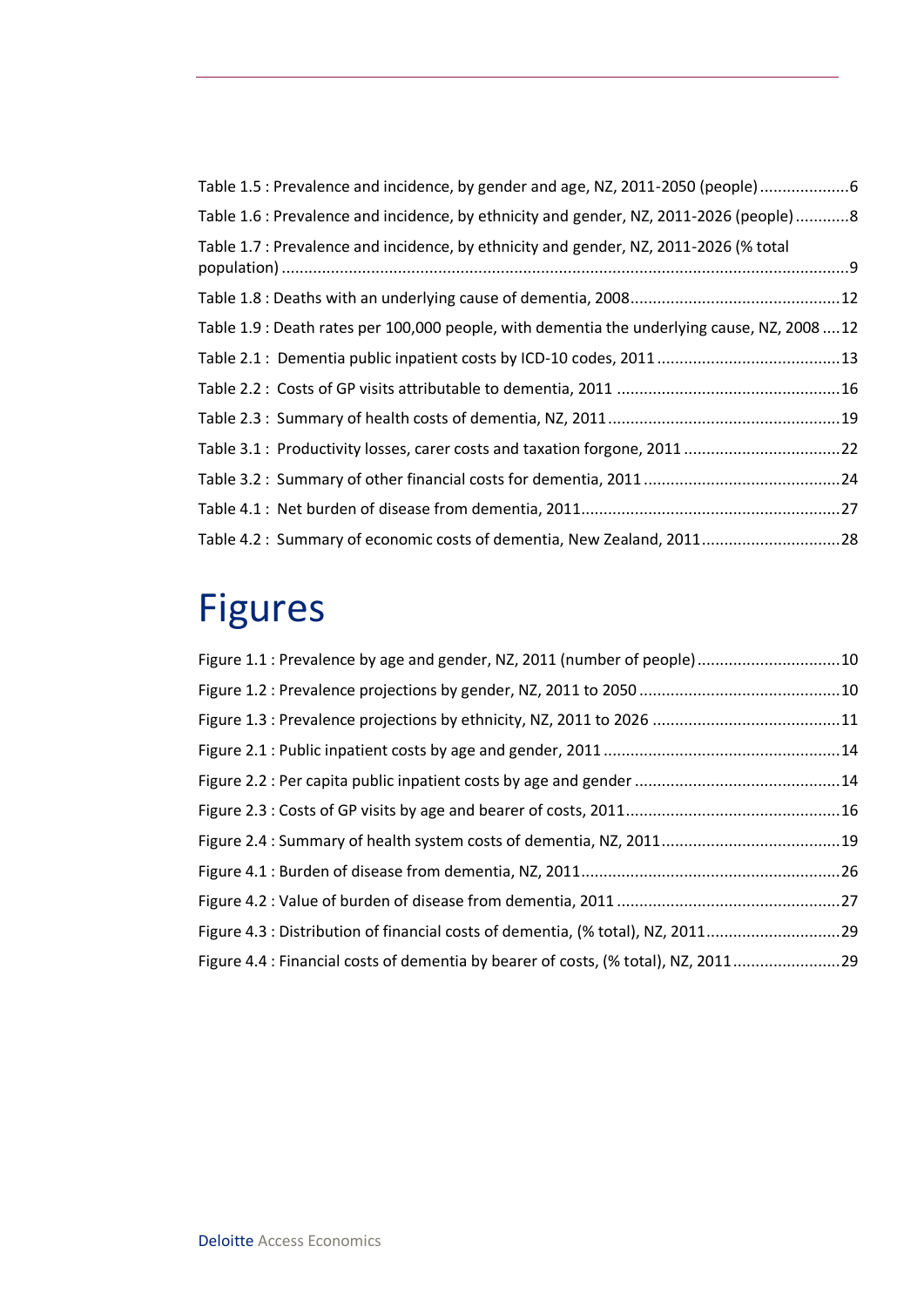# **Glossary**

| <b>ABS</b>   | <b>Australian Bureau of Statistics</b>                    |
|--------------|-----------------------------------------------------------|
| <b>AIHW</b>  | Australian Institute of Health and Welfare                |
| <b>AWE</b>   | average weekly earnings                                   |
| <b>CCPS</b>  | <b>Client Claims Processing System</b>                    |
| <b>CPI</b>   | consumer price index                                      |
| <b>DALY</b>  | disability adjusted life year                             |
| <b>DHB</b>   | <b>District Health Boards</b>                             |
| <b>DWL</b>   | deadweight loss                                           |
| GDP          | gross domestic product                                    |
| GP           | general practitioner                                      |
| <b>HRC</b>   | Health Research Council of New Zealand                    |
| ICD-10       | International Classification of Disease Tenth Revision    |
| MoH          | Ministry of Health, New Zealand                           |
| <b>NPV</b>   | net present value                                         |
| <b>NZ</b>    | New Zealand                                               |
| <b>NZHIS</b> | New Zealand Health Information Service                    |
| <b>OECD</b>  | Organization for Economic Cooperation and Development     |
| PHI          | Public Health Intelligence unit of the Ministry of Health |
| PHO          | <b>Primary Health Organisation</b>                        |
| R&D          | research and development                                  |
| US           | <b>United States</b>                                      |
| VSL(Y)       | value of a statistical life (year)                        |
| <b>YLD</b>   | year of healthy life lost due to disability               |
| YLL          | year of life lost due to premature mortality              |

L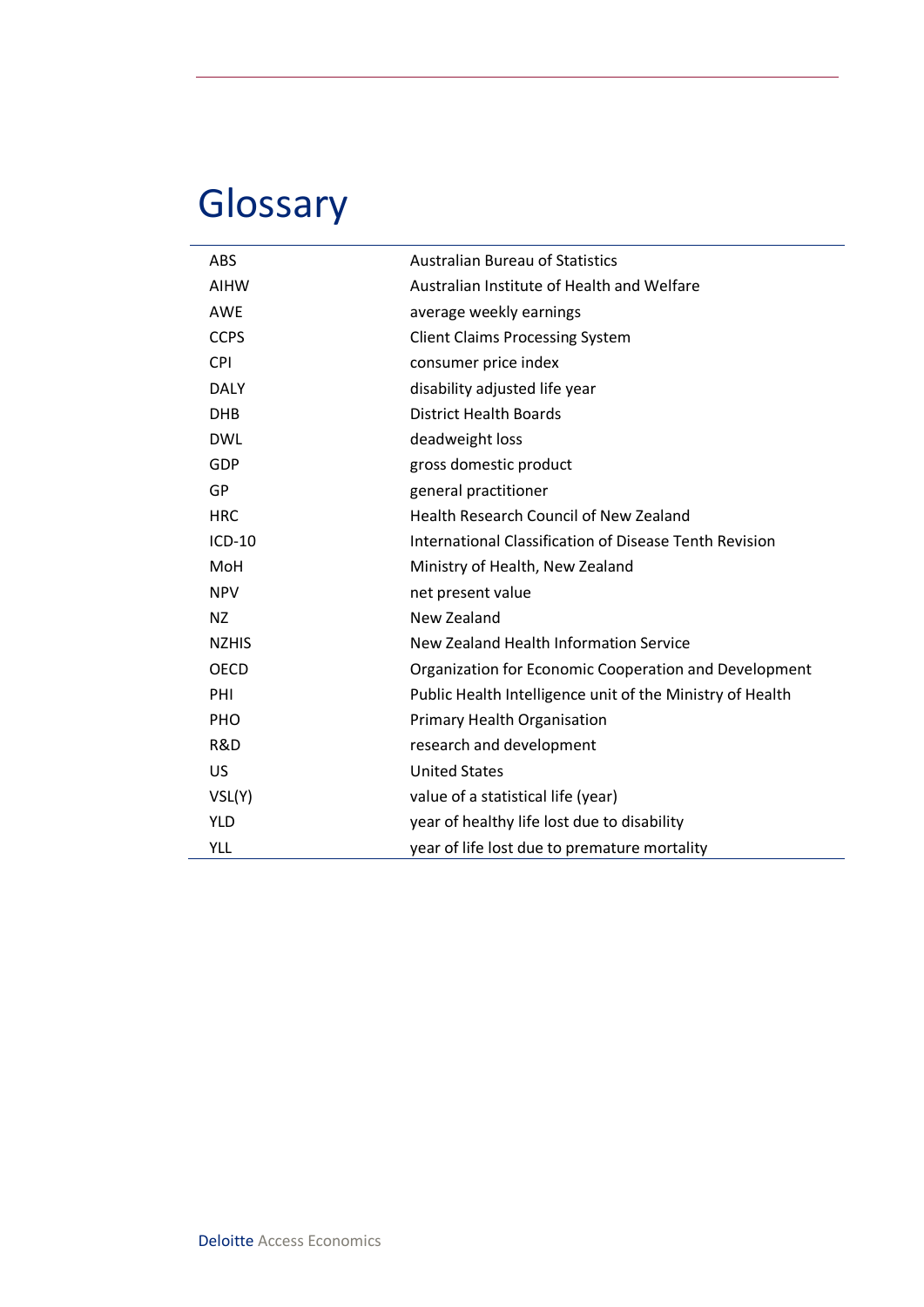## <span id="page-4-0"></span>**Executive summary**

This report provides estimates of dementia prevalence, incidence and costs in 2011. It updates earlier estimates provided in 2008 in a report which contains more detailed background information regarding dementia, its effects and treatments.

#### **Occurrence of dementia**

### **In 2011, 48,182 New Zealanders had dementia – 1.1% of the New Zealand (NZ) population. This has increased over 18% in three years, from 40,746 people in 2008.**

The majority (60%) of people with dementia are female – 28,864 NZ women have dementia compared to 19,318 NZ men. This is due to women living longer than men on average, and due to the prevalence rate of dementia being higher for women than men in age groups over 75 years. There were an estimated 13,486 new case of dementia in 2011, with the incident proportions of males and females similar to those for prevalence.



### **Figure i: Prevalence of dementia by age and gender, NZ, 2011**

**By 2050, 147,359 New Zealanders will have dementia – over 2.6% of the population, and more than triple current numbers.**

Of the total, 87,145 (59%) will be female and 60,214 (41%) male. Annual incidence (onset) of dementia will also more than triple, to 41,088 new cases by the year 2050.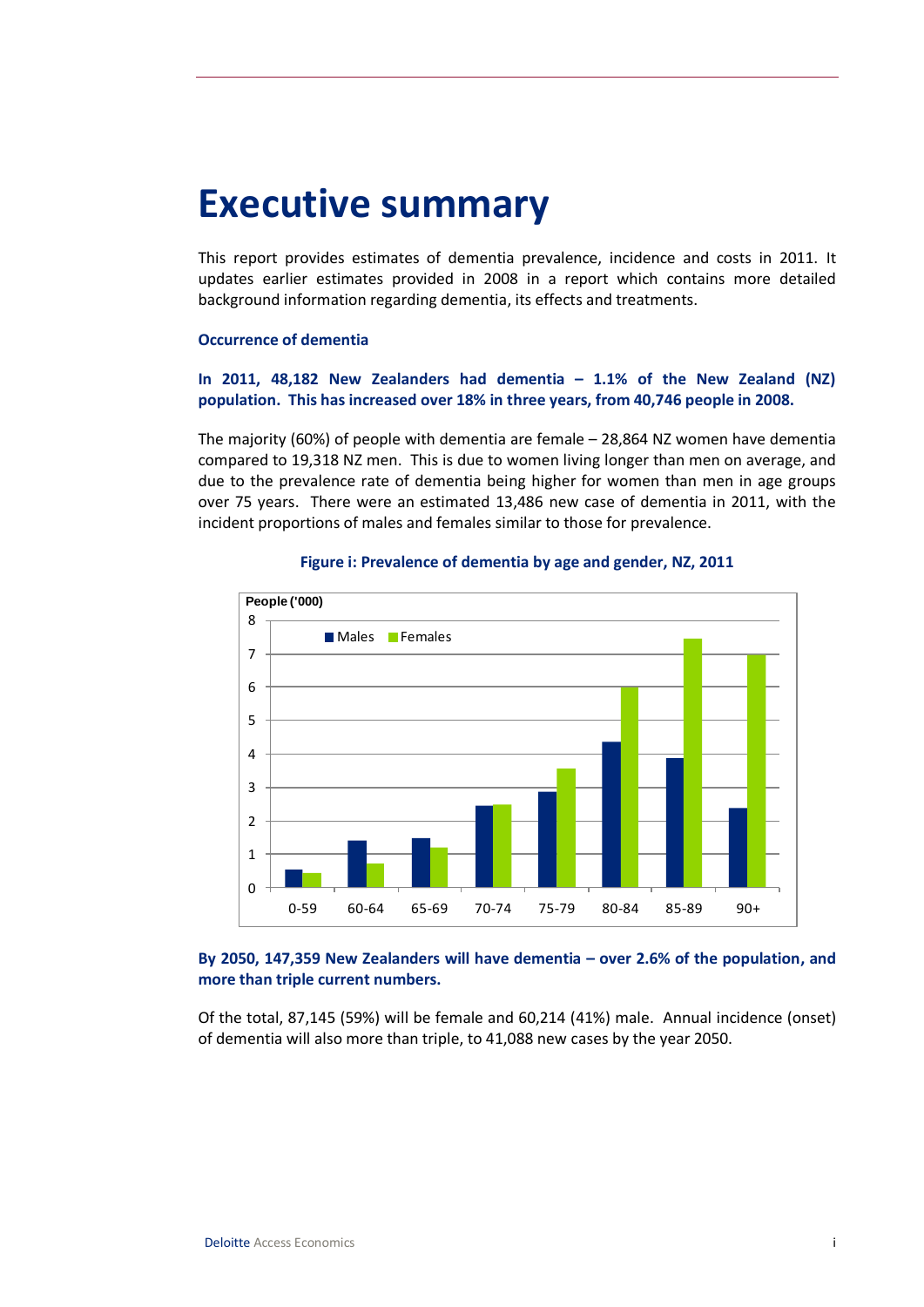

#### **Figure ii: Prevalence projections for dementia by gender, NZ, 2011 to 2050**

### **A greater share of those with dementia will be made up of those with non-European backgrounds.**

By 2026, the last year for which ethnic splits are available, there will be a higher share of Maori, Asian and Pacific Islander people with dementia in the total, due to demographic changes in the population. Maori people with dementia will increase from 4.0% of the total in 2011 to 5.7% in 2026; Asians will increase from 3.7% to 8.4%; and Pacific Islander people will increase from 1.9% to 2.6% of all New Zealanders with dementia.



#### **Figure iii: Prevalence projections for dementia by ethnicity, NZ, 2011 to 2026**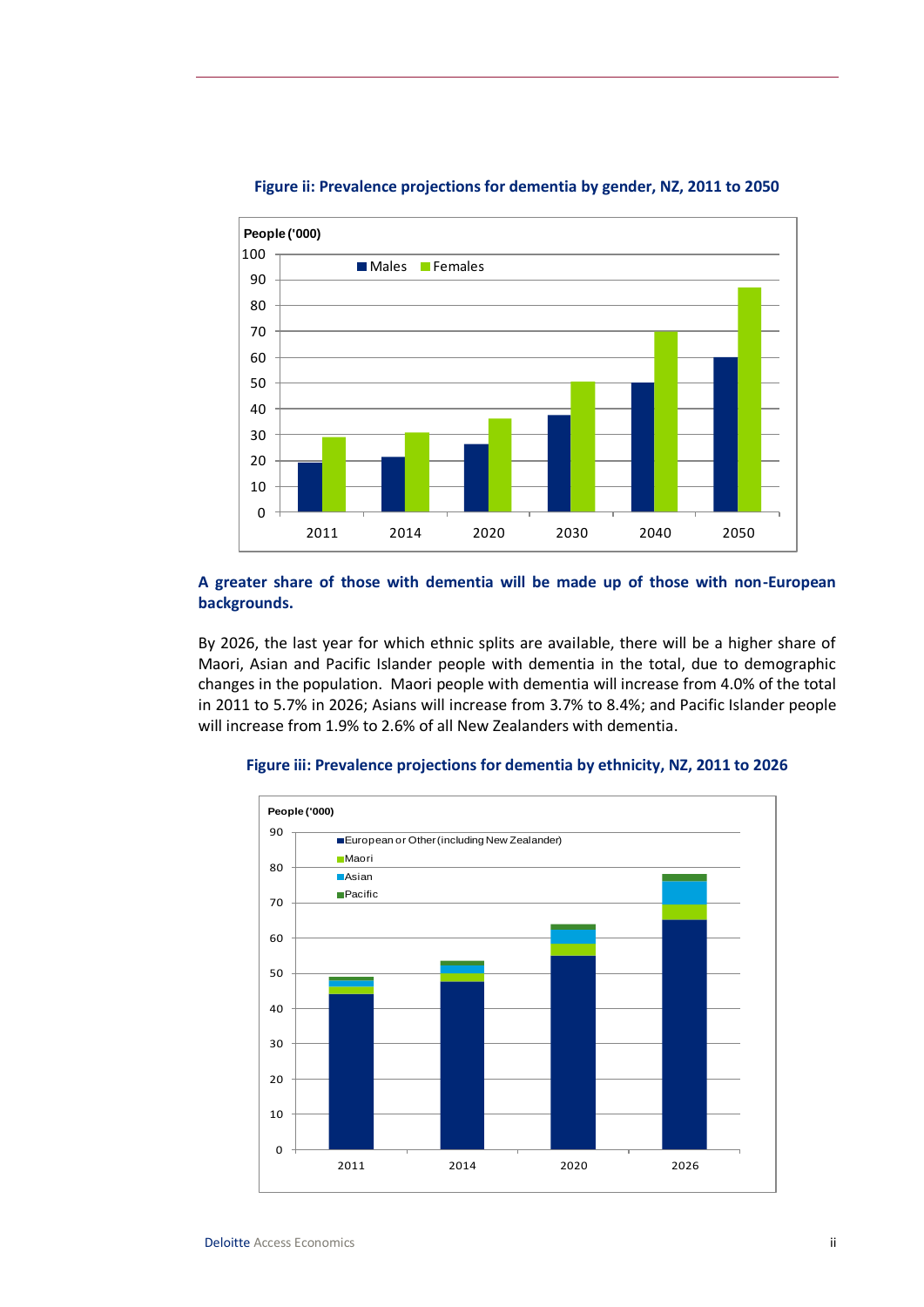#### **Financial costs**

#### **The total financial cost of dementia in 2011 was estimated as \$954.8 million.**

 Of the total, \$596.3 million (62.5%) was for health system expenditures and \$358.5 million (37.5%) was for other financial costs.



#### **Figure iv: Distribution of the financial costs of dementia, NZ, 2011**

Total health system expenditure (\$596.3 million), which is paid for by government, individuals and others, is dominated by the cost of residential aged care at \$371.9 million in 2011 (62.4% of health expenditure). Hospital costs were also substantial, totalling \$139.4 million (21.4%), comprising \$127.3 million of inpatient costs and around \$12.1 million in outpatient costs. Pharmaceuticals and health research were each around \$4.0 million. Overhead costs of administering health systems, capital expenditures, and public health programs were an estimated \$74.6 million, with GPs, allied health, pathology and imaging each around \$1 million per annum. These costs only include the additional expenditure on people with dementia over and above that of people of the same age and gender.

Productivity losses due to dementia comprise the lower employment participation of people with dementia (\$157.7 million), higher rates of absenteeism (\$2.9 million) and the loss of human capital as a result of premature mortality (\$6.9 million). In addition, carers also participate less in the workforce, and the opportunity cost of their informal care is thus valued at \$37.2 million. Other real costs are the cost of respite and support services (\$40.1 million), the cost of mobility aids and home modifications (\$4.0 million) and the deadweight efficiency losses from welfare transfers, government expenditures and taxation revenues forgone (\$109.6 million).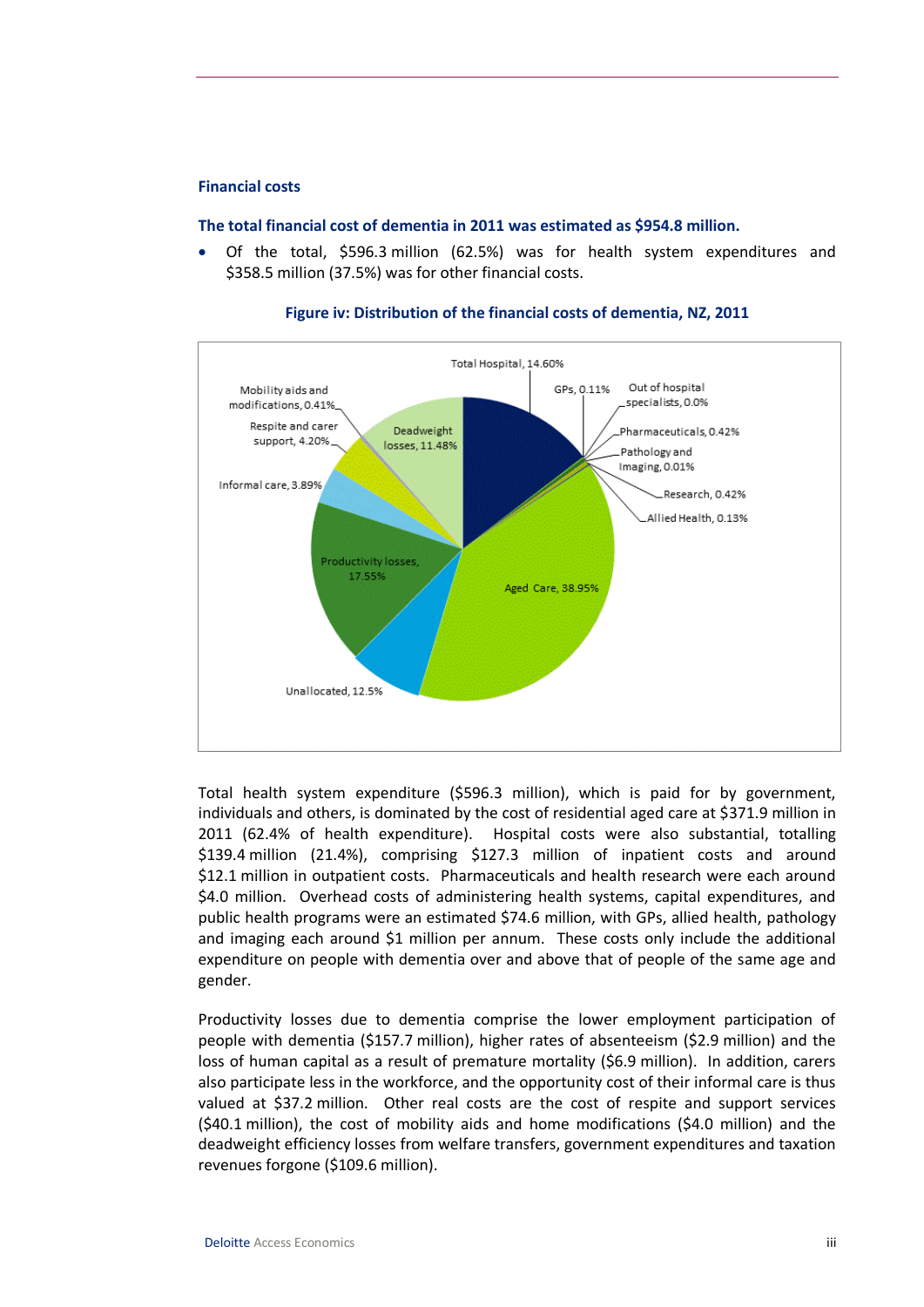#### **Burden of disease**

In addition to the financial cost of dementia, there is also the cost of the loss of wellbeing and quality of life. This is measured using disability adjusted life years (DALYs), an international system for measuring the mortality and morbidity impact of disease and injury.

In 2011, 32,649 years of healthy life were lost due to dementia across New Zealand. The majority of the burden was due to morbidity (lost wellbeing and quality of life), comprising 23,017 DALYs or 70% of the total. The remaining 30% of the burden was due to the estimated 9,633 DALYs caused by premature death from dementia.

 The burden of disease from dementia is disproportionately carried by women. While the burden for males was 12,689 DALYs (39% of total), the female burden was 19,960 DALYs (61% of total).

The burden of disease from dementia is converted into a dollar value, by multiplying the total DALYs from dementia by the value of a statistical life year (VSLY), which was estimated from meta-analysis of the literature as \$387,674 in 2011.



#### **Figure v: Value of gross burden of disease from dementia, 2011**

After subtracting costs borne by the individual already calculated and included in the financial cost estimates, the **net value of the burden of disease was estimated as \$12.4 billion in 2011**, more than 12 times the financial costs.

Individuals with dementia and their carers bore 33% of the financial costs of dementia in 2011, the Government bore 55% of the costs, and the remaining 12% of financial costs were borne by other payers in society. These shares change to 95%, 4% and 1% if the value of healthy life lost is included.

#### **Deloitte Access Economics**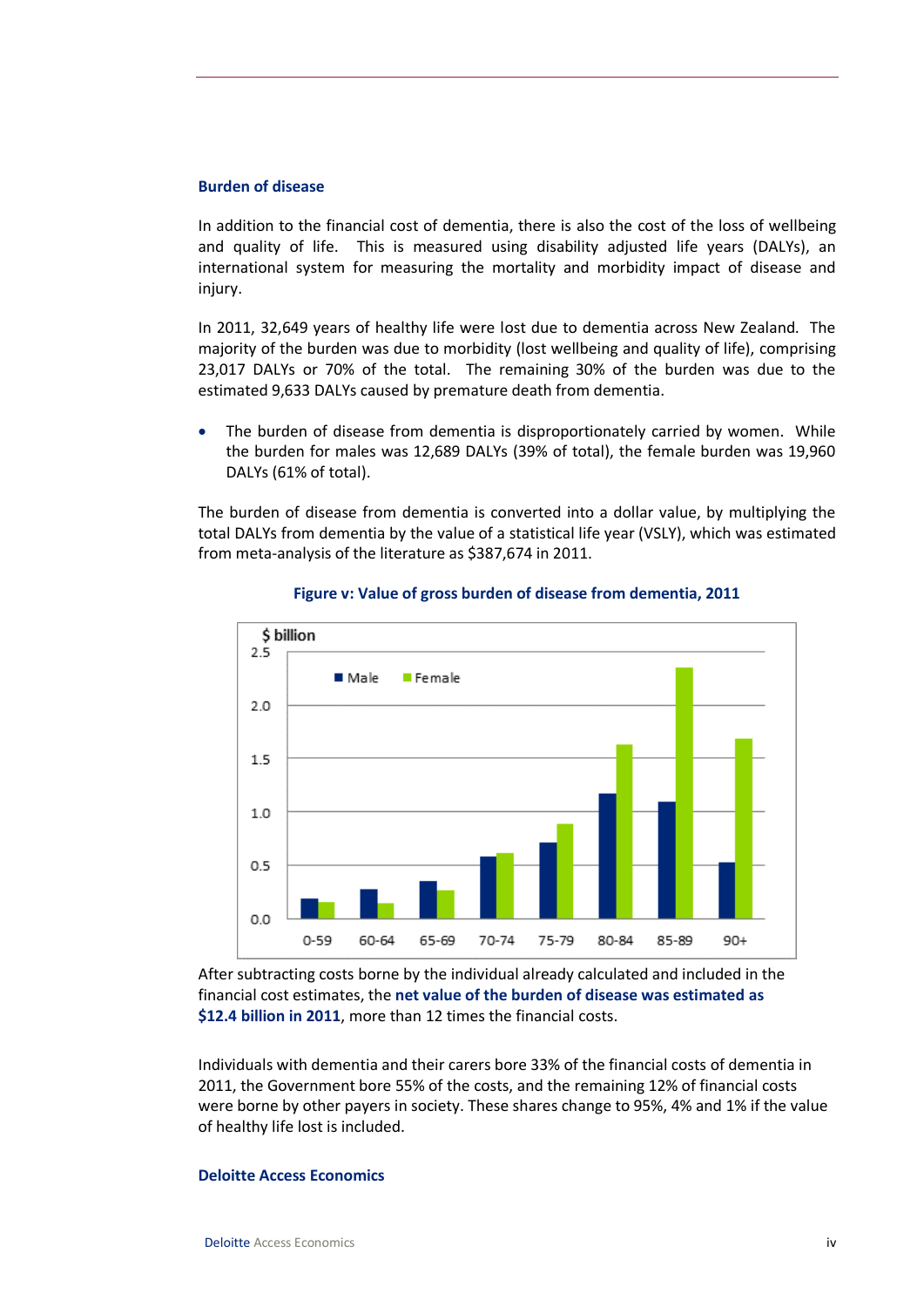# <span id="page-8-0"></span>**1 Prevalence, incidence and mortality estimates and projections**

### <span id="page-8-1"></span>**1.1 Dementia prevalence and incidence rates for New Zealand**

Epidemiological studies of the prevalence and incidence of dementia give slightly varying results depending on the methods used in the study although all studies show a sharp rise in prevalence rates with age. While dementia can occur at any age, it is rare below the age of 60 years. Because of demographic ageing, in the future there will be relatively more people in the age groups at most risk for dementia. In the absence of effective prevention or treatment, the increase in the numbers of people with dementia will come about as a consequence of an increase in the size of the population most at risk i.e. those in the older age groups.

No epidemiological studies of dementia incidence or prevalence in the New Zealand population or in specific ethnic groups within the population were identified in researching this report. We reiterate our statement in the 2008 report that it would be worthwhile collecting such information, particularly in ethnic groups such as Maori and Pacific Island people, since it is possible that dementia prevalence rates differ by ethnicity. While there is anecdotal evidence that the incidence of dementia may be higher in these (non-white) groups in New Zealand, due to a higher prevalence of cardiovascular risk factors for example, no data were available to enable modelling of the extent of this difference.

As such, and because these ethnic groups are relatively small as a proportion of the total New Zealand elderly population, these estimates are conservatively based on the best available rates from a meta-analysis of international studies, largely from countries in Europe and Australia. The various prevalence estimates are presented in [Table 1.1](#page-9-0) and [Table 1.2,](#page-10-0) with greater background analysis provided in a recent report for Alzheimer's Australia (Deloitte Access Economics, 2011).

The estimates of prevalence rates used in this report [\(Table 1.4\)](#page-12-0) are corroborated by the recent World Alzheimer Report 2010 (Wimo and Prince, 2010) which based prevalence estimates for 2010 on a previous systematic review of the global prevalence of dementia (Prince and Jackson, 2009), identifying 147 studies in 21 Global Burden of Disease world regions. Applying prevalence proportions to the United Nations estimates of the total older population, the results showed that estimates for those aged 60 years and over did not vary much between world regions. In Australasia, dementia prevalence in 2009 was estimated to be 6.4% in people aged 60 or older. As there are no data on the trends in age-gender dementia prevalence rates in New Zealand over time, it is problematic to determine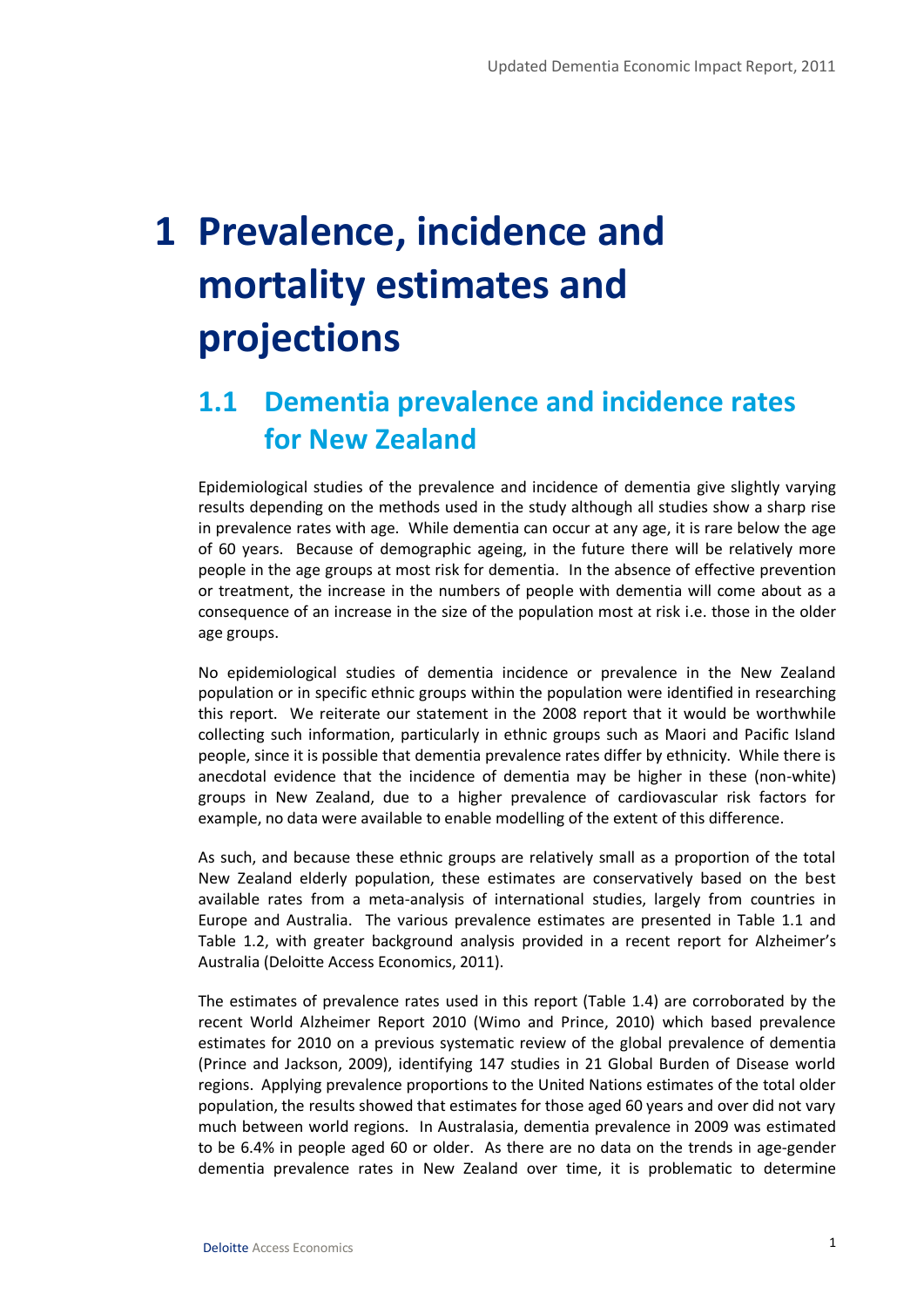whether such rates in the future are likely to change, and therefore we assume that there is no change.

| Age   |                | <b>Australian MMSE studies</b><br>(Anstey et al, 2010) |                          | <b>European studies: clinical diagnoses</b> |                        |                       |                |                           |                         |
|-------|----------------|--------------------------------------------------------|--------------------------|---------------------------------------------|------------------------|-----------------------|----------------|---------------------------|-------------------------|
|       | <b>DYNOPTA</b> | <b>NSMH</b><br>1997                                    | <b>NSMH</b><br>2007      | <b>Jorm</b>                                 | Lobo-<br><b>Female</b> | Lobo -<br><b>Male</b> | <b>Ritchie</b> | Hofman -<br><b>Female</b> | <b>Hofman</b><br>- Male |
|       | %              | %                                                      | %                        | %                                           | %                      | %                     | %              | %                         | %                       |
|       |                |                                                        |                          |                                             |                        |                       |                |                           |                         |
| 60-64 |                |                                                        | $\overline{\phantom{a}}$ | 0.7                                         |                        |                       |                |                           |                         |
| 65-69 | 3.78           | 6.22                                                   | 4.00                     | 1.4                                         | 1.0                    | 1.6                   | 1.5            | -                         | -                       |
| 70-74 | 5.16           | 9.09                                                   | 5.02                     | 2.8                                         | 3.1                    | 2.9                   | 3.5            | 3.9                       | 4.6                     |
| 75-79 | 10.63          |                                                        | 7.53                     | 5.6                                         | 6.0                    | 5.6                   | 6.8            | 6.7                       | 5.0                     |
| 80-84 | 16.32          |                                                        | 5.26                     | 10.5                                        | 12.6                   | 11.0                  | 13.6           | 13.5                      | 12.1                    |
| 85-89 | 22.36          | $\qquad \qquad -$                                      | $\overline{\phantom{0}}$ | 20.8                                        | 20.2                   | 12.8                  | 22.3           | 22.8                      | 18.5                    |
| 90-94 | 32.43          |                                                        | $\overline{\phantom{a}}$ | 38.6                                        | 30.8                   | 22.1                  | 31.5           | 32.2                      | 32.1                    |
| $90+$ | 41.41          |                                                        | $\overline{\phantom{a}}$ | $\qquad \qquad \blacksquare$                |                        |                       |                |                           |                         |
| $95+$ | 67.42          |                                                        |                          |                                             |                        |                       | 44.5           | 36.0                      | 31.6                    |

<span id="page-9-0"></span>**Table 1.1: Dementia prevalence rates from Australian studies and European metaanalyses**

Source: Anstey et al (2010), Jorm et al (2005), Hofman et al (1991), Lobo et al (2000) and Ritchie and Kildea (1995).

Recently there has been a focus on the incidence and prevalence of dementia among older groups (80 years and over). Earlier studies assumed the same prevalence rates in the oldest aged groups e.g. the Australian Institute of Health and Welfare (AIHW 2007) used 22.1% for males and 30.8% for females in both the 90-94 and 95+ cohorts [\(Table 1.2\)](#page-10-0). Two epidemiological studies have shown that dementia rates do not flatten or decrease after the age of 90 years but, instead, dementia rates continue to rise (Lucca et al 2009; Corrada et al 2008). One study focuses on a large Italian population while the other uses a population from the United States. Although both come to the same general conclusion, absolute levels of prevalence differ substantially between the two studies and also with Anstey (2009, 2010), most likely due to different methods used to diagnose individuals. Prevalence rates of dementia for those 80 years and older from the two studies (Lucca et al 2009; Corrada et al 2008), are shown in [Table 1.3.](#page-11-0)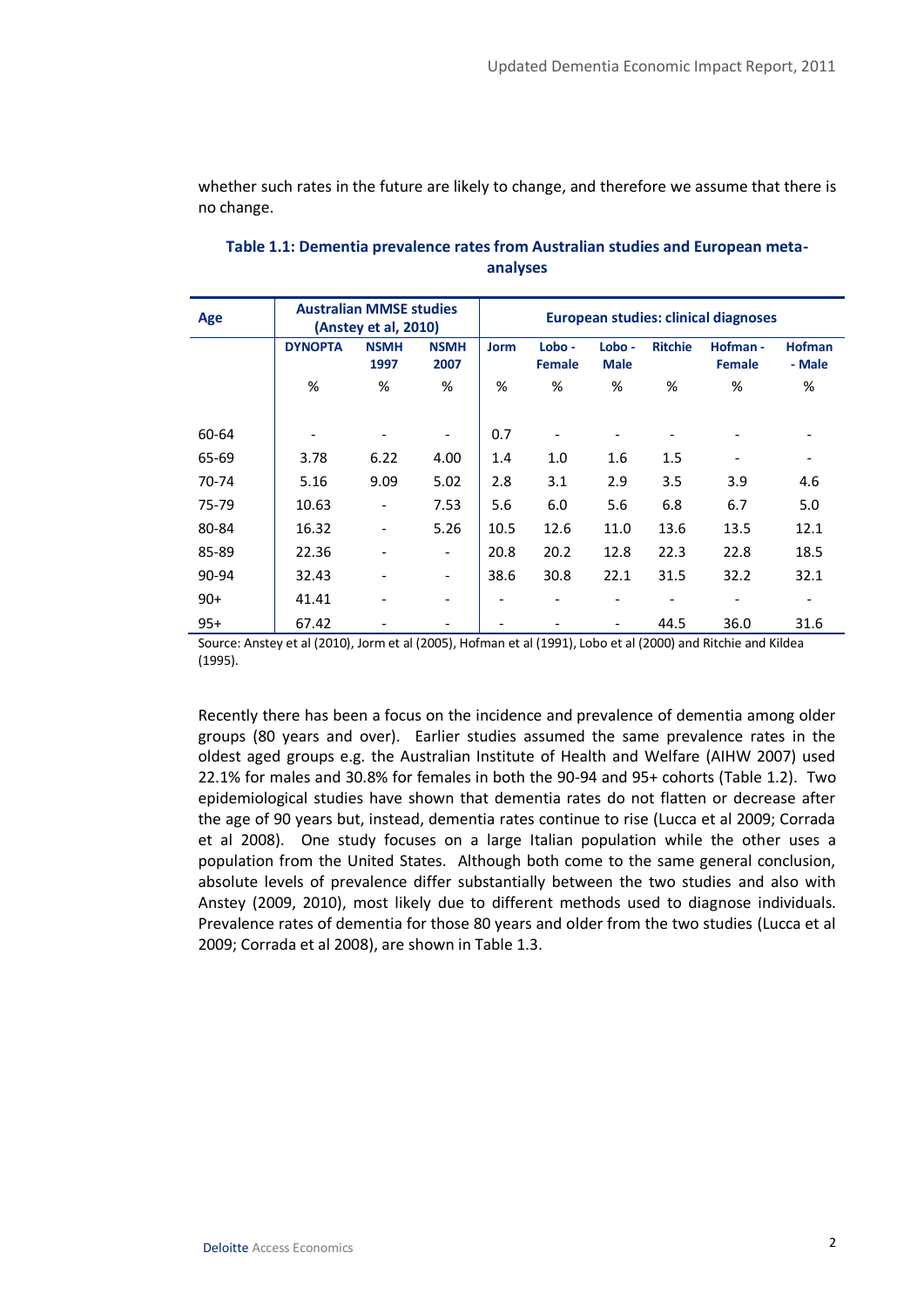| Age   | <b>Access Economics</b><br>$(2003)^{(a)}$ |               | Jorm et al $(2005)^{(b)}$ |               | <b>Access Economics</b><br>$(2005)^{(c)}$ |               | Begg et al (2007),<br>AIHW (2007) <sup>(d)</sup> |               | Anstey et al (2009) |               | Anstey et al (2010) |               |
|-------|-------------------------------------------|---------------|---------------------------|---------------|-------------------------------------------|---------------|--------------------------------------------------|---------------|---------------------|---------------|---------------------|---------------|
|       | Male (%)                                  | Female<br>(%) | Male (%)                  | Female<br>(%) | Male (%)                                  | Female<br>(%) | Male (%)                                         | Female<br>(%) | Male (%)            | Female<br>(%) | Male (%)            | Female<br>(%) |
| < 60  | 0.2                                       | 0.1           | na                        | na            | 0.1                                       | 0.1           | 0.1                                              | $\mathbf 0$   | na                  | na            | na                  | na            |
| 60-64 | 0.2                                       | 0.1           | 1.2                       | 0.6           | 1.2                                       | 0.6           | 0.1                                              | 0             | na                  | Na            | na                  | Na            |
| 65-69 | 1.9                                       | 1.1           | 1.7                       | 1.3           | 1.7                                       | 1.3           | 1.6                                              | 1.0           | 2.2                 | 2.5           | 3.0                 | 4.5           |
| 70-74 | 1.9                                       | 1.1           | 3.5                       | 3.3           | 3.5                                       | 3.3           | 2.9                                              | 3.1           | 4.9                 | 5.6           | 6.2                 | 4.3           |
| 75-79 | 5.7                                       | 6.8           | 5.8                       | 6.3           | 5.8                                       | 6.3           | 5.6                                              | 6.0           | 8.2                 | 9.2           | 10.7                | 10.6          |
| 80-84 | 5.7                                       | 6.8           | 11.8                      | 12.6          | 11.8                                      | 12.6          | 11.0                                             | 12.6          | 12.3                | 17.0          | 16.9                | 16.0          |
| 85-89 | 22.8                                      | 33.6          | 18.6                      | 21.5          | 18.6                                      | 21.5          | 12.8                                             | 20.2          | 18.8                | 22.8          | 25.1                | 21.0          |
| 90-94 | 22.8                                      | 33.6          | 31.1                      | 33.3          | 31.1                                      | 33.3          | 22.1                                             | 30.8          | 41.2                | 32.7          | 41.3                | 29.9          |
| $95+$ | 22.8                                      | 33.6          | 38.1                      | 40.3          | 38.1                                      | 40.3          | 22.1                                             | 30.8          | 53.9                | 73.8          | 52.8                | 69.4          |

**Table 1.2: Alternative dementia prevalence rate estimates used in previous Australian studies**

<span id="page-10-0"></span>Note: (a) Prevalence for those under 25 years was considered zero. (b) Uses an average of four meta analyses including Jorm et al (1987), Hofman et al (1991), Richie and Kildea (1995) and Lobo et al (2000). (c) Estimates were derived from Jorm et al (2005). (d) Based on Harvey et al (2003) for those <65 years old and Lobo et al (2000) for all other age groups. Source: Access Economics (2003, 2005), Jorm et al (2005), Begg et al (2007), AIHW (2007), Anstey et al (2009), Anstey et al (2010).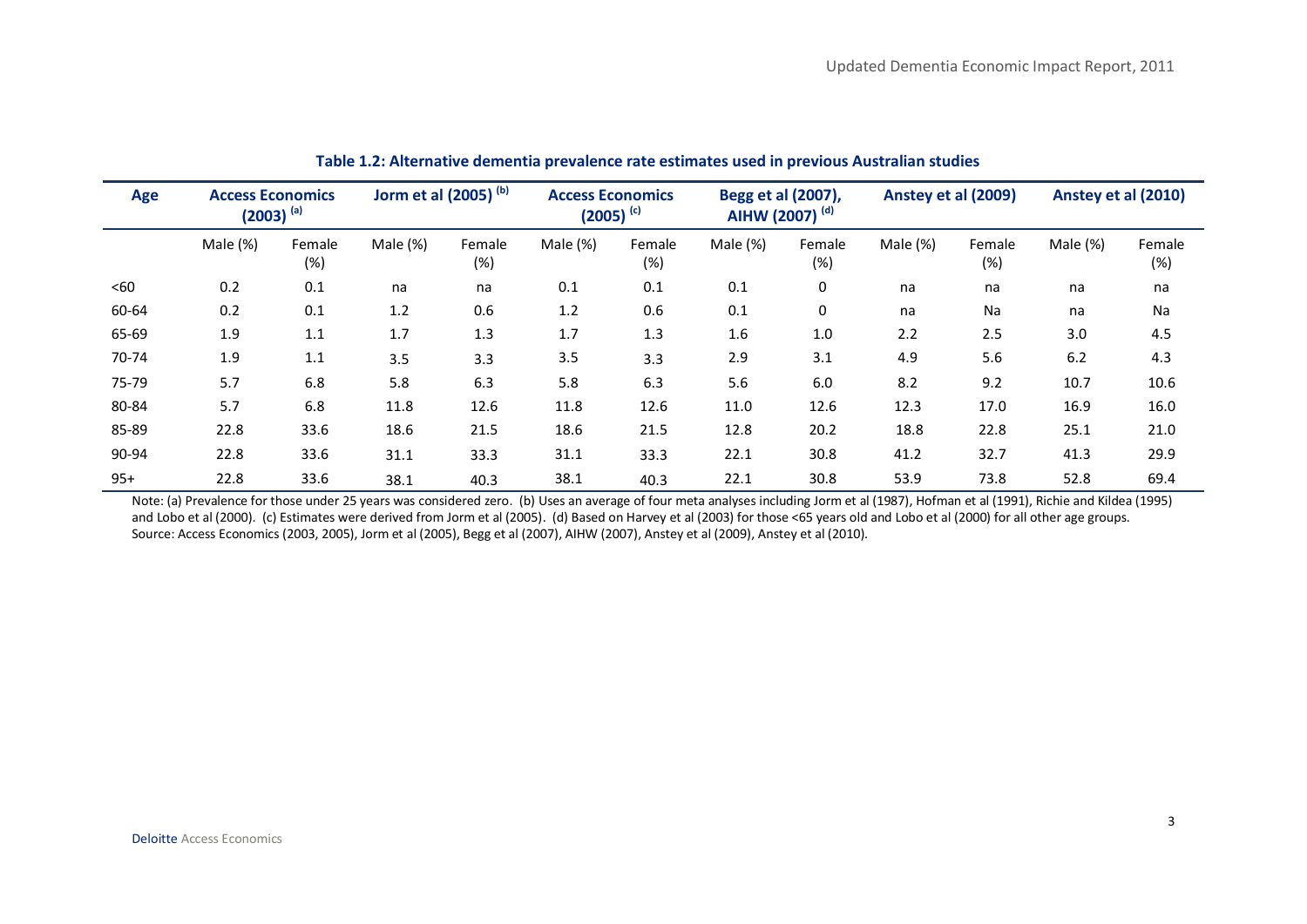| Age   | Lucca et al $(2009)^{(a)}$ |             | Corrada et al (2008) <sup>(b)</sup> |             | Corrada et al (2008) <sup>(c)</sup> |
|-------|----------------------------|-------------|-------------------------------------|-------------|-------------------------------------|
| years | All (%)                    | Male $(\%)$ | Female (%)                          | Male $(\%)$ | Female (%)                          |
| 80-84 | 13.5                       | Na          | na                                  | na          | na                                  |
| 85-89 | 30.8                       | Na          | na                                  | na          | na                                  |
| 90-94 | 39.5                       | 17.3        | 31.1                                | 40.4        | 42.6                                |
| $95+$ | 52.8                       | 20.6        | 50.0                                | 37.2        | 58.7                                |

<span id="page-11-0"></span>

Note: (a) Participants were diagnosed based on DSM-IV criteria. (b) Includes participants diagnosed from a neurological examination or a Mini-Mental State Examination administered in person. (c) Includes participants diagnosed from a Cognitive Assessment Screening Instrument-Short Version, a Dementia Questionnaire, or the Informant Questionnaire that combines information from the Dementia Severity Rating Scale, Functional Activities, and Activities of Daily Living.

For this report, prevalence rates were estimated using a combination of published epidemiological studies and the meta-analyses outlined above. As there have not been any significant studies since Access Economics (2009) that warrant a change in dementia prevalence rates, and as the World Alzheimer Reports suggest similar rates across Australasia, these prevalence rates were applied to the New Zealand population estimates. The methodology is outlined below.

- **Age bracket 0 to 59 years:** A weighted average for the entire population was calculated using five year age bracket prevalence rates derived from Harvey et al (2003).
- **Age brackets between 60 and 79 years:** Previous prevalence rates used in Access Economics (2005) were used.
- **Age brackets between 80 and 89 years:** A weighted average of prevalence rates found in Access Economics (2005) and Lucca et al (2009) were used, with the former receiving three times as much weight as the latter.
- **Age brackets 90 years and above:** A weighted average of prevalence rates was calculated using rates found in Access Economics (2005), Lucca et al (2009), and Corrada et al (2008). An average prevalence rate was calculated using the latter two studies and this average was given an equal weighting with the prevalence rates from Access Economics (2005).

There are relatively few sources of data estimating the age-gender incidence of dementia, as there may be problems with diagnosing dementia (e.g., differential diagnosis of early mild dementia from other cognitive conditions) and the progressive onset of the condition means that a specific date of onset is frequently difficult to determine. This suggests that, in any given period, there may be a significant number of cases that are missed due to delayed diagnosis. The specificity of diagnostic tools may also be an issue (Begg et al, 2007). A US study found that around 22% of adults aged 71 years or older had cognitive impairment where the level of impairment did not reach the dementia threshold (Plassman et al, 2008). The study suggests the number of individuals with chronic impairment without dementia is about 70% higher than the number of individuals with dementia.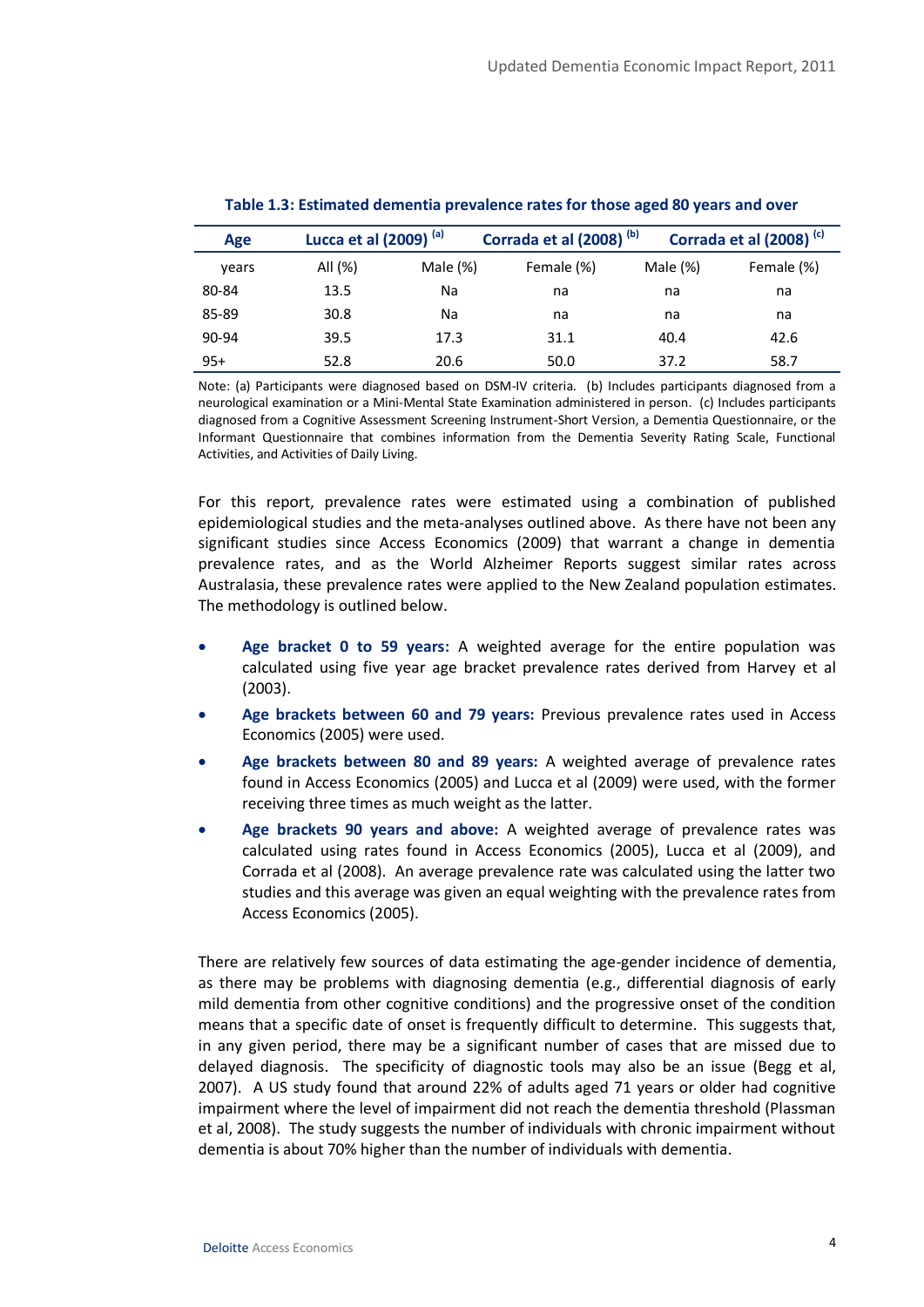For this report, incidence rates used in the previous Alzheimers New Zealand report, based on Wancata et al (2003), are used again. Studies included in Wancata et al's meta-analysis were Jorm et al (1987), Hofman et al (1991), Ritchie and Kildea (1995) and Lobo et al (2000), with [Table 1.4](#page-12-0) presenting the average incidence rates derived. These rates triangulate well with (i.e. fall within the ranges estimated by) Ferri et al (2005) for the Western Pacific and Southeast Asian regions. Whilst most reports focus on prevalence rather than incidence, the similarity of age-gender prevalence rates across country studies where age-gender mortality rates are similar (e.g. Prince and Jackson, 2009, for Australasia) suggests that age-gender incidence rates may also be similar, and hence the rates presented are credible for NZ.

|          |             | <b>Prevalence</b> |             | <b>Incidence</b> |
|----------|-------------|-------------------|-------------|------------------|
| Age      | <b>Male</b> | <b>Female</b>     | <b>Male</b> | <b>Female</b>    |
| $0 - 59$ | 0.03        | 0.02              | 0.01        | 0.01             |
| 60-64    | 1.2         | 0.6               | 0.1         | 0.1              |
| 65-69    | 1.7         | 1.3               | 0.4         | 0.4              |
| 70-74    | 3.5         | 3.3               | 0.9         | 0.9              |
| 75-79    | 5.8         | 6.3               | 2.0         | 2.1              |
| 80-84    | 12.1        | 12.9              | 3.8         | 3.9              |
| 85-89    | 21.1        | 24.4              | 6.2         | 6.6              |
| $90+$    | 34.4        | 41.5              | 9.4         | 10.1             |

#### <span id="page-12-0"></span>**Table 1.4: Dementia prevalence and incidence rates used, by age and gender, %**

Source: Access Economics (2005), Corrada et al (2008), Harvey et al (2003), Lucca et al (2009), Wancata et al (2003).

### 1.1.2 Population data and prevalence projections

The prevalence and incidence projections presented in this report are derived by applying the rates derived in the previous section to population projections. As such, the findings reflect demographic ageing trends only, with a 'status quo' approach to other factors (e.g. trends in cardiovascular risk factors such as obesity) that may influence the incidence and prevalence rates of dementia over the future forecast horizon.

Population projections for the New Zealand population, as well as for the four ethnic groups (European, Maori, Asian and Pacific Island) were sourced from Statistics New Zealand. Projections for the total population were available by age and gender out to 2061. Population projections for ethnic sub-groups were available out to 2026.

In 2011, there were an estimated 48,182 New Zealanders with dementia – 1.1% of the total NZ population. Of the total, 40.1% were male, 59.9% were female [\(Table 1.5\)](#page-13-0) and 13,486 were new incident cases (0.3% of the population). By 2050, there will be an estimated 147,359 New Zealanders with dementia (2.6% of the population) and an estimated 41,008 new cases each year (0.7% of the population), with the proportion of males to females remaining very similar to the 2011 ratio.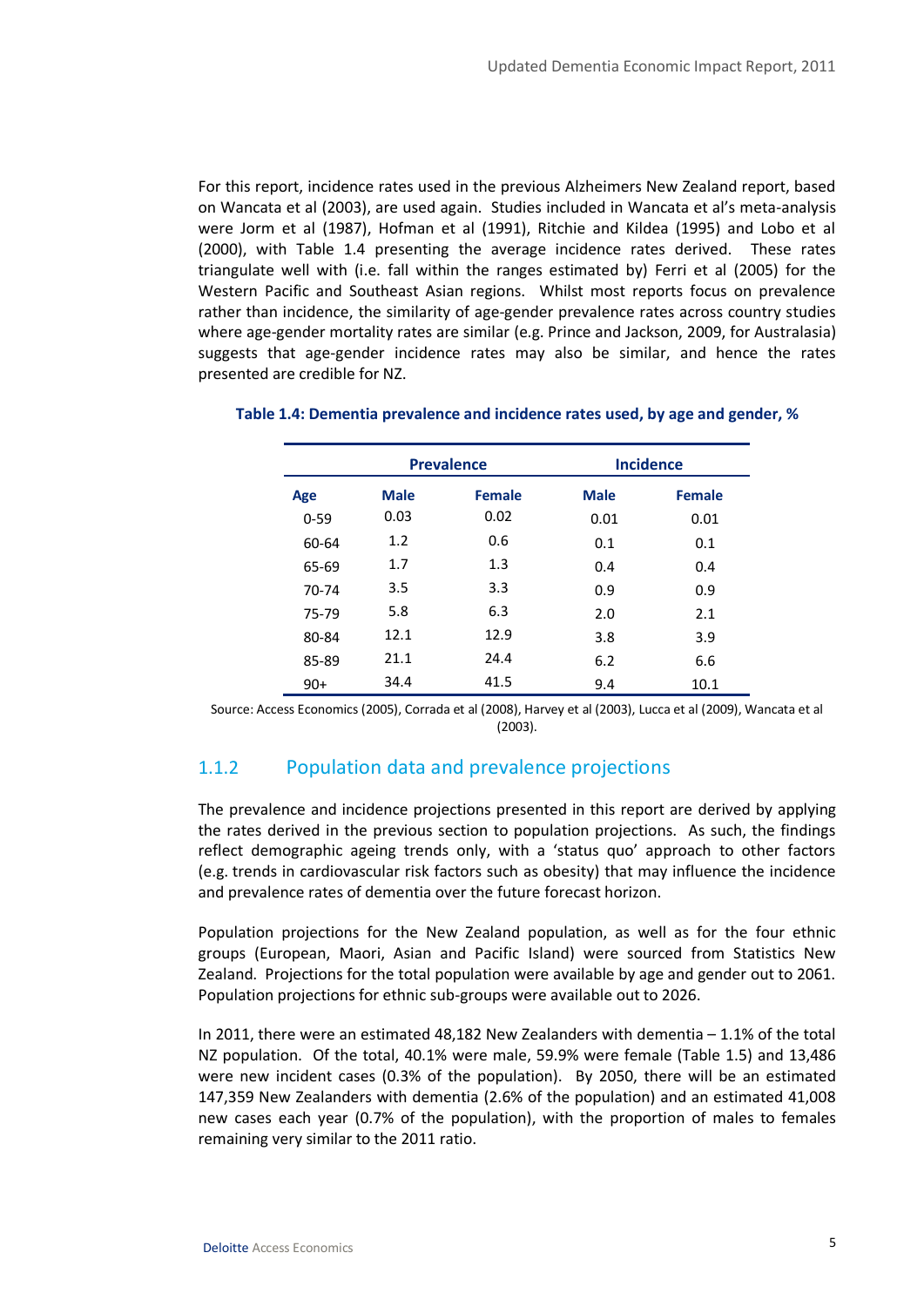| <b>Number of people</b>                             | 2011           | 2014           | 2020           | 2030           | 2040           | 2050           |
|-----------------------------------------------------|----------------|----------------|----------------|----------------|----------------|----------------|
| <b>Prevalence</b>                                   |                |                |                |                |                |                |
| Males                                               |                |                |                |                |                |                |
| $0 - 59$                                            | 535            | 544            | 554            | 568            | 590            | 603            |
| 60-64                                               | 1,396          | 1,417          | 1,622          | 1,668          | 1,511          | 1,900          |
| 65-69                                               | 1,493          | 1,770          | 1,953          | 2,387          | 2,220          | 2,373          |
| 70-74                                               | 2,436          | 2,713          | 3,518          | 4,274          | 4,452          | 4,081          |
| 75-79                                               | 2,854          | 3,132          | 4,048          | 5,562          | 6,937          | 6,566          |
| 80-84                                               | 4,373          | 4,531          | 5,464          | 8,783          | 11,085         | 11,908         |
| 85-89                                               | 3,860          | 4,451          | 5,147          | 7,994          | 11,791         | 15,525         |
| $90+$                                               | 2,372          | 2,922          | 4,229          | 6,532          | 11,724         | 17,259         |
| <b>Total males</b><br>Females                       | 19,318         | 21,479         | 26,535         | 37,768         | 50,309         | 60,214         |
| $0 - 59$                                            | 442            | 448            | 454            | 458            | 468            | 475            |
| 60-64                                               | 725            | 743            | 862            | 925            | 830            | 955            |
| 65-69                                               | 1,200          | 1,424          | 1,593          | 2,009          | 1,937          | 1,933          |
| 70-74                                               | 2,492          | 2,746          | 3,571          | 4,412          | 4,778          | 4,336          |
| 75-79                                               | 3,566          | 3,881          | 4,908          | 6,785          | 8,700          | 8,518          |
| 80-84                                               | 6,002          | 6,080          | 7,102          | 11,138         | 14,190         | 15,782         |
| 85-89                                               | 7,461          | 7,778          | 8,217          | 12,191         | 17,823         | 23,919         |
| $90+$                                               | 6,977          | 7,932          | 9,510          | 12,624         | 21,387         | 31,229         |
| <b>Total females</b>                                | 28,864         | 31,030         | 36,215         | 50,541         | 70,114         | 87,145         |
| <b>Total with dementia</b>                          | 48,182         | 52,509         | 62,750         | 88,309         | 120,423        | 147,359        |
| % of total population                               | 1.1%           | 1.2%           | 1.3%           | 1.7%           | 2.2%           | 2.6%           |
| <b>Incidence</b>                                    |                |                |                |                |                |                |
| Males                                               |                |                |                |                |                |                |
| $0 - 59$                                            | 179            | 182            | 185            | 190            | 197            | 202            |
| 60-64                                               | 116            | 118            | 135            | 139            | 126            | 158            |
| 65-69                                               | 351            | 416            | 460            | 562            | 522            | 558            |
| 70-74                                               | 626            | 698            | 905            | 1,099          | 1,145          | 1,049          |
| 75-79                                               | 984            | 1,080          | 1,396          | 1,918          | 2,392          | 2,264          |
| 80-84                                               | 1,372          | 1,421          | 1,714          | 2,755          | 3,477          | 3,735          |
| 85-89                                               | 1,135          | 1,308          | 1,513          | 2,350          | 3,466          | 4,563          |
| $90+$                                               | 649            | 800            | 1,158          | 1,788          | 3,210          | 4,725          |
| <b>Total males</b>                                  | 5,413          | 6,023          | 7,465          | 10,801         | 14,535         | 17,255         |
| Females<br>$0 - 59$                                 | 181            | 184            | 186            | 188            | 192            | 195            |
| 60-64                                               | 121            | 124            | 144            | 154            | 138            | 159            |
| 65-69                                               | 369            | 438            | 490            | 618            | 596            | 595            |
| 70-74                                               | 680            | 749            | 974            | 1,203          | 1,303          | 1,183          |
| 75-79                                               | 1,189          | 1,294          | 1,636          | 2,262          | 2,900          | 2,839          |
| 80-84                                               |                |                |                |                |                |                |
| 85-89                                               | 1,810<br>2,020 | 1,833<br>2,105 | 2,141<br>2,224 | 3,358<br>3,300 | 4,278<br>4,825 | 4,758<br>6,475 |
| $90+$                                               | 1,704          | 1,938          | 2,323          | 3,084          | 5,225          | 7,630          |
| <b>Total females</b>                                | 8,073          | 8,664          | 10,118         | 14,167         | 19,457         | 23,832         |
|                                                     |                |                |                |                |                |                |
| <b>Total with dementia</b><br>% of total population | 13,486<br>0.3% | 14,687<br>0.3% | 17,583<br>0.4% | 24,968<br>0.5% | 33,992<br>0.6% | 41,088<br>0.7% |
|                                                     |                |                |                |                |                |                |

### <span id="page-13-0"></span>**Table 1.5: Prevalence and incidence, by gender and age, NZ, 2011-2050 (people)**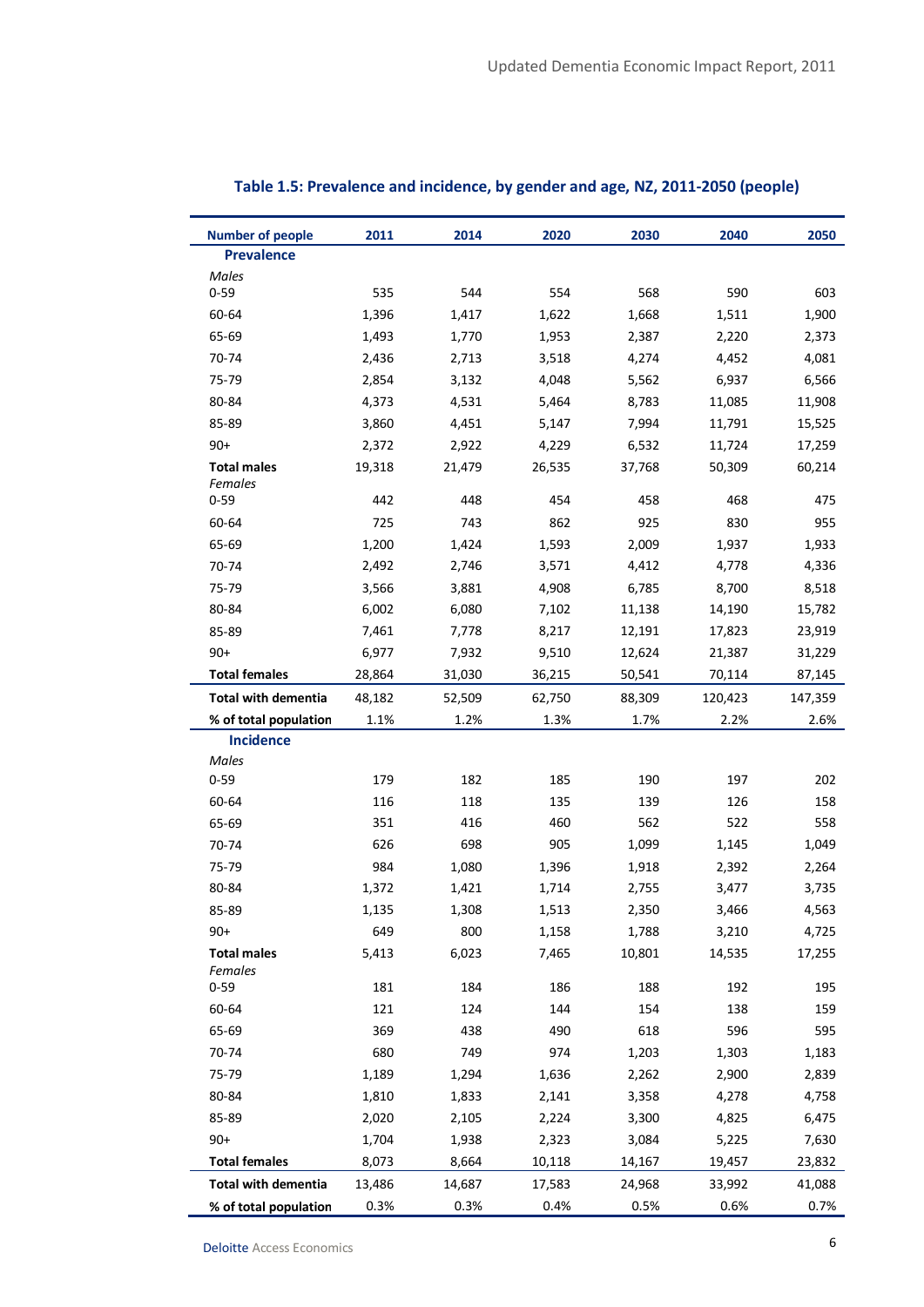As ethnicity is not a mutually exclusive concept, the sum of the four ethnic sub-populations is greater than the whole New Zealand population. This holds true also for the prevalence and incidence projections (as one person can be part of two groups and therefore summation would result in overstatement). For the reasons noted in the previous section, the incidence and prevalence rates from [Table 1.4](#page-12-0) were used for all ethnic groups.

In 2011, there were an estimated 49,022 New Zealanders with dementia classified in at least one ethnic category, of whom 1,970 (4.0%) were Maori, 1,838 (3.7%) were Asian, 930 (1.9%) were Pacific Islanders and 44,284 (90.3%) were European/other [\(Table 1.6\)](#page-15-0). The ethnicity proportions were approximately the same for incident as for prevalent cases.

By 2026, the last year for which ethnic splits are available, the ratios expected to change, with a smaller share of people with dementia (down from 90.3% to 83.2%) in the European/other group (65,154 of 78,267). The shares for all other ethnicities are projected to increase, to 4,493 (5.7%) Maori, a much higher 6,568 (8.4%) Asian, and 2,051 (2.6%) Pacific Islanders. Again, incidence shares closely mirror prevalence shares.

Dementia prevalence is projected to increase from 1.1% of the total population in 2011 to 1.6% by 2026, with higher prevalence in females (due primarily to longer life). For the European/other group, prevalence increases from 1.0% to 1.3%, while for the minority ethnicities prevalence rates are much lower (around 0.02% to 0.04% currently, rising to 0.04% to 0.13% by 2026), due to shorter life expectancy [\(Table 1.7\)](#page-16-0).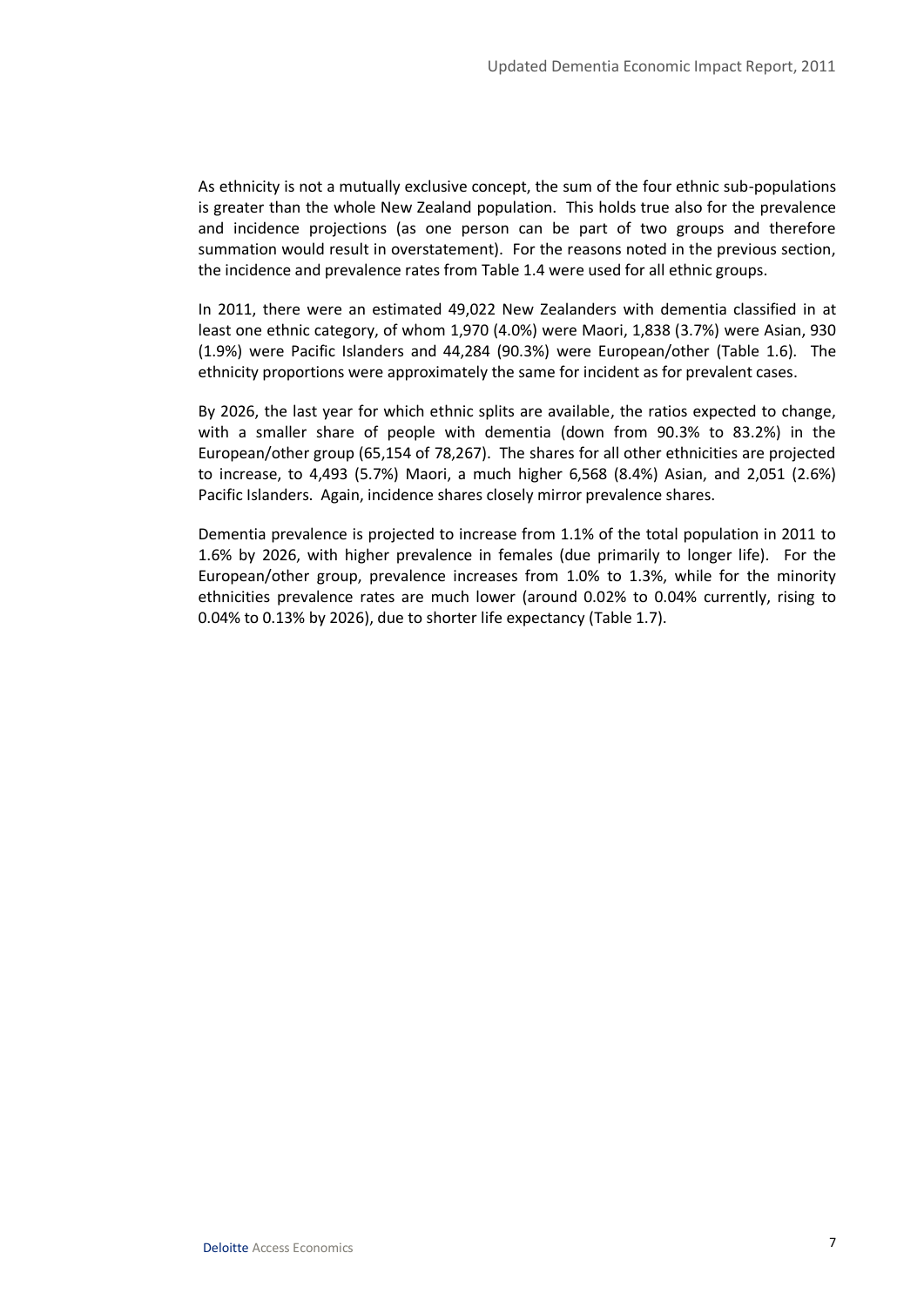| <b>Number of people</b>     | 2011   | 2014   | 2020   | 2026   |
|-----------------------------|--------|--------|--------|--------|
| <b>Prevalence</b>           |        |        |        |        |
| <b>Pacific Total</b>        | 930    | 1,115  | 1,514  | 2,051  |
| Male                        | 417    | 486    | 647    | 893    |
| Female                      | 512    | 629    | 867    | 1,159  |
| <b>Asian Total</b>          | 1,838  | 2,440  | 4,141  | 6,568  |
| Male                        | 862    | 1,140  | 1,901  | 2,950  |
| Female                      | 976    | 1,300  | 2,240  | 3,618  |
| <b>Maori Total</b>          | 1,970  | 2,282  | 3,268  | 4,493  |
| Male                        | 868    | 1,001  | 1,430  | 1,909  |
| Female                      | 1,102  | 1,282  | 1,839  | 2,584  |
| <b>European/Other Total</b> | 44,284 | 47,664 | 55,146 | 65,154 |
| Male                        | 17,514 | 19,244 | 23,040 | 27,644 |
| Female                      | 26,770 | 28,421 | 32,107 | 37,511 |
| <b>All Groups Total</b>     | 49,022 | 53,501 | 64,070 | 78,267 |
| Male                        | 19,661 | 21,870 | 27,017 | 33,395 |
| Female                      | 29,360 | 31,632 | 37,053 | 44,872 |
| <b>Incidence</b>            |        |        |        |        |
| <b>Pacific Total</b>        | 264    | 315    | 427    | 579    |
| Male                        | 113    | 132    | 177    | 245    |
| Female                      | 151    | 183    | 250    | 334    |
| <b>Asian Total</b>          | 518    | 689    | 1,165  | 1,845  |
| Male                        | 236    | 314    | 527    | 824    |
| Female                      | 283    | 375    | 638    | 1,021  |
| <b>Maori Total</b>          | 556    | 646    | 918    | 1,264  |
| Male                        | 234    | 271    | 389    | 524    |
| Female                      | 322    | 375    | 529    | 739    |
| <b>European/Other Total</b> | 12,386 | 13,317 | 15,443 | 18,403 |
| Male                        | 4,928  | 5,416  | 6,506  | 7,898  |
| Female                      | 7,458  | 7,902  | 8,936  | 10,505 |
| <b>All Groups Total</b>     | 13,724 | 14,967 | 17,953 | 22,091 |
| Male                        | 5,510  | 6,133  | 7,599  | 9,492  |
| Female                      | 8,214  | 8,834  | 10,354 | 12,598 |

### <span id="page-15-0"></span>**Table 1.6: Prevalence and incidence, by ethnicity and gender, NZ, 2011-2026 (people)**

Source: Deloitte Access Economics based on New Zealand population data and [Table 1.4.](#page-12-0)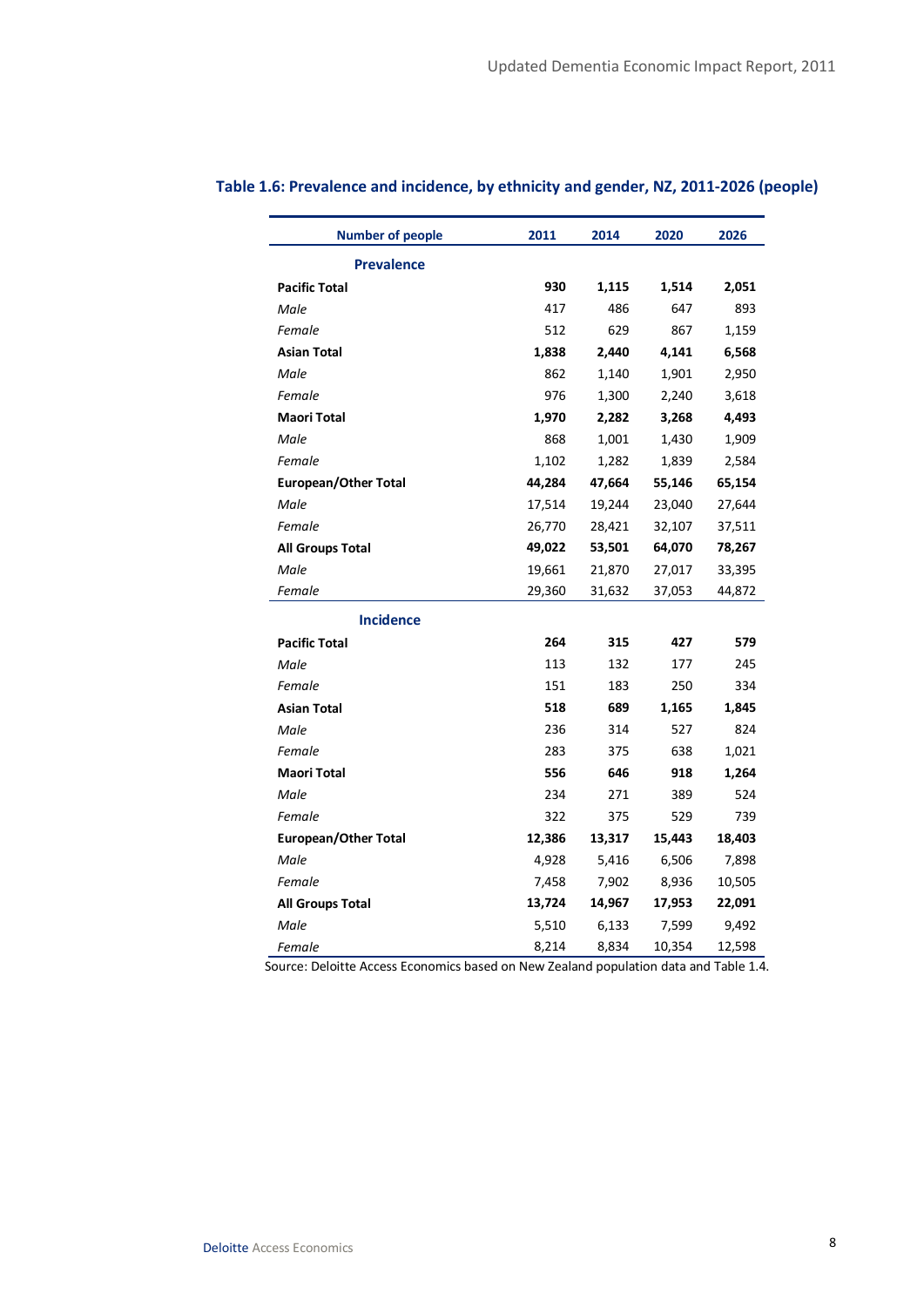| % Group Total               | 2011  | 2014  | 2020  | 2026  |
|-----------------------------|-------|-------|-------|-------|
| <b>Prevalence</b>           |       |       |       |       |
| <b>Pacific Total</b>        | 0.02% | 0.02% | 0.03% | 0.04% |
| Male                        | 0.02% | 0.02% | 0.03% | 0.04% |
| Female                      | 0.02% | 0.03% | 0.04% | 0.05% |
| <b>Asian Total</b>          | 0.04% | 0.05% | 0.09% | 0.13% |
| Male                        | 0.04% | 0.05% | 0.08% | 0.12% |
| Female                      | 0.04% | 0.06% | 0.09% | 0.14% |
| <b>Maori Total</b>          | 0.04% | 0.05% | 0.07% | 0.09% |
| Male                        | 0.04% | 0.04% | 0.06% | 0.08% |
| Female                      | 0.05% | 0.06% | 0.08% | 0.10% |
| <b>European/Other Total</b> | 1.00% | 1.05% | 1.15% | 1.31% |
| Male                        | 0.81% | 0.86% | 0.98% | 1.12% |
| Female                      | 1.19% | 1.23% | 1.32% | 1.48% |
| <b>All Groups Total</b>     | 1.11% | 1.18% | 1.34% | 1.57% |
| Male                        | 0.90% | 0.98% | 1.15% | 1.36% |
| Female                      | 1.30% | 1.37% | 1.53% | 1.77% |
| <b>Incidence</b>            |       |       |       |       |
| <b>Pacific Total</b>        | 0.01% | 0.01% | 0.01% | 0.01% |
| Male                        | 0.01% | 0.01% | 0.01% | 0.01% |
| Female                      | 0.01% | 0.01% | 0.01% | 0.01% |
| <b>Asian Total</b>          | 0.01% | 0.02% | 0.02% | 0.04% |
| Male                        | 0.01% | 0.01% | 0.02% | 0.03% |
| Female                      | 0.01% | 0.02% | 0.03% | 0.04% |
| <b>Maori Total</b>          | 0.01% | 0.01% | 0.02% | 0.03% |
| Male                        | 0.01% | 0.01% | 0.02% | 0.02% |
| Female                      | 0.01% | 0.02% | 0.02% | 0.03% |
| <b>European/Other Total</b> | 0.28% | 0.29% | 0.32% | 0.37% |
| Male                        | 0.23% | 0.24% | 0.28% | 0.32% |
| Female                      | 0.33% | 0.34% | 0.37% | 0.42% |
| <b>All Groups Total</b>     | 0.31% | 0.33% | 0.38% | 0.44% |
| Male                        | 0.25% | 0.27% | 0.32% | 0.39% |
| Female                      | 0.36% | 0.38% | 0.43% | 0.50% |

### <span id="page-16-0"></span>**Table 1.7: Prevalence and incidence, by ethnicity and gender, NZ, 2011-2026 (% total population)**

Source: Deloitte Access Economics based on New Zealand population data and [Table 1.6.](#page-15-0)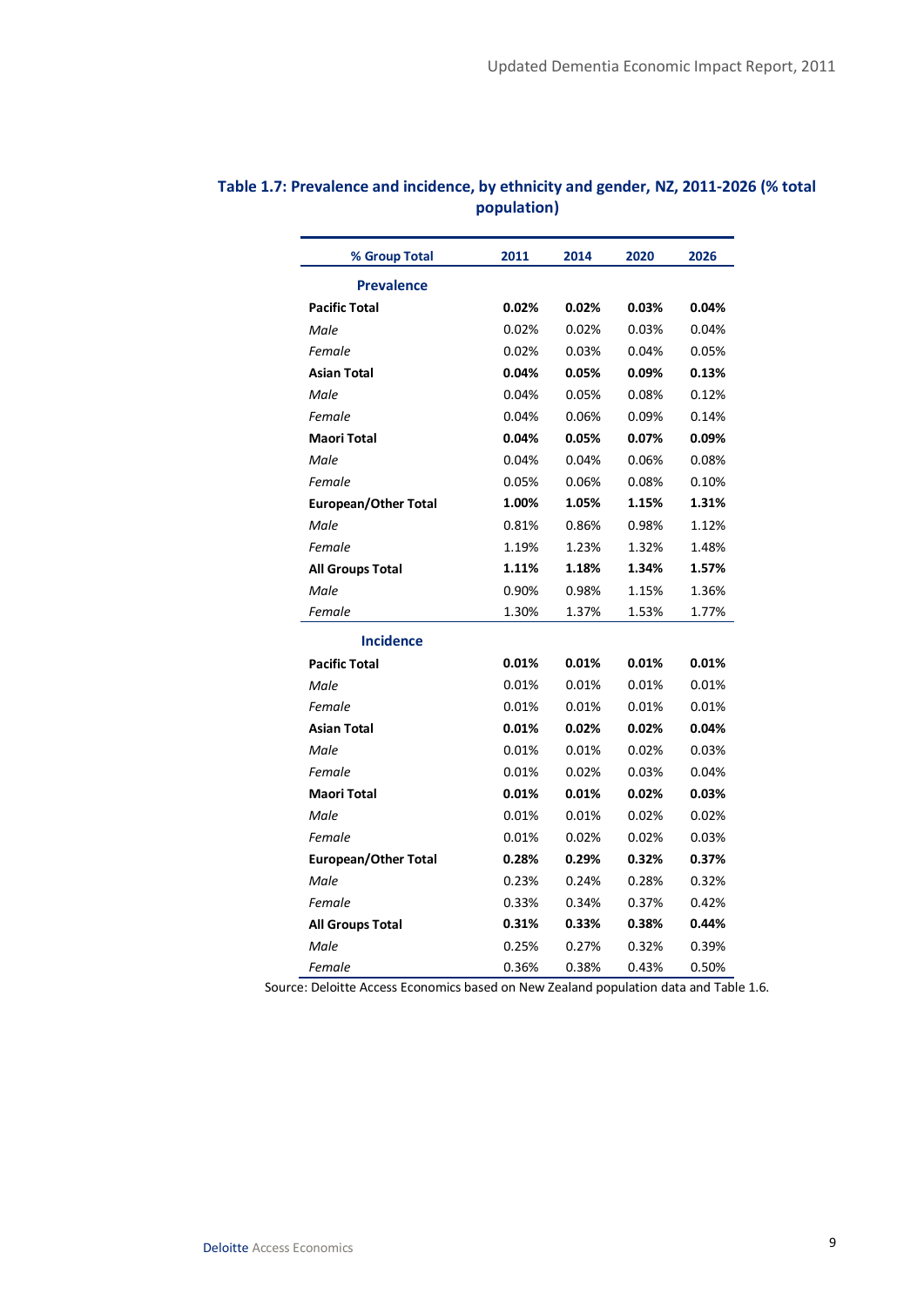<span id="page-17-0"></span>[Figure 1.1](#page-17-0) highlights the greater number of women with dementia in the older cohorts. In the younger cohorts dementia is more prevalent in men.



**Figure 1.1: Prevalence by age and gender, NZ, 2011 (number of people)**

<span id="page-17-1"></span>[Figure 1.2](#page-17-1) highlights the growth rates in dementia for males and females. These rates do not taper (flatten) by 2050.



### **Figure 1.2: Prevalence projections by gender, NZ, 2011 to 2050**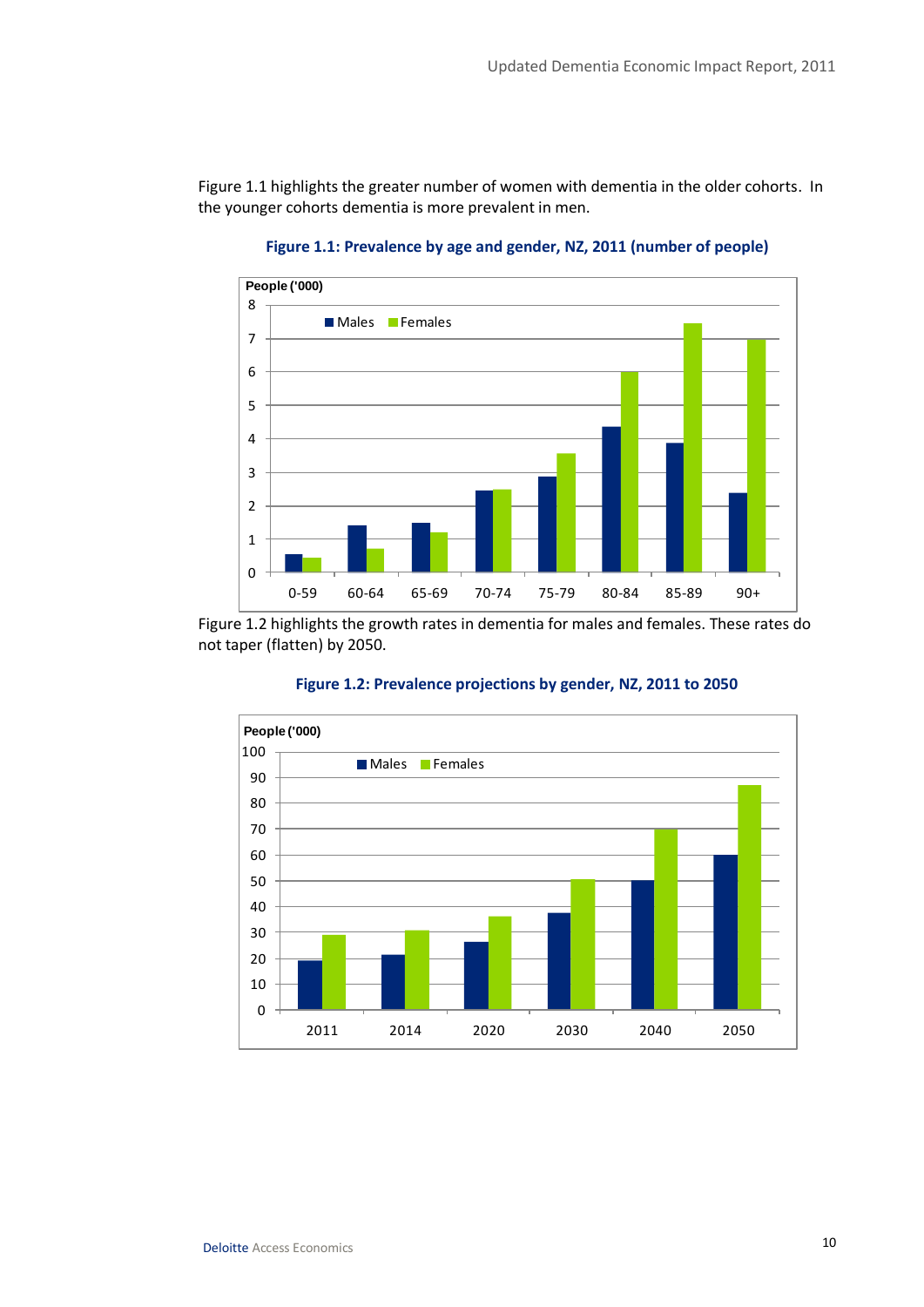<span id="page-18-1"></span>[Figure 1.3](#page-18-1) underscores the projected growth in ethnic diversity among New Zealanders with dementia.



**Figure 1.3: Prevalence projections by ethnicity, NZ, 2011 to 2026**

### <span id="page-18-0"></span>**1.2 Mortality**

The dementia specific mortality rate for people with dementia is twice the rate of people without dementia, controlling for co-morbidities and socio-demographic factors. Of people over 75 years with dementia, 70% die within five years (Wimo et al, 1998:24). On average, people with dementia have a life expectancy of seven to ten years after diagnosis (Warner and Butler, 2000).

Death certificates grossly under-report dementia as the cause of death, often citing instead respiratory infection.

Cause of death data for New Zealand are available for 2008 (the most recent year available, being released 30 August 2011) from the Ministry of Health (MoH, 2011a)<sup>1</sup>. [Table 1.8](#page-19-0) reports the number of deaths with an underlying cause of dementia in 2004.

There were a total of 1,432 deaths in 2008 where dementia was the underlying cause (467 males, 965 females), with 61% of these deaths occurring for people aged 85 years and

**.** 

<sup>1</sup> http://www.health.govt.nz/publication/mortality-and-demographic-data-2008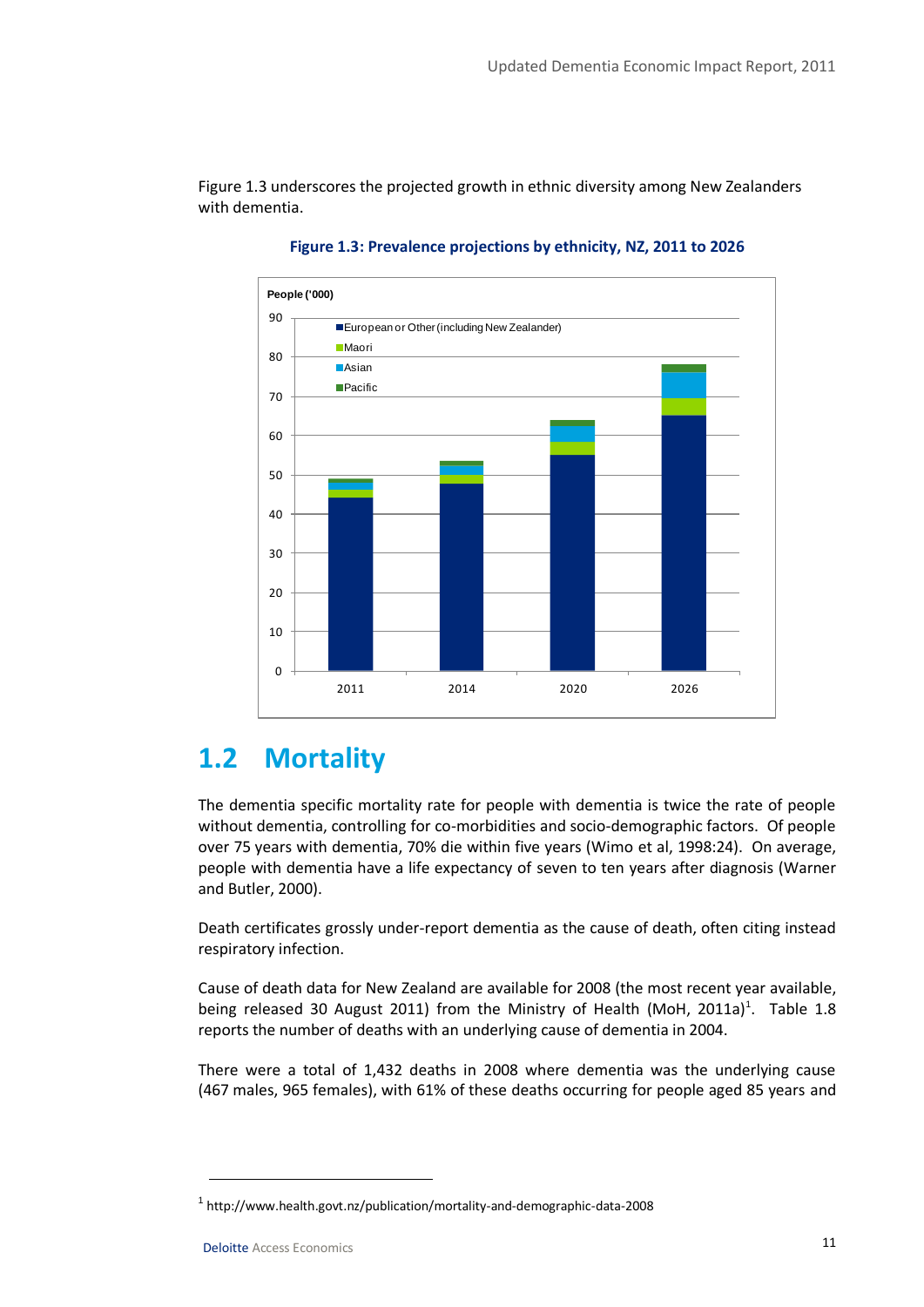<span id="page-19-0"></span>over (98% of dementia deaths were in people aged 65 and older, 92% were in people aged 75 and older). $<sup>2</sup>$ </sup>

| <b>Age</b>   | <b>Males</b> | <b>Females</b> | <b>People</b> |
|--------------|--------------|----------------|---------------|
| $0 - 59$     | 5            | 5              | 10            |
| 60-64        | 4            | 8              | 12            |
| 65-69        | 10           | 14             | 24            |
| 70-74        | 36           | 38             | 74            |
| 75-79        | 52           | 70             | 122           |
| 80-84        | 136          | 174            | 310           |
| $85+$        | 224          | 656            | 880           |
| <b>Total</b> | 467          | 965            | 1,432         |

### **Table 1.8: Deaths with an underlying cause of dementia, 2008**

Source: MoH (2011a).

[Table 1.9](#page-19-1) shows the death rates from dementia used in this report, calculated using cause of death, and population data for 2008.

### <span id="page-19-1"></span>**Table 1.9: Death rates per 100,000 people, with dementia the underlying cause, NZ, 2008**

| Age                  | <b>Males</b> | <b>Females</b> | <b>People</b> |  |
|----------------------|--------------|----------------|---------------|--|
| $0 - 59$             | 0            | 0              | 1             |  |
| 60-64                | 4            | 7              | 11            |  |
| 65-69                | 12           | 16             | 29            |  |
| $70-74$              | 60           | 58             | 118           |  |
| 75-79                | 108          | 124            | 232           |  |
| 80-84                | 416          | 387            | 802           |  |
| $85+$                | 1,075        | 1,528          | 2,604         |  |
| <b>Total</b>         | 22           | 44             | 67            |  |
| Source: MoH (2011a). |              |                |               |  |

Mortality rate data for the general population were available for 2008 (the most recent year available) from Statistics New Zealand. Underlying population mortality rates used in

the modelling for this report were based on these data.

 2 Counts all deaths for the ICD-10 codes: F01, F03, G30 and G31. Dementia ICD-10 codes in totality comprise F00-01, 020-1, 023, 03; G30, 310-1, 318-9.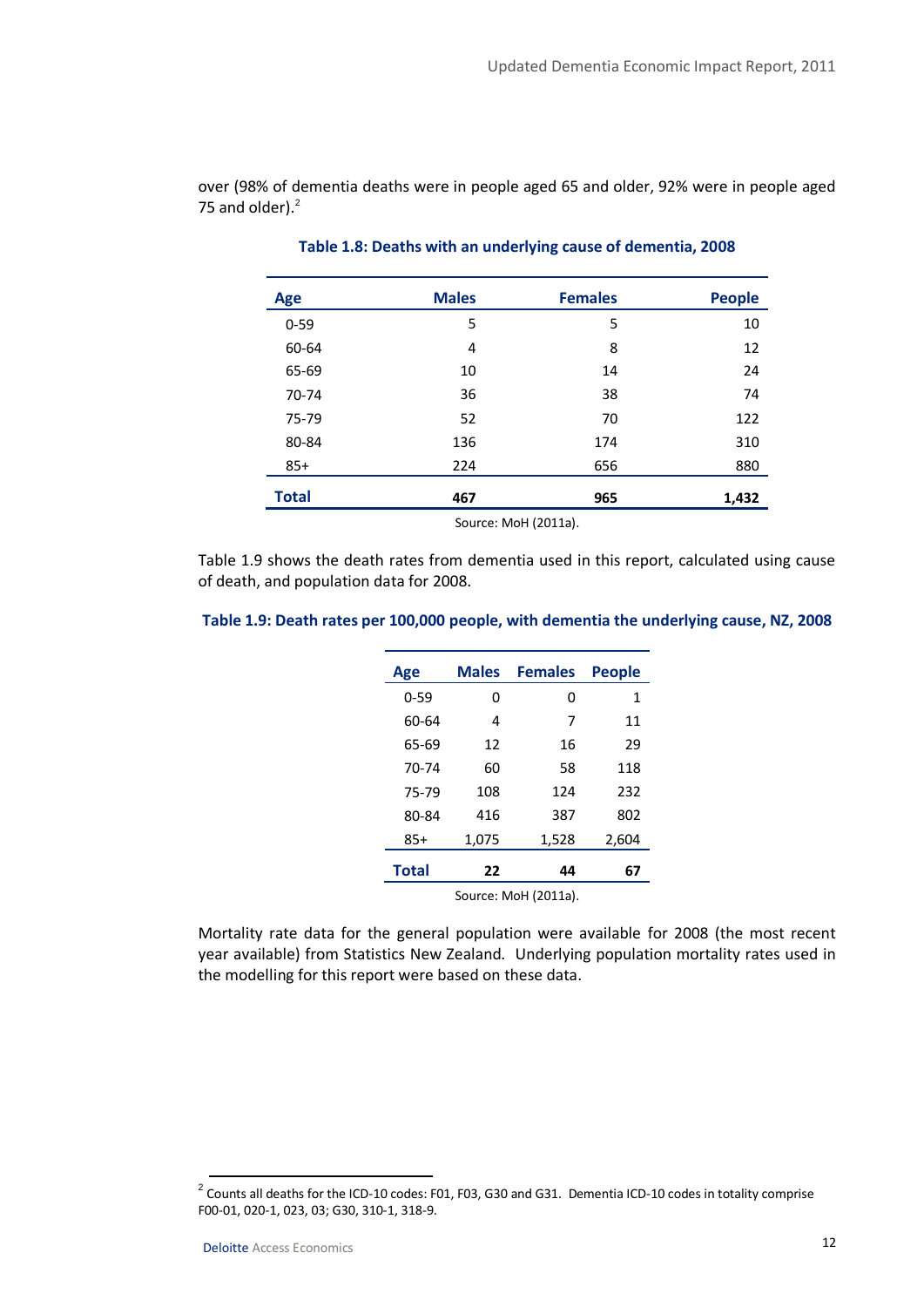# <span id="page-20-0"></span>**2 Health system costs**

### <span id="page-20-1"></span>**2.1 Hospital costs**

### 2.1.1 Public hospital inpatient costs

In the previous report, the total public inpatients costs associated with dementia were estimated to be around \$92.1 million in 2008, from New Zealand Health Information Service (NZHIS) data for International Classification of Disease Tenth Revision (ICD-10) codes F00-01, F02.0-3, F03, G30, G31.0-1,8-9.

To estimate public hospital inpatient costs for 2011, \$92.1 million was multiplied by hospital cost inflation and prevalence growth, which together totalled 35.2% over the period between 2008 and 2011.

- Inflation in the price of hospital services averaged 5.4% per annum between 2008 and 2011, calculated from the consumer price index (CPI) published by Statistics New Zealand; and
- growth in the prevalence of dementia was 18.3% over the same period (using the prevalence estimation methods from the previous chapter).

The implicit assumption over the reasonably short period is that services expanded in line with prevalence rather than waiting lists lengthening.

<span id="page-20-2"></span>

| $ICD-10$<br>code | <b>Description</b>                                         | <b>Total \$'000</b> | % of Total |
|------------------|------------------------------------------------------------|---------------------|------------|
| F01              | Vascular dementia                                          | 20,374              | 16%        |
| F <sub>0</sub> 3 | Unspecified dementia                                       | 68,762              | 54%        |
| G30              | Alzheimer's disease                                        | 34,381              | 27%        |
| G31.8            | Other specified degenerative diseases of<br>nervous system | 2.547               | 2%         |
| G31.9            | Degenerative disease of nervous system,<br>unspecified     | 1,273               | 1%         |
| <b>Total</b>     |                                                            | 127,337             | 100%       |

### **Table 2.1: Dementia public inpatient costs by ICD-10 codes, 2011**

Source: New Zealand Health Information Service (NZHIS) data<sup>4</sup>, Deloitte Access Economics. The following codes were estimated as zero, or close to zero: F00 Dementia in Alzheimer's disease; F02.0 Dementia in Pick's disease; F02.1 Dementia in Creutzfeldt-Jakob disease; F02.3 Dementia in Parkinson's disease;

G31.0 Circumscribed brain atrophy; and G31.1 Senile degeneration of brain, not elsewhere classified.

### **Public inpatient costs were thus estimated to be \$127.3 million in 2011.**

1

 $<sup>3</sup>$  All discussion on data sources and the methodologies in relation to each cost element can be found in the</sup> Access Economics report for Alzheimers New Zealand on Dementia Economic Impact 2008.

<sup>&</sup>lt;sup>4</sup> NZHIS was de-established in July 2008. Its role and responsibilities are spread across Ministry of Health, National Health Board and the National Health IT Board (http://www.nzhis.govt.nz/).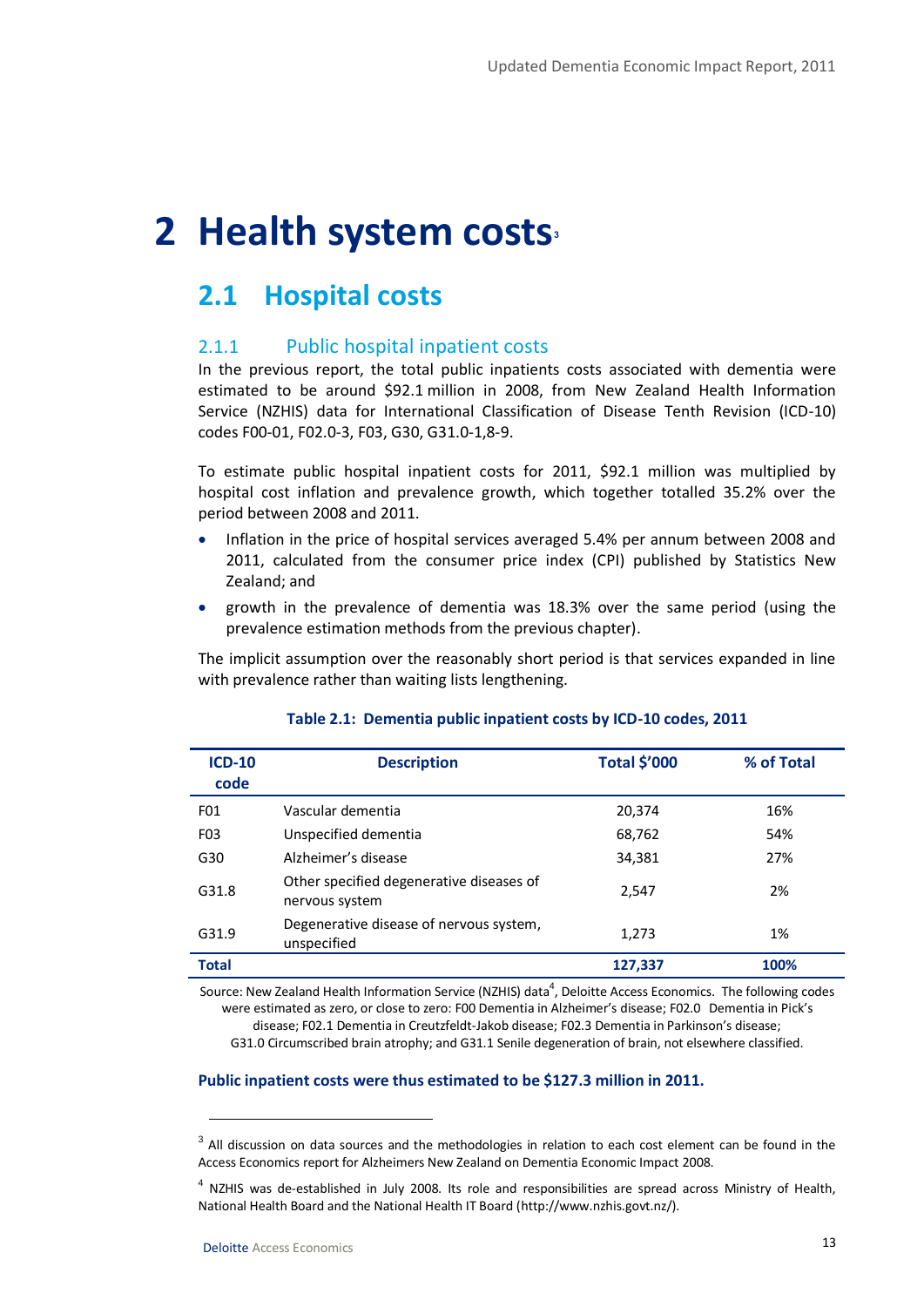<span id="page-21-0"></span>

**Figure 2.1: Public inpatient costs by age and gender, 2011**

Source: NZHIS data, Deloitte Access Economics.

[Figure 2.1](#page-21-0) presents public inpatient data by age and gender for 2011.

- Of public inpatient costs, 65.8% were for women and 34.2% for men.
- Over half of public inpatient costs are associated with people aged 85 years and above.

[Figure 2.2](#page-21-1) shows that some, but not all of the disproportionate spread of hospital costs between men and women can be explained by the relatively longer life expectancy of women and higher dementia prevalence for older women. Per head of population, public inpatient costs for dementia are higher for women than men in the eldest age cohorts.



<span id="page-21-1"></span>**Figure 2.2 : Per capita public inpatient costs by age and gender**

Source: NZHIS data, Deloitte Access Economics.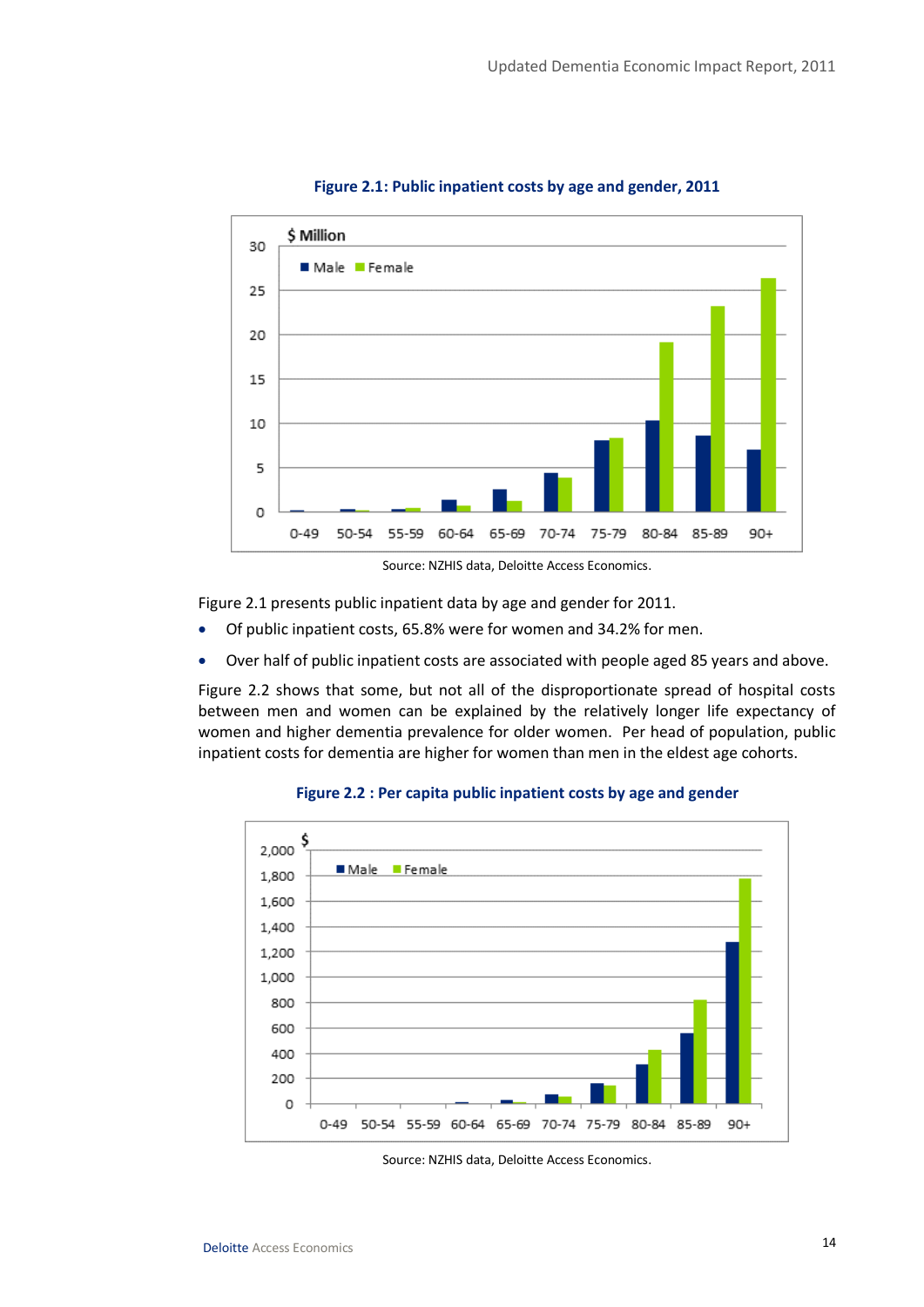### 2.1.2 Private hospital inpatient

As discussed in the 2008 report, the paucity of private inpatient beds in NZ to treat people with dementia means patients were typically referred to the public system, so no private inpatient costs were estimated in this report either, for 2011.

### 2.1.3 Public outpatient

Outpatient services include specialists – such as neurologists, psycho-geriatricians and geriatricians – and allied health professionals, such as physiotherapists, occupational therapists, speech therapists, dieticians, needs assessors and social workers.

Similar to the method adopted in the 2008 report, the outpatient costs for dementia were calculated relative to inpatient costs, based on clinical practice patterns at the tertiary care level. Outpatient costs were thus estimated as 9.5% of \$127.3 million, or **\$12.1 million** for the year 2011.

### <span id="page-22-0"></span>**2.2 Medical costs**

### 2.2.1 General practice (GP) costs

The mean number of GP consultations for people with and without dementia was estimated in Access Economics (2008) from data from the Public Health Intelligence (PHI) unit of the MoH. Differences by age and gender were applied to the updated prevalence data to estimate the volume of GP services attributable to dementia in 2011.

The mechanism for funding GP services has changed significantly since the establishment of Primary Health Organisations (PHOs). PHOs receive (First Contact) funding to provide subsidised GP consultations for their enrolled members. The subsidy is paid based at a rate of \$15 per visit for adults entitled to a subsidy (i.e. people who qualify for a Community Services Card or High Use Health Card). $5$  The remainder of the cost of the consultation is charged as an out-of-pocket fee to the patient. According to CPI data, in March 2011 the weighted average retail price for a 'General Practitioner – consultation, adult without Community Services Card' was \$33.99. $6$  No data were identified to estimate the average out-of-pocket price of a consultation where a subsidy was accessed nor the share of visits attributable to dementia where subsidies were used, hence the total average cost of a GP visit in 2011 was approximated as \$48.99 (the sum of the subsidy and the non-subsidised out-of-pocket costs).

Moreover, as discussed in the 2008 report, no data were available on the numbers of people with dementia who receive Care Plus, or the average subsidy per GP visit under Care Plus. Consequently, so no additional degree of subsidy has been modelled. The distribution

-

<sup>5</sup> Ministry of Health, First contact (general practice services), [http://www.health.govt.nz/our-work/primary](http://www.health.govt.nz/our-work/primary-health-care/primary-health-care-services-and-projects/first-contact-general-practice-services)[health-care/primary-health-care-services-and-projects/first-contact-general-practice-services,](http://www.health.govt.nz/our-work/primary-health-care/primary-health-care-services-and-projects/first-contact-general-practice-services) accessed 15 December 2011.

 $^6$  Statistics New Zealand (2011), Consumer Price Index, Table 5: Weighted average retail prices of selected items, [http://www.stats.govt.nz/browse\\_for\\_stats/economic\\_indicators/CPI\\_inflation/info-releases.aspx,](http://www.stats.govt.nz/browse_for_stats/economic_indicators/CPI_inflation/info-releases.aspx) accessed on 15 December 2011.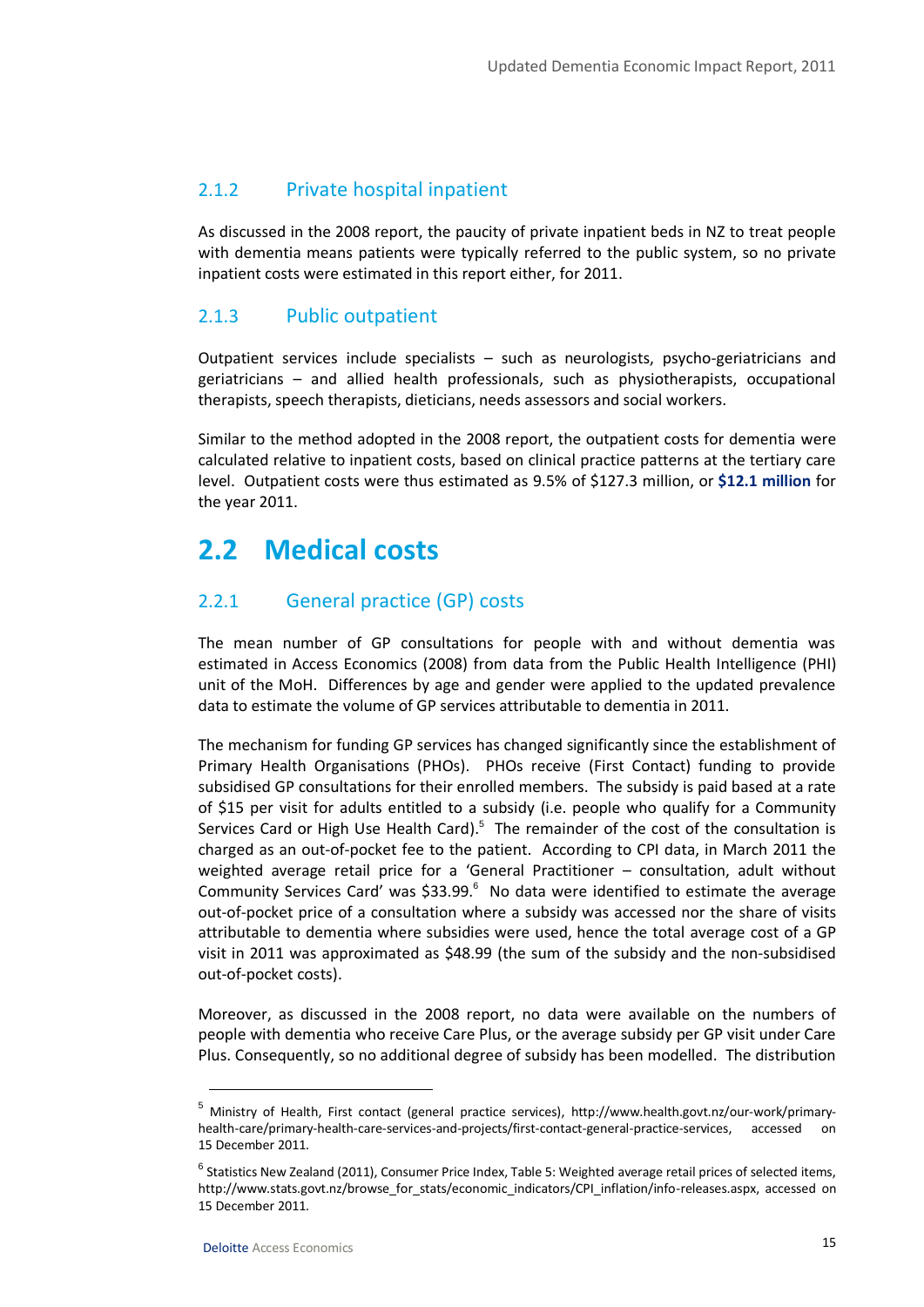<span id="page-23-0"></span>of costs, shown in [Table 2.2](#page-23-0) and [Figure 2.3,](#page-23-1) is thus only an approximation of the costs borne by people with dementia and the costs borne by government.

| Age          | Cost to people with<br>dementia (\$) | <b>Cost to government</b><br>(\$) | Total cost (\$) |
|--------------|--------------------------------------|-----------------------------------|-----------------|
| 50-54        | 40,117                               | 17,704                            | 57,821          |
| 55-59        | 72,022                               | 31,784                            | 103,806         |
| 60-64        | 51.948                               | 22.925                            | 74.873          |
| 65-69        | 61.239                               | 27.025                            | 88.264          |
| 70-74        | 106.605                              | 47.045                            | 153,650         |
| 75-79        | 129,952                              | 57,349                            | 187,301         |
| 80-84        | 104.546                              | 46.137                            | 150,682         |
| $85+$        | 141.614                              | 62,495                            | 204,109         |
| <b>Total</b> | 708.043                              | 312.464                           | 1,020,507       |

**Table 2.2: Costs of GP visits attributable to dementia, 2011**

Source: PHI/MoH special data request, Deloitte Access Economics.

**The total cost of GP visits due to dementia in 2011 is estimated to be around \$1.02 million**. [Figure 2.3](#page-23-1) shows costs of dementia-related GP visits by age and bearer of costs.

<span id="page-23-1"></span>



Source: PHI, MoH, special data request, and Deloitte Access Economics

### 2.2.2 Out-of-hospital specialists

As highlighted in the 2008 report, there were no data available on out-of-hospital specialist services provided to people with dementia in NZ. Discussion with experts in the field confirmed that there were almost no private psychiatrists, physicians, geriatricians or neurologists seeing people with dementia outside the hospital setting for assessment or treatment. The cost of out-of-hospital specialists is also conservatively excluded in this report.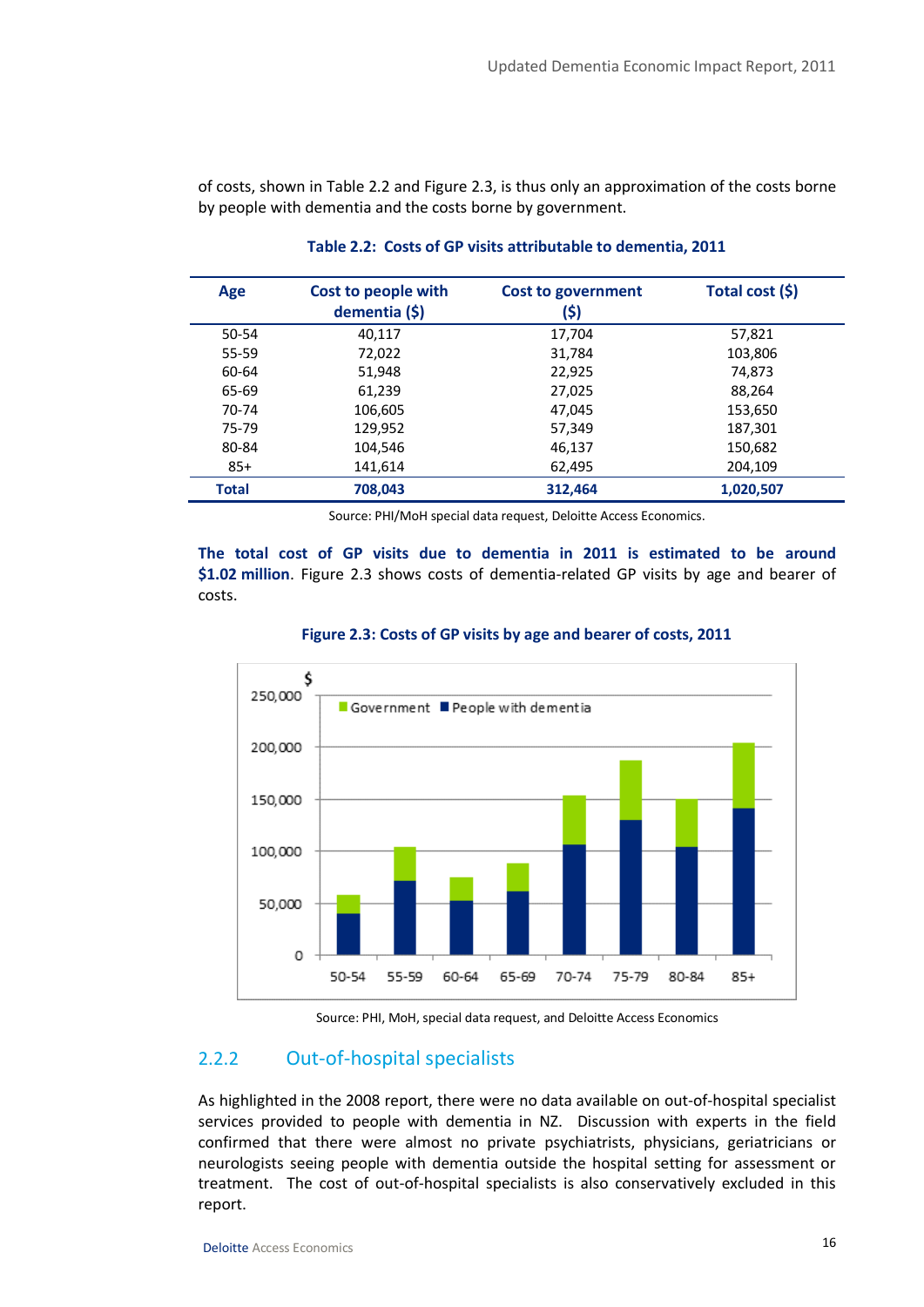### <span id="page-24-0"></span>**2.3 Pharmaceutical costs**

In 2008, the total pharmaceutical cost attributable to dementia was \$2.95 million. This estimate netted out the cost of pharmaceuticals used by people dementia that were not attributable to dementia but, rather, were used to treat unrelated conditions.

Extrapolating the 2008 cost estimate using growth in dementia prevalence as well as overall health inflation<sup>7</sup> between the period 2008 and 2011, the total cost in 2011 was estimated as **\$4.03 million**.

### <span id="page-24-1"></span>**2.4 Pathology and diagnostic imaging**

In 2008, the pathology and diagnostic imaging cost due to dementia was estimated as only \$88,572. Similar to the pharmaceutical and GP costs above, this estimate took into consideration downward adjustment to reflect pathology and diagnostic imaging services for people with dementia for conditions other than their dementia.

Extrapolating the 2008 cost estimate using growth in prevalence as well as overall health inflation between 2008 and 2011, the total cost in 2011 remains relatively small, estimated as **\$120,867**.

### <span id="page-24-2"></span>**2.5 Research costs**

In 2008, the level of public sector research funding for projects relating to dementia was estimated to be \$1,259,208. This was based on the data supplied by the Health Research Council of New Zealand (HRC). Inflating this to 2011 based on prevalence growth and overall health inflation provides an estimate for HRC funding of around **\$1.7 million.** 

The private sector research spend estimate was based on proportionality from a 12-country comparison by the OECD of health R&D in New Zealand and other member countries (OECD, 2004). This study showed the ratio of private health R&D in NZ as 1.33 times public health R&D for the most recent year provided. The estimate of private dementia R&D was thus \$1.67 million in 2008. Multiplying 1.33 by \$1.7 million gives an estimate for private R&D of **\$2.3 million** for the year 2011.

**The total R&D in 2011 was thus estimated to be approximately \$4.0 million.**

### <span id="page-24-3"></span>**2.6 Allied health costs**

People with dementia and their families and carers may also access a variety of allied health services such as psychological counselling, physiotherapy, occupational therapy, hydrotherapy, music therapy, aromatherapy and so on. Where these services are provided in residential care facilities, they are counted in the cost estimates in the next section.

1

 $^7$  Overall health inflation was calculated based on all three components under the health group category in the CPI. They are: (i) medical products, appliances and equipment; (ii) outpatient services; and (iii) hospital services. The average growth rate was 4.9% per annum between 2008 and 2011.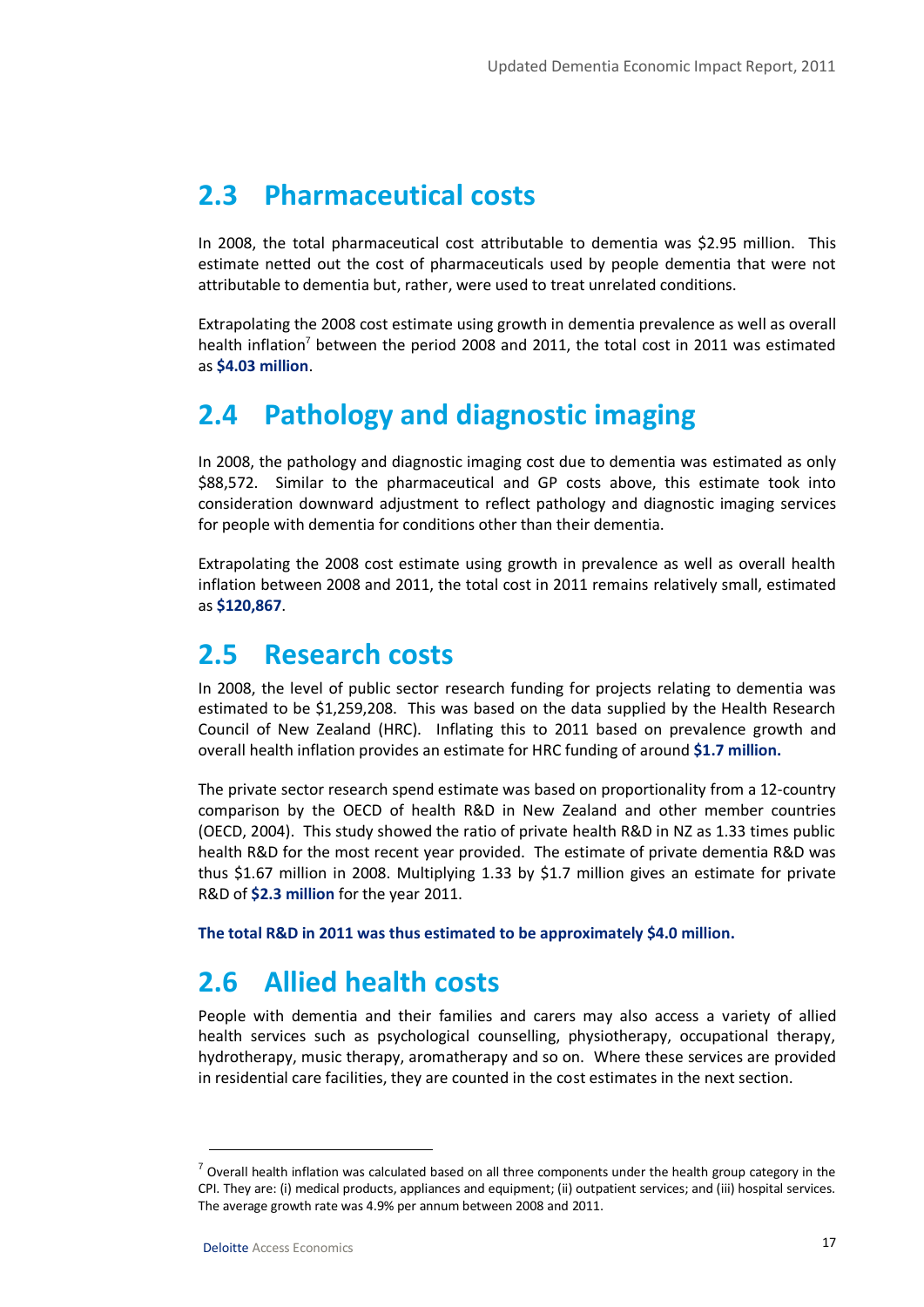In 2008, the total allied health costs outside of facilities for people with dementia were estimated as \$907,087. This was based on the proportionalities from Australian data due to a lack of local data for New Zealand. Inflating this to 2011 based on prevalence growth and overall health inflation provides an estimate for the allied health costs of **\$1.24 million.**

### <span id="page-25-0"></span>**2.7 Aged care costs**

Apart from specific dementia care, for which 100% of the costs are attributable to dementia, costs for other levels of residential care are only partially attributable to dementia.

Two parameter estimates are required in determining the proportion of residential care costs that are due to dementia. They are:

- the share of residential care clients with dementia (or associated bed days); and
- the share of the residential care costs for people with dementia that are due to dementia (rather than due to comorbid diseases among people with dementia).

However, as mentioned in the 2008 report, it was not possible to identify people with dementia based on Client Claims Processing System (CCPS) data. Consequently, various literature and issues – such as the proportion of people living in residential care in New Zealand being high – were discussed and considered in the previous report (Access Economics, 2008) and a minimum estimate of \$272.5 million was derived as the cost of residential care attributable to dementia in NZ in 2008. Inflating this to 2011 based on prevalence growth and overall health inflation provides an estimate for allied health costs of **\$371.9 million.** 

### <span id="page-25-1"></span>**2.8 Summary of health system costs**

A summary of the health system costs derived from the discussion so far in Section 2 is provided in [Table 2.3](#page-26-0) an[d Figure 2.4.](#page-26-1)

- Total costs estimated in the previous sections sum to \$521.7 million in 2011.
- However, this excludes health system costs that are not captured in the sections above, including items such as expenditure on community health, public health programs, health administration, health aids and appliances. Allowance is made for these components by factoring up the total by or 14.3%, to allow for these costs in the manner adopted by the AIHW (2005) where the 'unallocated' component is estimated as 12.5/87.5 of the allocated component.
- The unallocated component, comprising the administrative and other items detailed above, is thus estimated as \$74.6 million in 2011 for dementia.

**The total health system cost of dementia, included allocated and unallocated elements, is estimated as \$596.3 million.**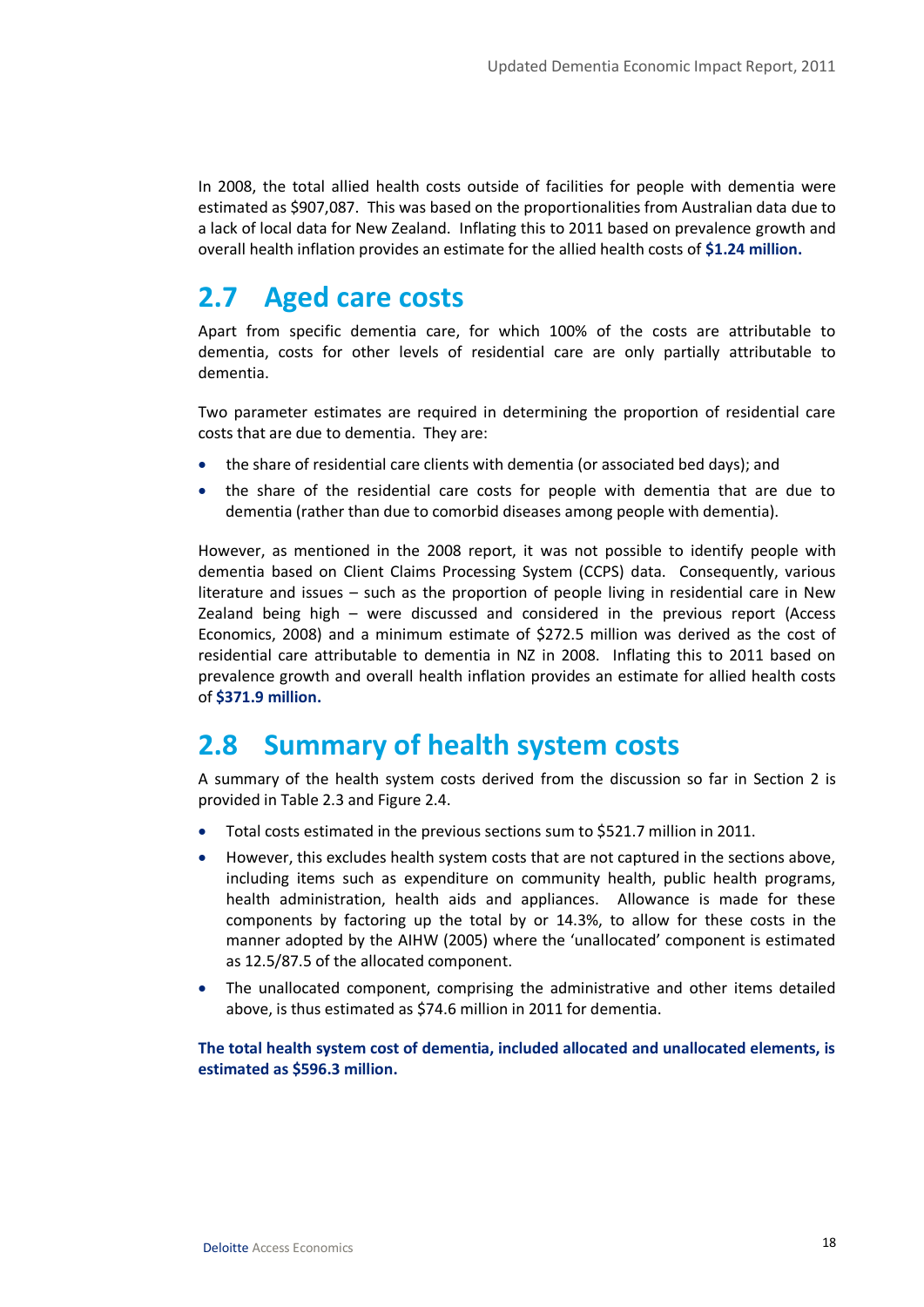<span id="page-26-0"></span>

| <b>Health cost element</b>  | 2011 \$'000 | %total     |
|-----------------------------|-------------|------------|
| <b>Total Hospital</b>       | 139,434     | 23.4%      |
| <b>Public inpatients</b>    | 127,337     | 21.4%      |
| Private inpatients          | negligible  | negligible |
| <i><b>Outpatients</b></i>   | 12,097      | 2.0%       |
| GP <sub>S</sub>             | 1,021       | 0.2%       |
| Out of hospital specialists | negligible  | negligible |
| Pharmaceuticals             | 4,028       | 0.7%       |
| Pathology and imaging       | 121         | $0.0\%$    |
| Research                    | 4,004       | 0.7%       |
| Allied health               | 1,238       | 0.2%       |
| Aged care                   | 371,870     | 62.4%      |
| Sub-total allocated         | 521,715     | 87.5%      |
| Unallocated                 | 74,605      | 12.5%      |
| Total                       | 596,320     | 100.0%     |

### **Table 2.3: Summary of health costs of dementia, NZ, 2011**



<span id="page-26-1"></span>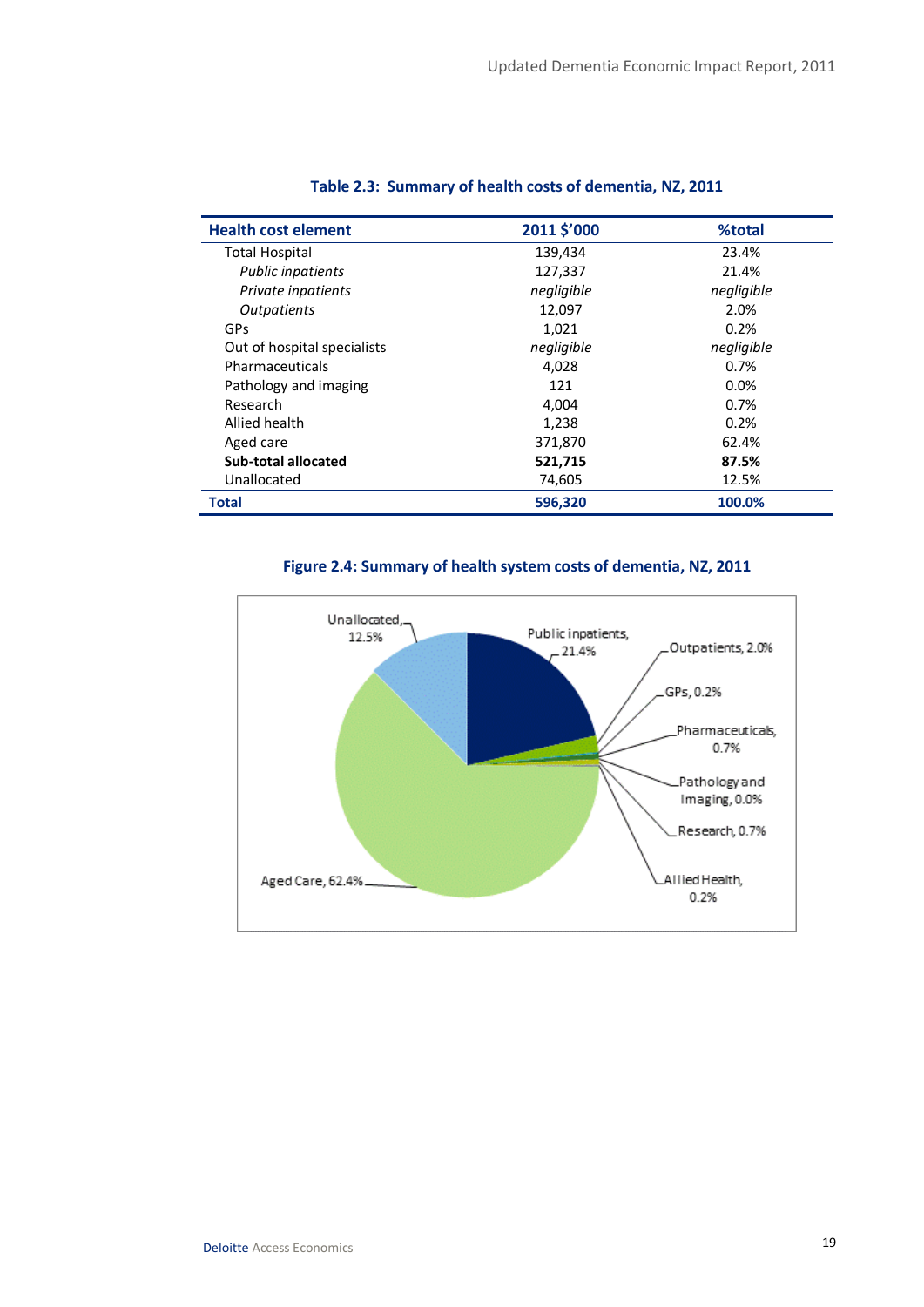# <span id="page-27-0"></span>**3 Other financial costs**

Other financial costs are all those that are not 'direct' health system costs (Section 2) nor intangible costs – the loss of health and wellbeing (Section 4).

### <span id="page-27-1"></span>**3.1 Productivity losses**

Dementia can affect individuals' capacity to work. For instance, they may work less than they otherwise would, retire early, or die prematurely. If employment rates are lower for people with dementia, this loss in productivity represents a real cost to the economy. In addition, informal carers may also work less, in order to care for their loved one with dementia, and this represents an additional productivity loss.

As discussed in the previous Access Economics (2008) report, Deloitte Access Economics measures the lost earnings and production due to health conditions using a 'human capital' approach. The following updated cost elements associated with productivity losses are presented in this section:

- lower employment;
- absenteeism;
- premature mortality;
- informal care; and
- taxation forgone (a transfer payment, rather than a real economic cost).

### 3.1.1 Lower employment

Given the age distribution of dementia, it is probable that most people have left the workforce prior to disease onset. However, for a significant number of younger onset cases, as well as those choosing to work till later in life, there is a productivity loss. $8$  It is measured by estimating the age standardised difference in employment rates between people with dementia and those without. Employment data by age group and gender from Statistics New Zealand were combined with Australian data on the impact of dementia on employment participation to estimate this difference in Access Economics (2008).

At average weekly earnings (AWE) of \$1,025 per worker lost due to dementia, the productivity cost associated with lower employment was estimated as \$124.7 million in 2008. Inflating this estimate by wage growth over 2008 to 2011 from the New Zealand Income Survey<sup>9</sup> and by dementia prevalence growth over 2008 to 2011 gives an estimate of **lost earnings due to lower workforce participation in 2011 of \$157.7 million**.

-

<sup>&</sup>lt;sup>8</sup> Younger people with dementia (of working age) may need to retire early from work while carers may also have to give up employment in order to care for them, leading to a double loss of income at a critical stage in family life (MoH, 2002:22).

<sup>9</sup> Statistics New Zealand (2011a) New Zealand Income Survey, [http://www.stats.govt.nz/browse\\_for\\_stats/income-and-work/Income/nz-income-survey-info-releases.aspx,](http://www.stats.govt.nz/browse_for_stats/income-and-work/Income/nz-income-survey-info-releases.aspx) accessed on 15 December 2011. Nominal growth was only 6.9% over the three years.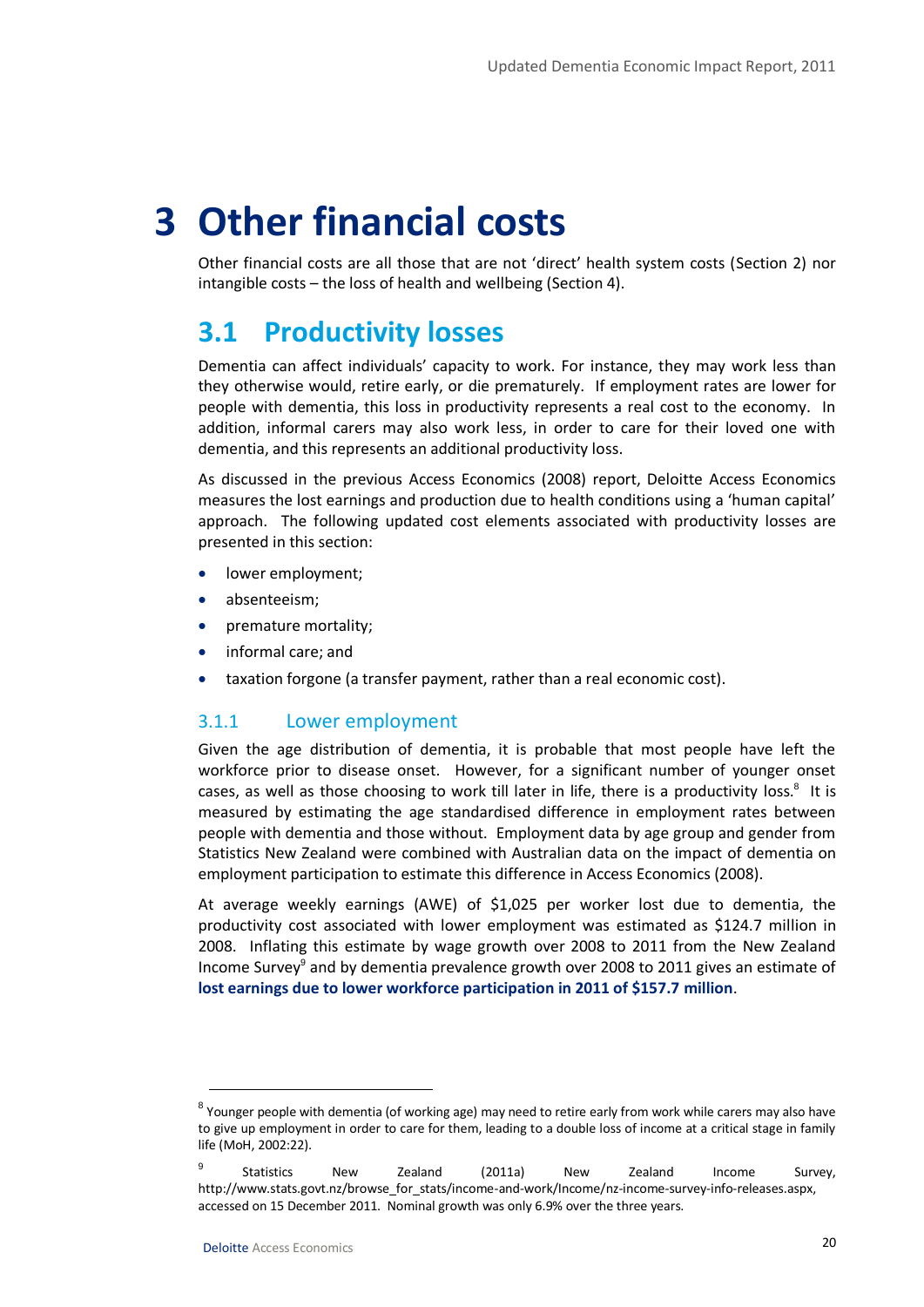### 3.1.2 Absenteeism

Some people will remain in the workforce in the early stages of dementia, either because they are not yet diagnosed or because they need or want to continue to work for a while. Remaining in employment for a time is more likely if the illness is in the early stages, if the work environment is supportive, if tasks are familiar or repetitive and if supervision and occupational health and safety arrangements are adequate. These people may, however, be absent from work more often than those without dementia as a result of the condition – because they need to take time off for medical appointments, to organise their affairs, or because of their symptoms. This absenteeism represents a further productivity loss.

In 2008, the productivity cost associated with absenteeism was estimated as \$2.3 million. Inflating this estimate by wage growth over 2008 to 2011 from the New Zealand Income Survey and by dementia prevalence growth over 2008 to 2011 gives an estimate of **the cost of absenteeism due to dementia in 2011 of \$2.9 million**.

### 3.1.3 Premature mortality

There are also production losses arising from premature mortality associated with dementia. The income forgone for those who die prematurely was estimated based on the assumption that if those who died had lived and not had dementia, they would have been employed at the same rate as the general population. This represents a further productivity loss, measured as the net present value (NPV) of future lost income streams for those people who die from dementia prior to when they would otherwise have retired.

The NPV of premature mortality is then estimated using retirement age, average life expectancy, average age of death and a discount rate of  $3.65\%$ .<sup>10</sup> The productivity loss from premature mortality was estimated at \$5.5 million in 2008. Inflating this estimate by wage growth and by dementia prevalence growth over 2008 to 2011 gives an estimate of **the cost of premature mortality due to dementia in 2011 of \$6.9 million**

### 3.1.4 Informal care

Most people with dementia receive care at home initially, with day-to-day personal needs and support largely from family and friends. Placing a value on the informal care provided can be achieved by using either the replacement or opportunity cost method, with the opportunity cost method more appropriate in this context of measuring economic impact**.**

Using the opportunity cost method from the previous report, it was estimated that the value of informal care provided by family and friends for people with dementia was \$29.3 million in 2008. Adjusting this figure using wage and dementia prevalence growth over the period between 2008 and 2011, **the value of informal care provided for people with dementia is \$37.2 million**.

### 3.1.5 Taxation forgone

Lower earnings due to reduced workforce participation (for both people with dementia and their carers), absenteeism and premature death will also have an effect on taxation revenue collected by the New Zealand Government. As well as forgone income (personal)

1

 $10$  More discussion on the derivation of discount rate can be found in Access Economics (2008).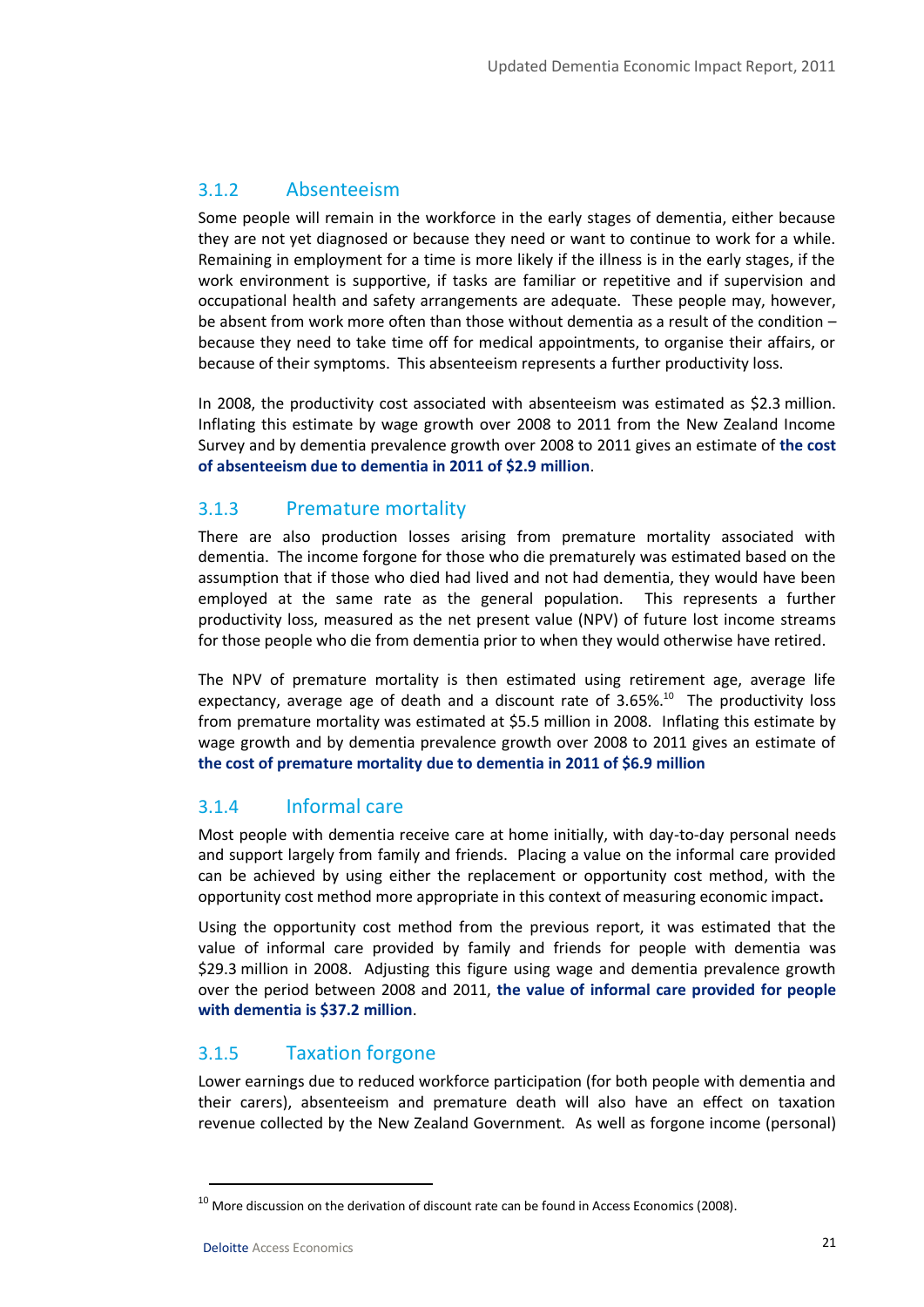taxation, there will also be a fall in indirect (consumption) tax, as those with lower incomes spend less on the consumption of goods and services.

Based on the average income tax rate of around 23% and average indirect tax rate of around 12.5% (i.e. a total of 35.5%) , it was estimated that \$57.5 million in taxation revenue was forgone due to dementia in New Zealand in 2008. Using the same approach, 35.5% is applied to the total productivity losses estimated in the previous sections and **the total taxation forgone in 2011 amounts to \$72.7 million**.

<span id="page-29-1"></span>[Table 3.1](#page-29-1) presents a summary of the costs due to productivity losses as well as taxation forgone for New Zealand in 2011.

|                      | Productivity loss (\$ million) |        | Taxation forgone (\$ million) |
|----------------------|--------------------------------|--------|-------------------------------|
| People with dementia |                                | 167.57 | 59.49                         |
| Lower employment     | 157.74                         |        |                               |
| Absenteeism          | 2.93                           |        |                               |
| Premature death      | 6.91                           |        |                               |
| Carers - lower       |                                |        |                               |
| employment           |                                | 37.18  | 13.20                         |
| <b>Total</b>         |                                | 204.75 | 72.68                         |

#### **Table 3.1: Productivity losses, carer costs and taxation forgone, 2011**

### <span id="page-29-0"></span>**3.2 Transfers and program payments**

Additional expenditure associated with dementia falls under the categories of: welfare transfers; respite and carer support; and travel costs, aids and home modifications.

### 3.2.1 Welfare transfers

Two types of welfare transfers were considered in the 2008 dementia report. They were the Invalid Benefit and New Zealand Superannuation.

Based on the requirements for each program, Deloitte Access Economics estimated that, in total, people with dementia received transfer payments of \$38.2 million (\$21.4 million for the Invalids Benefit and \$16.7 million in New Zealand Superannuation payments) in 2008. Adjusting the figures using general price inflation calculated from the overall CPI index $11$ and dementia prevalence growth for the period between 2008 and 2011, **the total transfer payments which people with dementia receive is \$49.6 million (\$27.8 million for the Invalid Benefit and \$21.7 million in New Zealand Superannuation payments) in 2011**.

### 3.2.2 Respite and carer support

Respite services are available to disabled people and to carers, family and whanau<sup>12</sup> whose primary role involves the care and support of a disabled family member. Some respite care is provided in the community and in residential care facilities. Short-term care for a person with dementia is known as respite care and, if a person with dementia cannot be left alone,

**.** 

 $11$  This refers to the general price inflation in New Zealand. This is not health specific.

<sup>&</sup>lt;sup>12</sup> Whanau means extended family in the Maori language.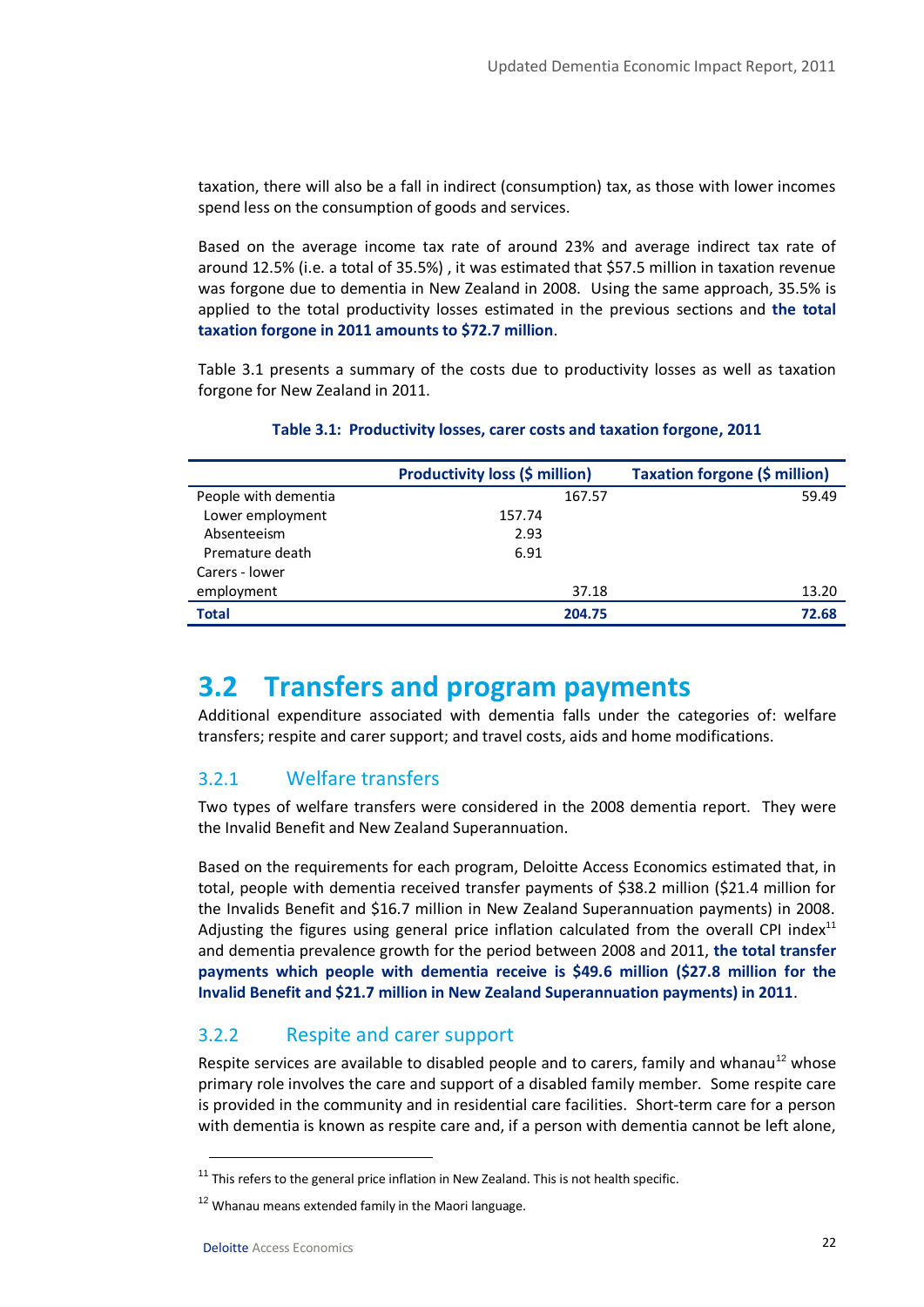a 'sitter' may be able to come and be with the person while the primary carer goes out. Some Alzheimers organisations provide sitter services (Alzheimers New Zealand, 2007). Other carer support is a subsidy funded by the MoH to assist the unpaid, full-time care of a disabled person to take a break from caring for that person.

In New Zealand, carers have available to them four weeks respite care per annum<sup>13</sup>. It was assumed that all carers have access to this service and used it to its capacity. Consequently, the community respite and carer support cost related to dementia was estimated to be \$15.5 million each for government and for the rest of society (\$30.9 million in total) to provide respite care in 2008. It was also assumed that the burden of costs for the four weeks respite and carer support was shared equally between government and the rest of society. Inflating these figures using general price inflation rate and dementia prevalence growth, **the community respite and carer support cost related to dementia is estimated to be \$20.1 million each for government and the rest of society (\$40.1 million in total) in 2011**.

### 3.2.3 Travel costs, aids and home modifications

### **3.2.3.1** Travel and transport

Transport assistance is provided by the MoH to access specialist health and disability services; other agencies also provide transport assistance for people with disabilities through programs such as Total Mobility<sup>14</sup>.

Based on the details of the program, a cost of around \$2.8 million in 2008 across the population of people living at home with dementia was estimated. Inflating this figure by general price inflation and by prevalence growth between 2008 and 2011, **the estimated travel and transport cost was around \$3.6 million in 2011**.

### **3.2.3.2** Modifications and aids

People with dementia and their families and carers may require a variety of additional equipment, aids and home modifications in order to continue living at home safely. There are a number of public programs for older people, people with a disability and their families and carers to assist them to make home modifications and provide aids and equipment that will help them to remain living in their own home and avoid having to go into a residential care facility.

The Housing Modification program and the Equipment and Modification program are two examples of MoH funded services. Detailed expenditure on MoH-funded services for equipment and modifications are presented in Table 3-8 in the previous report.

Using the per person cost for aids and modifications and the number of people living at home who had moderate or severe dementia, it was estimated that the total cost of aids and modifications was approximately \$3.1 million in 2008. Inflating this figure using the

1

 $13$  If a carer provides informal care for 48 weeks per year (availing themselves of respite care), it is assumed unlikely that the carer would offset the productivity costs by increasing their paid employment for four weeks of each year.

 $14$  More details regarding the program can be found in the previous report.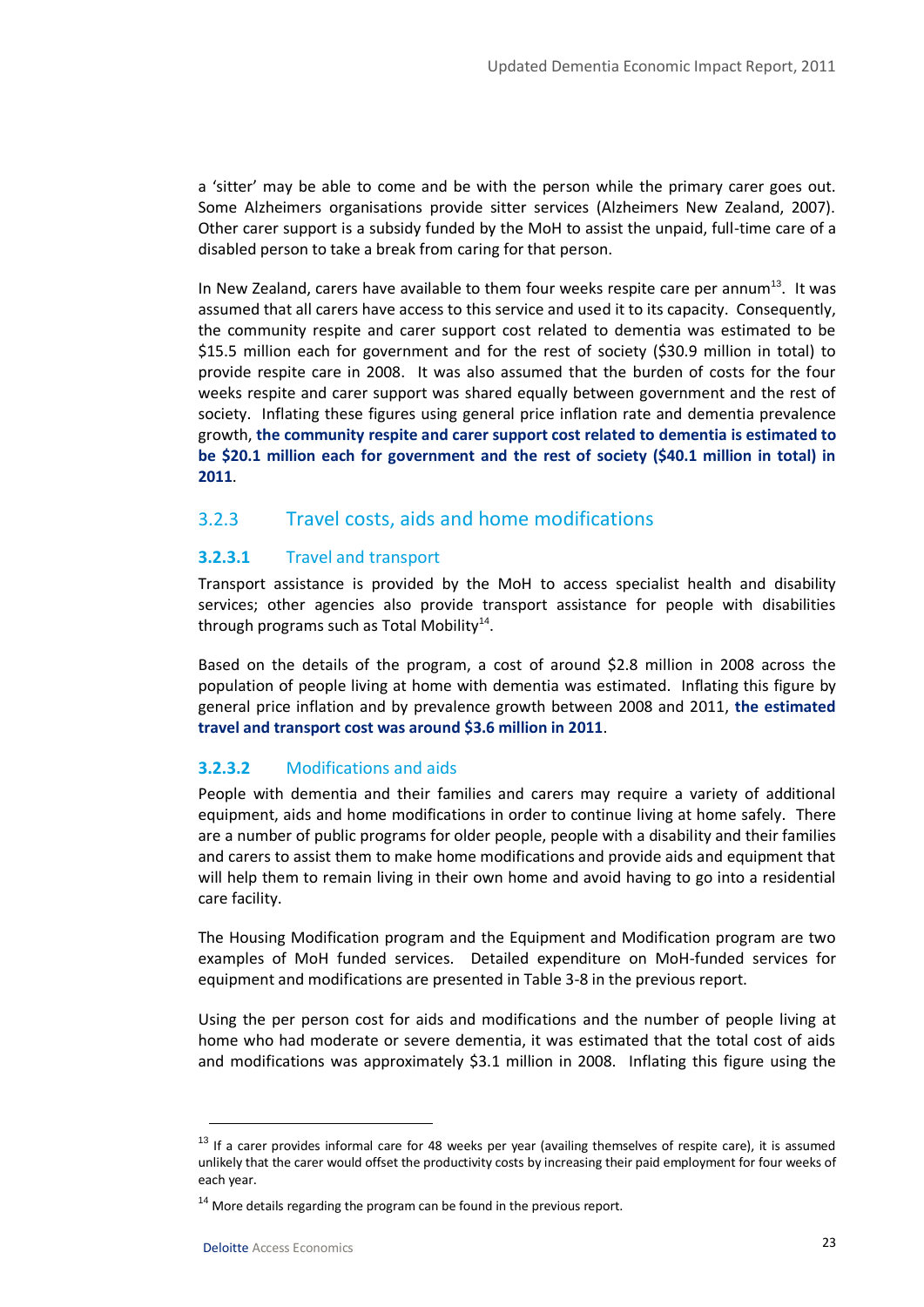price inflation for medical products, appliances and equipment<sup>15</sup> and prevalence growth between 2008 and 2011, **the total cost of aids and modifications is \$4.0 million in 2011.**

### <span id="page-31-0"></span>**3.3 Deadweight losses**

Any extra costs that are borne by government carry with them efficiency costs to the economy, known as deadweight losses (DWLs)**.** Deloitte Access Economics calculated that the DWL incurred in 2008 was \$81.3 million, based on New Zealand studies estimating the rate of efficiency losses (18% on average) from NZ taxation and transfers (Access Economics, 2008:48). Using the same methodology as previously, **the DWL incurred in 2011 was estimated to be \$109.6 million**. This total comprises the DWLs from:

- the portion of health care costs borne by government, estimated at \$82.7 million  $(5596.3 \text{ million} * 77\%^{16} * 18\%);$
- taxes forgone, estimated at \$13.1 million using the opportunity cost method to value informal carer costs - (\$72.7 million \* 18%);
- welfare payments, estimated at \$8.9 million (\$49.6 million \* 18%); and
- all other costs borne by government, estimated at \$5.0 million ((\$20.1 million for respite and carer support + \$3.6 million for travel and transport + \$4.0 million for aids and modifications) \* 18%).

### <span id="page-31-1"></span>**3.4 Summary of other financial costs**

<span id="page-31-2"></span>In addition to the health care costs identified in Chapter 2, there are substantial other financial costs associated with dementia. In total, other financial costs are estimated as \$358.5 million in 2011. The main components are presented i[n Table 3.2.](#page-31-2)

| <b>Other financial cost element</b>    | 2011 \$'000 | %total |
|----------------------------------------|-------------|--------|
| <b>Productivity losses</b>             | 167.6       | 46.7%  |
| Lower employment rates                 | 157.7       |        |
| Absenteeism                            | 2.9         |        |
| Premature mortality                    | 6.9         |        |
| Informal care                          | 37.2        | 10.4%  |
| Respite and carer support              | 40.1        | 11.2%  |
| <b>Mobility aids and modifications</b> | 4.0         | 1.1%   |
| Deadweight losses                      | 109.6       | 30.6%  |
| Health system costs                    | 82.7        |        |
| <b>Taxation forgone</b>                | 13.1        |        |
| Social security payments               | 8.9         |        |
| Other costs                            | 5.0         |        |
| Total                                  | 358.5       | 100.0% |

#### **Table 3.2: Summary of other financial costs for dementia, 2011**

**.** 

<sup>&</sup>lt;sup>15</sup> This is one of the three components that comprise the CPI index for health as mentioned in footnote 7.

 $16$  Government funds an estimate 77% of NZ health care services (Access Economics, 2008).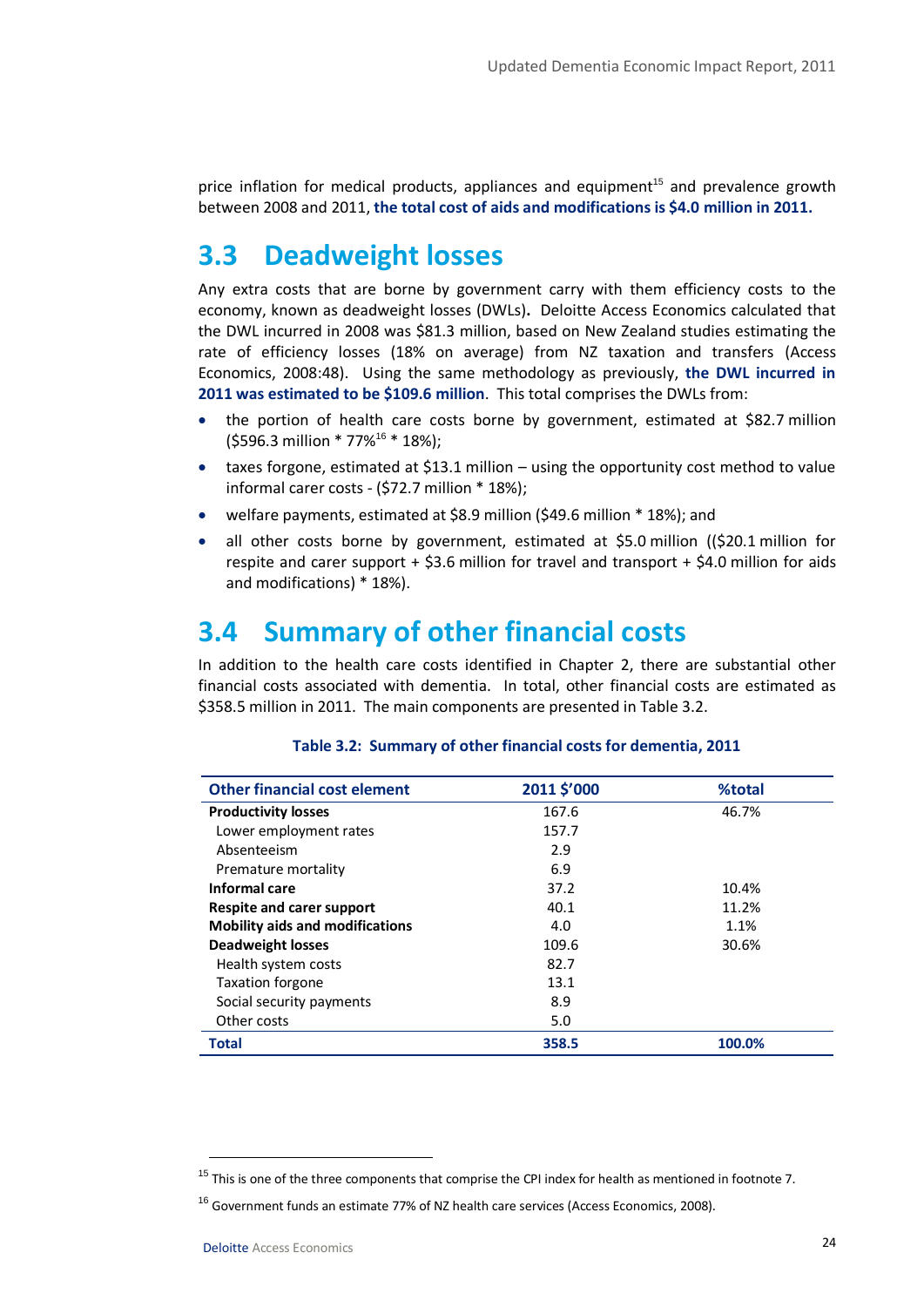# <span id="page-32-0"></span>**4 Burden of disease**

Deloitte Access Economics adopts 'burden of disease' methodology, using disability adjusted life years (DALYs) to quantify the substantial costs of the loss of wellbeing and quality of life resulting from dementia.<sup>17</sup> This measure (the DALY) includes two components: **years of healthy life lost due to disability (YLDs)** and **years of life lost due to premature death (YLLs).**

### <span id="page-32-1"></span>**4.1 YLD**

YLDs from dementia were calculated by multiplying the number of people with dementia in NZ by the disability weight that applies to them. It is assumed that all people with dementia in 2011 experienced their condition for the entire year. As discussed in the previous report, the average disability weight across all severity levels of dementia was calculated to be 0.478.

### <span id="page-32-2"></span>**4.2 YLL**

YLLs were calculated based on life expectancy according to the age and gender of people who died from dementia. For estimation purposes, people were assumed to be aged at the mid-point of their age group when they died. No age weighting was applied to the DALYs or the value of a statistical life year (VSLY) in the calculation, meaning that a year of life for a younger people was valued equivalently to a year of life in old age.

### <span id="page-32-3"></span>**4.3 Results**

The total burden of disease from dementia, measured in DALYs, is the sum of the burden of morbidity (YLDs) and the burden from premature death (YLLs).

[Figure 4.1](#page-33-0) shows the burden of disease due to dementia in NZ in 2011 by age, broken into its YLD and YLL components, inflated from 2008 levels on the basis of the growth in dementia prevalence over the period to 2011. In total, 32,649 years of life were lost due to dementia across the NZ population. The majority of the burden was due to morbidity (lost wellbeing and quality of life), with 23,017 YLDs making up 70% of DALYs. The remaining 30% of the burden was due to the estimated 9,633 YLLs from dementia.

1

 $17$  The methodology is outlined in Section 4.1.1 in the 2008 dementia report.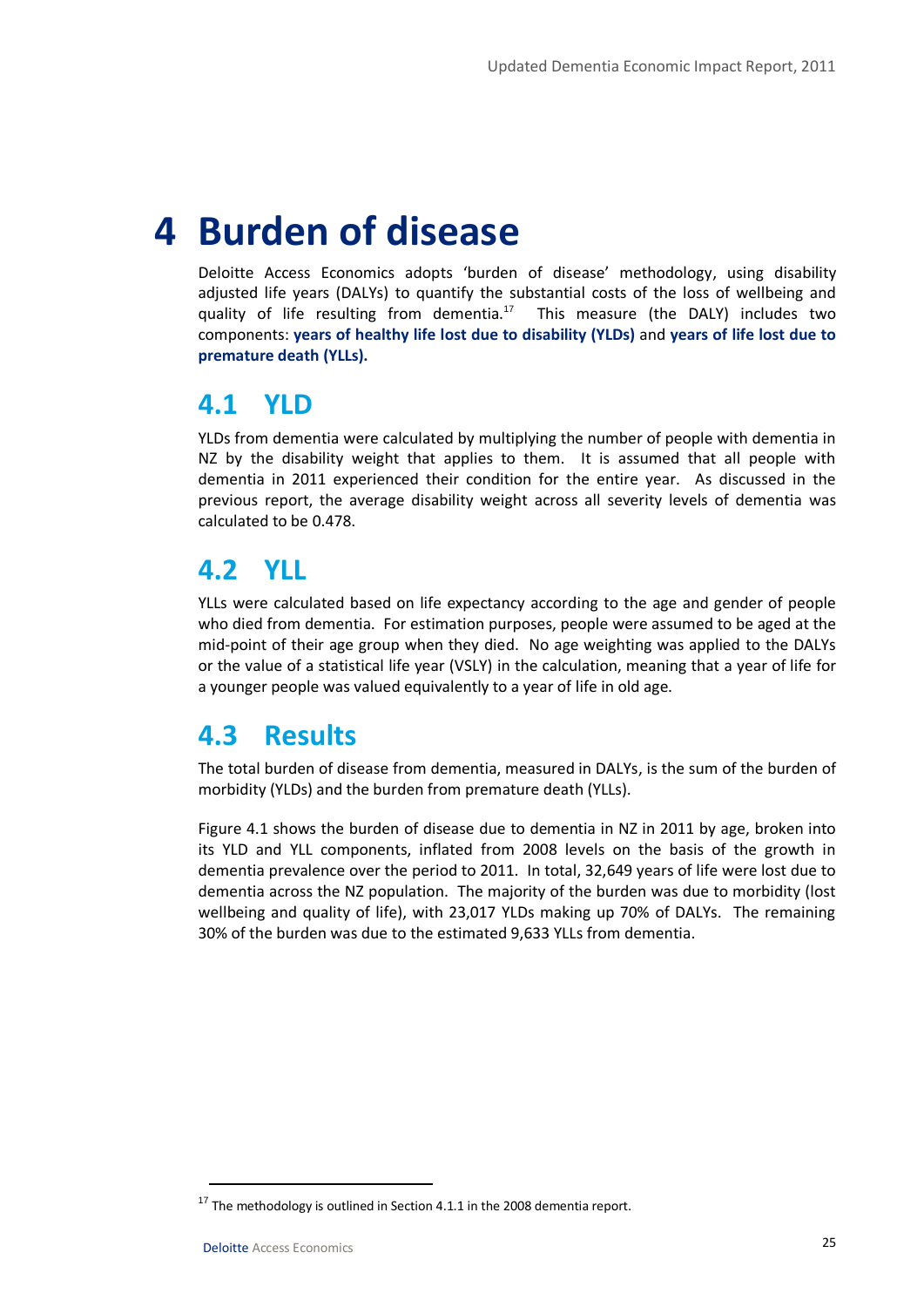<span id="page-33-0"></span>

**Figure 4.1: Burden of disease from dementia, NZ, 2011**

The burden of disease from dementia is disproportionately carried by women. While the burden for males was 12,689 DALYs (39% of total), the female burden was 19,960 DALYs (61% of total). Males experienced 9,228 YLDs and 3,461 YLLs, while females experienced 13,788 YLDs and 6,172 YLLs.

The burden of disease from dementia was converted into a dollar value, by multiplying the total DALYs from dementia by the value of statistical life year (VSLY) - \$387,674 in 2011<sup>18</sup>.

[Figure 4.2](#page-34-1) shows the gross value of the burden of disease from dementia in 2011 in NZ by age and gender. The total estimated gross value of the morbidity and mortality burden from dementia was \$12.7 billion in 2011 (\$4.9 billion for males and \$7.7 billion for females).

**.** 

<sup>&</sup>lt;sup>18</sup> This figure is obtained by inflating the 2008 figure of \$335,939 by the overall health inflation between 2008 and 2011.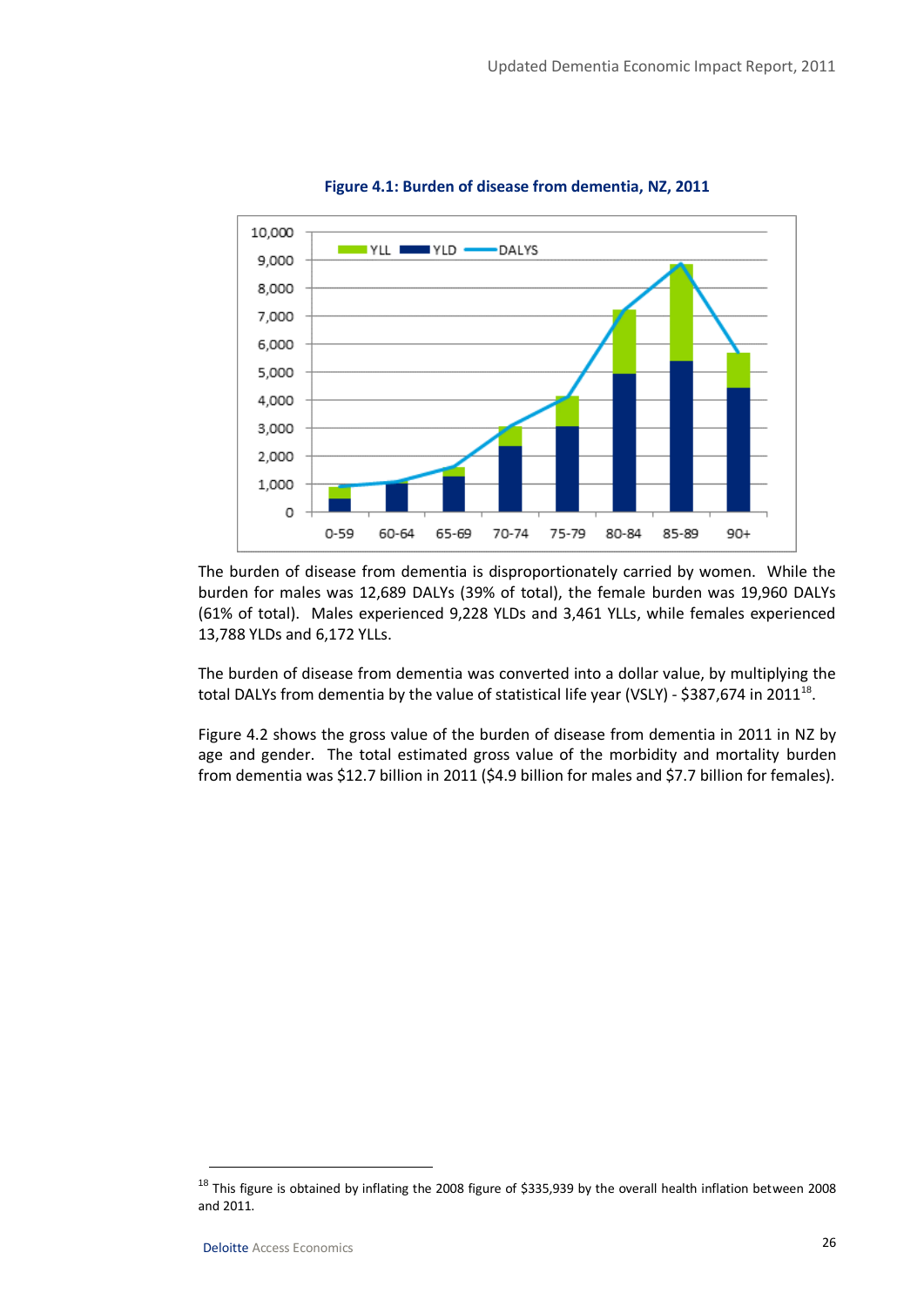<span id="page-34-1"></span>

### **Figure 4.2: Value of burden of disease from dementia, 2011**

### 4.3.2 Sensitivity analysis

To provide a range for the value of burden of disease in New Zealand, Deloitte Access Economics applied the low value (VSLY = \$242,262) and high value (VSLY = \$533,086)<sup>19</sup> to the estimated DALYs.

As a result, the sensitivity analysis provides a range of \$7.9 to \$17.4 billion for the estimate of the gross value of the burden of disease from dementia in NZ in 2011.

Bearing in mind that the wage-risk studies underlying the calculation of the VSL take into account all known personal impacts – suffering and premature death, lost wages/income, out-of-pocket personal health costs and so on  $-$  the estimate of \$12.7 billion should be treated as a 'gross' figure and costs to individuals already calculated should be netted out. The result after netting out these items is presented in [Table 4.1,](#page-34-0) with a consequent net cost of lost wellbeing of \$12.4 billion in 2011.

### **Table 4.1: Net burden of disease from dementia, 2011**

<span id="page-34-0"></span>

|                                           | Individual (\$ million) |
|-------------------------------------------|-------------------------|
| Gross cost of lost wellbeing              | 12,657.3                |
| Minus production losses net of tax        | 132.1                   |
| Minus GP costs borne out-of-pocket        | 0.7                     |
| Minus aged care costs borne out-of-pocket | 134.6                   |
| Net cost of lost wellbeing                | 12,390.0                |

**.** 

<sup>&</sup>lt;sup>19</sup> These figures were obtained by inflating the 2008 figures of \$209,932 and \$461,946 by the overall health inflation between 2008 and 2011.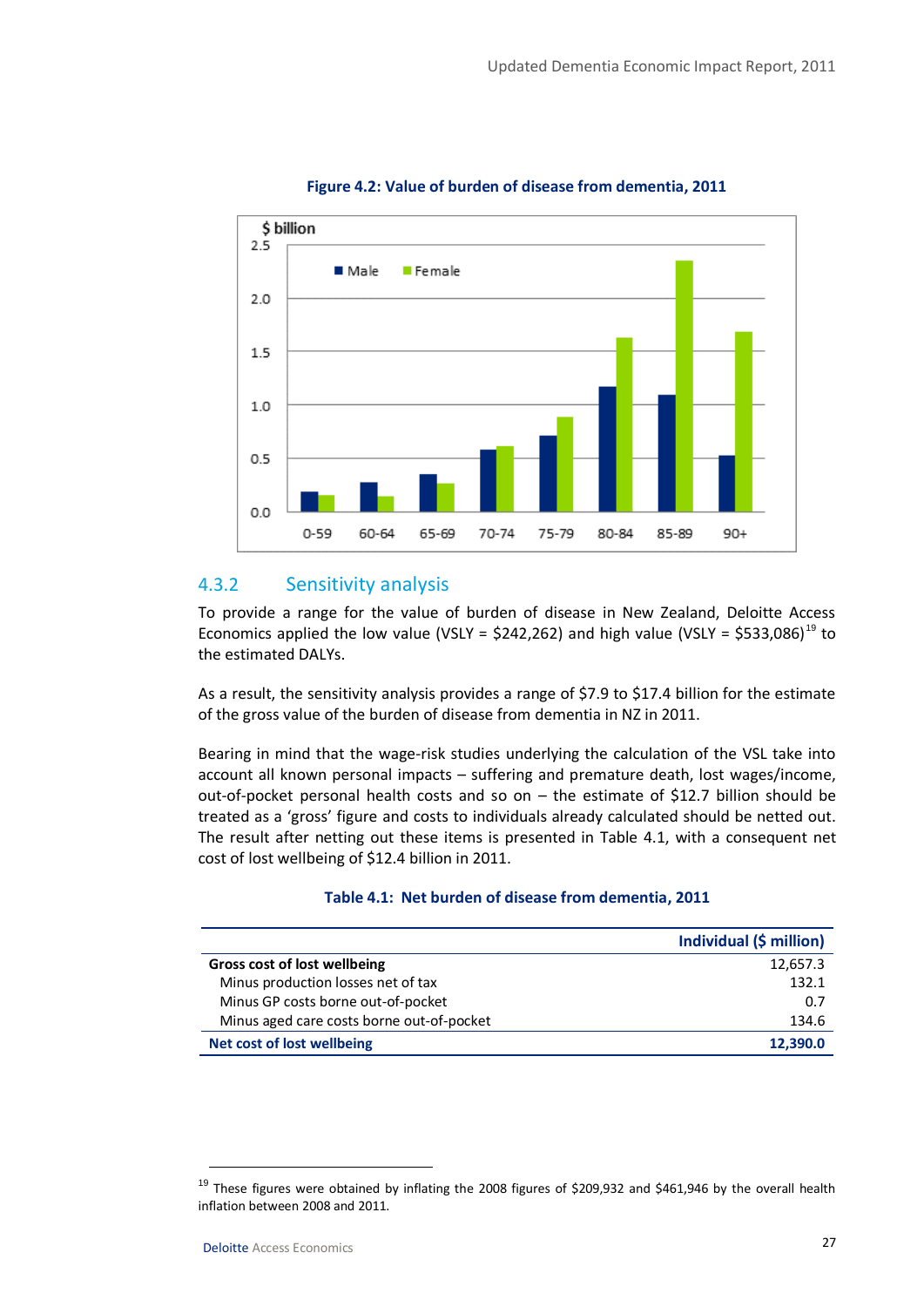### <span id="page-35-0"></span>**4.4 Economic impact of dementia**

[Table 4.2](#page-35-1) presents a summary of all the costs of dementia in New Zealand for 2011. The cost summary presents the financial and burden of disease costs separately, since the latter (health/wellbeing) is not considered part of living standards as measured by gross domestic product (GDP), and since greater uncertainty surrounds the dollar estimate of the disease burden.

#### **The total financial cost of dementia in 2011 was estimated as \$954.8 million.**

 Of the total, \$596.3 million (62.5%) was for health system expenditures and \$358.5 million (37.5%) was for other financial costs.

<span id="page-35-1"></span>The value of the healthy life lost was estimated as a further \$12.4 billion, bringing the total to an estimated \$13.4 billion.

|                                |            |             |         |                          |                   | <b>Other</b>             |
|--------------------------------|------------|-------------|---------|--------------------------|-------------------|--------------------------|
|                                |            | % Financial | % Total | <b>Individual</b>        | <b>Government</b> | society                  |
| <b>Cost item</b>               | \$ million | costs       | costs   | \$ million               | \$ million        | \$ million               |
| <b>Health cost</b>             |            |             |         |                          |                   |                          |
| <b>Total hospital</b>          | 139.43     | 14.60%      | 1.04%   | $\sim$                   | 139.43            |                          |
| <b>Inpatients</b>              | 127.34     | 13.34%      | 0.95%   |                          | 127.34            |                          |
| <b>Outpatients</b>             | 12.10      | 1.27%       | 0.09%   |                          | 12.10             |                          |
| GPs                            | 1.02       | 0.11%       | 0.01%   | 0.71                     | 0.31              |                          |
| Pharmaceuticals                | 4.03       | 0.42%       | 0.03%   | ÷,                       | 4.03              |                          |
| Pathology and imaging          | 0.12       | 0.01%       | 0.00%   |                          | 0.12              |                          |
| Research                       | 4.00       | 0.42%       | 0.03%   |                          | 1.72              | 2.29                     |
| Allied health                  | 1.24       | 0.13%       | 0.01%   | 0.86                     | 0.38              |                          |
| Aged care                      | 371.87     | 38.95%      | 2.79%   | 134.55                   | 237.32            |                          |
| <b>Sub-total allocated</b>     | 521.72     | 54.64%      | 3.91%   | 136.12                   | 383.31            | 2.29                     |
| Unallocated                    | 74.61      | 7.81%       | 0.56%   | ä,                       | 74.61             | $\blacksquare$           |
| <b>Total health costs</b>      | 596.32     | 62.46%      | 4.47%   | 136.12                   | 457.92            | 2.29                     |
| <b>Other financial costs</b>   |            |             |         |                          |                   |                          |
| Productivity losses            | 204.76     | 21.45%      | 1.53%   | 157.67                   | 47.09             | $\overline{\phantom{a}}$ |
| Lower employment rates         | 157.74     | 16.52%      | 1.18%   | 121.46                   | 36.28             |                          |
| Absenteeism                    | 2.93       | 0.31%       | 0.02%   | 2.26                     | 0.67              |                          |
| Premature mortality            | 6.91       | 0.72%       | 0.05%   | 5.32                     | 1.59              |                          |
| Informal care                  | 37.18      | 3.89%       | 0.28%   | 28.63                    | 8.55              |                          |
| Respite and carer              |            |             |         |                          |                   |                          |
| support                        | 40.11      | 4.20%       | 0.30%   | 20.06                    | 20.06             |                          |
| Mobility aids and              |            |             |         |                          |                   |                          |
| modifications                  | 3.96       | 0.41%       | 0.03%   | $\overline{\phantom{a}}$ | 3.96              |                          |
| Deadweight losses              | 109.64     | 11.48%      | 0.82%   | $\overline{\phantom{a}}$ |                   | 109.64                   |
| Health system costs            | 82.65      | 8.66%       | 0.62%   | $\overline{\phantom{a}}$ |                   | 82.65                    |
| <b>Taxation forgone</b>        | 13.08      | 1.37%       | 0.10%   |                          |                   | 13.08                    |
| Social security payments       | 8.93       | 0.93%       | 0.07%   |                          |                   | 8.93                     |
| Other costs                    | 4.98       | 0.52%       | 0.04%   | ä,                       |                   | 4.98                     |
| <b>Total other financial</b>   |            |             |         |                          |                   |                          |
| costs                          | 358.45     | 37.54%      | 2.69%   | 177.72                   | 71.11             | 109.64                   |
| <b>Total financial costs</b>   | 954.77     | 100.00%     | 7.15%   | 313.84                   | 529.03            | 111.93                   |
| Net burden of disease          | 12,390.00  |             | 92.85%  | 12,390.00                |                   |                          |
| <b>Total including net BoD</b> | 13,344.77  |             | 100.00% | 12,703.84                | 529.03            | 111.93                   |
| % financial total              | 100%       |             |         | 32.87%                   | 55.41%            | 11.72%                   |
| % total including BoD          | 100%       |             |         | 95.20%                   | 3.96%             | 0.84%                    |

#### **Table 4.2: Summary of economic costs of dementia, New Zealand, 2011**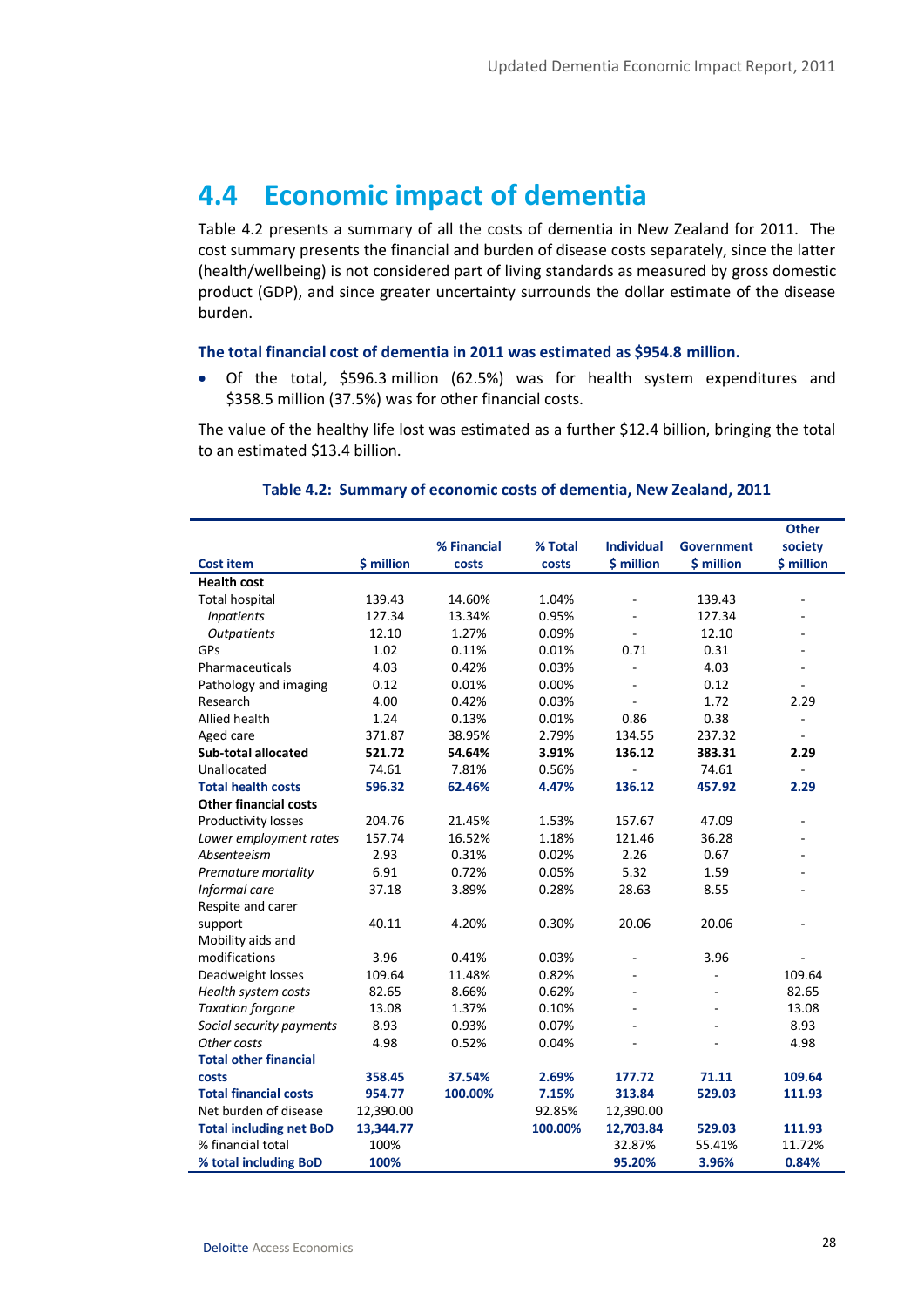<span id="page-36-0"></span>

### **Figure 4.3: Distribution of financial costs of dementia, (% total), NZ, 2011**

**Figure 4.4: Financial costs of dementia by bearer of costs, (% total), NZ, 2011**

<span id="page-36-1"></span>

Individuals with dementia and their carers bore 33% of the financial costs of dementia in 2011, the Government bore 55% of the costs, and the remaining 12% of financial costs were borne by other payers in society. These shares change to 95%, 4% and 1% if the value of healthy life lost is included.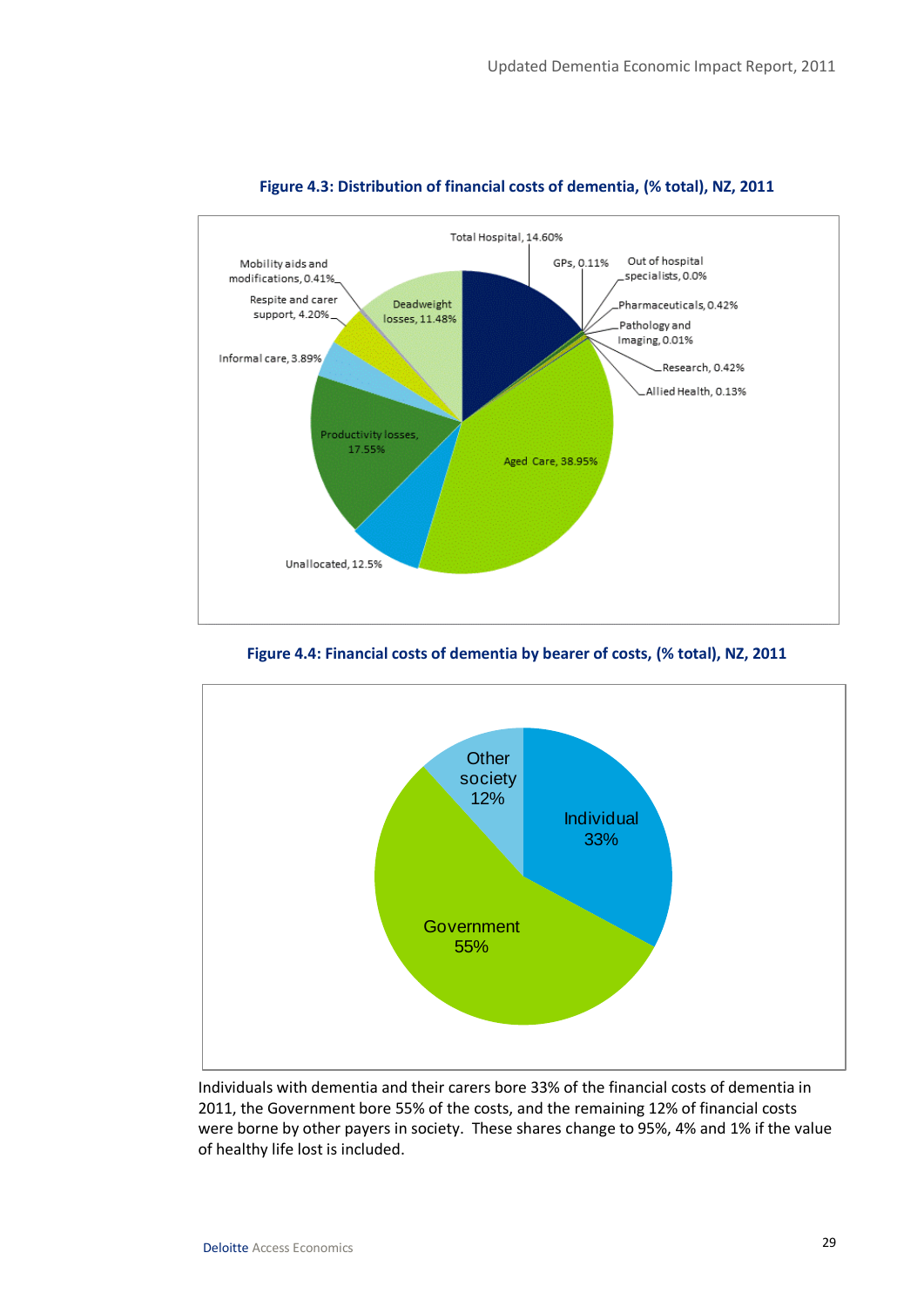# <span id="page-37-0"></span>**References**

- Access Economics, 2009, 'Keeping dementia front of mind: incidence and prevalence 2009- 2050', Report for Alzheimer's Australia, http://www.accesseconomics.com.au/, accessed 14 July 2011.
	- -2008, 'Dementia Economic Impact Report 2008'*,* Report for Alzheimers New Zealand, Canberra, July.
	- -2005, 'Dementia estimates and projections: Australian states and territories', Report for Alzheimers Australia, http://www.accesseconomics.com.au/, accessed 14 July 2011.
	- -2003, 'The dementia epidemic: economic impact and positive solutions for Australia', Report for Alzheimers Australia, http://www.accesseconomics.com.au/, accessed 14 July 2011.
- Alzheimers New Zealand 2007, 'Caring for the Carer', Information Sheet Fifteen, Alzheimers New Zealand.
- Anstey K, Burns R, Birrell C, Steel D, Kiely K, Luszcz M 2010, 'Estimates of probable dementia prevalence from population-based surveys compared with dementia prevalence estimates based on meta-analyses' *BMC Neurology,* 10(62): 1-12.
- Anstey K, Birrel C, Luszcz M, Burns R, Kiely K, Ross L, Steel D 2009, 'Estimates of the prevalence of probable dementia and cognitive impairment in Australia', Centre for Mental Health Research, Australian National University, Canberra.
- Australian Institute of Health and Welfare 2007, 'Dementia in Australia: National data analysis and development', AIHW Cat No AGE 53, Canberra.
	- -2005, 'Health system expenditure on disease and injury in Australia, 2000–01*',* Second edition, AIHW Cat No HWE 28, Health and Welfare Expenditure Series No 21, Canberra.
- Begg S, Vos T, Barker B, Stevenson C, Stanley L, Lopez A 2007, 'The burden of disease and injury in Australia 2003', Australian Institute of Health and Welfare (AIHW), Canberra.
- Corrada M, Brookmeyer R, Berlau D 2008, 'Prevalence of dementia after age 90. Results from the 90+ study', *Neurology*, 71: 337-343.
- Deloitte Access Economics 2011, 'Dementia across Australia: 2011-2050', Report for Alzheimer's **Australia**, **Australia, Australia, Australia, Australia**, Australia, Australia, Australia, Australia, Australia, Australia, Australia, Australia, Australia, Australia, Australia, Australia, Australia, Australi http://www.fightdementia.org.au/common/files/NAT/20111014 Nat\_Access\_DemA [crossAust.pdf,](http://www.fightdementia.org.au/common/files/NAT/20111014_Nat_Access_DemAcrossAust.pdf) accessed 22 December 2011.
- Ferri CP, Prince M, Brayne C, Brodaty H, Fratiglioni L, Ganguli M, Hall K, Hasegawa K, Hendrie H, Huang Y, Jorm A, Mathers C, Menezes PR, Rimmer E, Scazufca M, for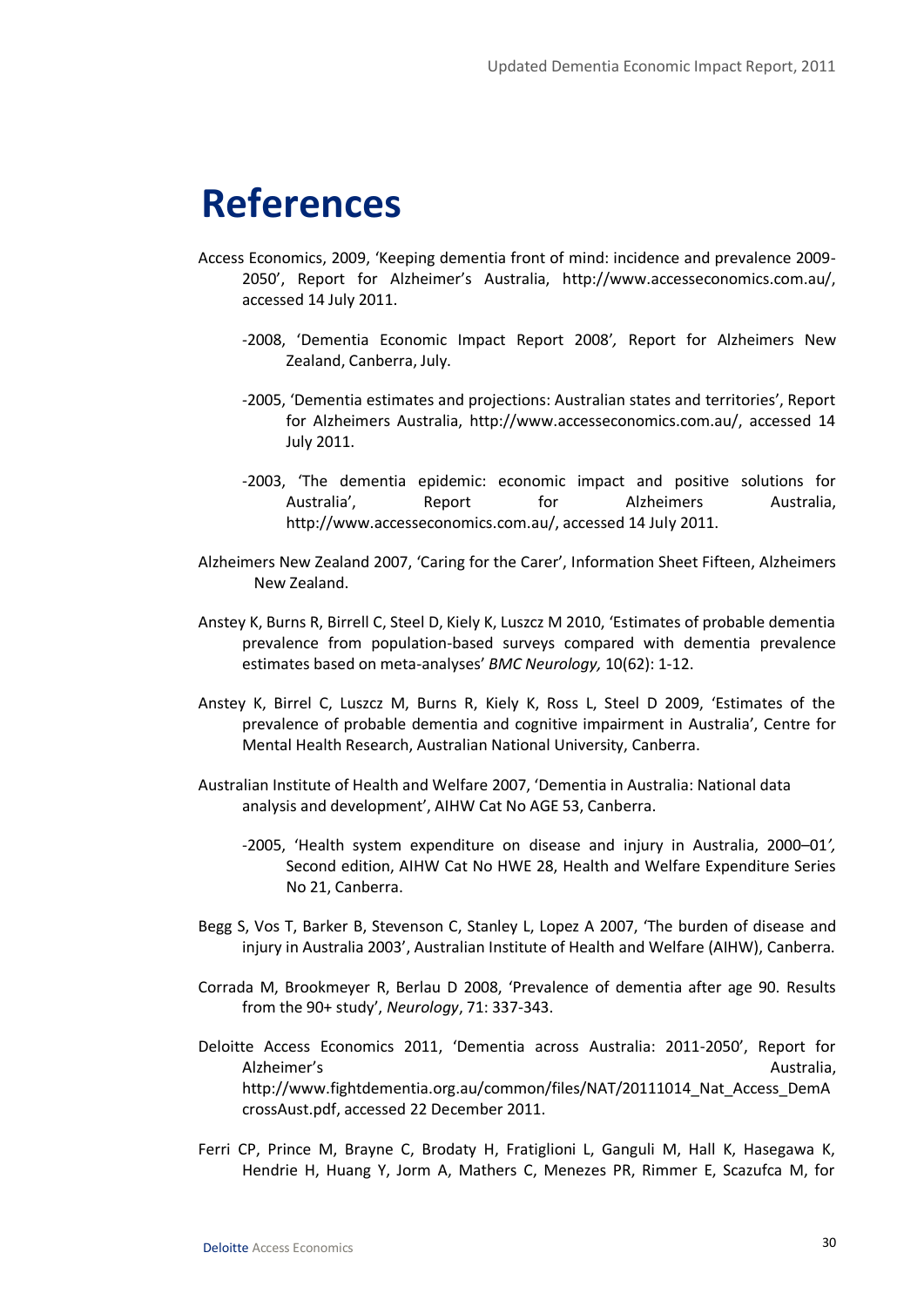Alzheimer's Disease International 2005, 'Global prevalence of dementia: a Delphi consensus study' *The Lancet,* 366:2112-7.

- Hofman A, Rocca WA, Brayne C, Breteler MMB, Clarke M, Cooper B, Copeland JRM, Dartigues JF, Da Silva DA, Hagnell O, Heeren TJ, Engedal K, Jonker C, Lindesay J, Lobo A, Lobo A, Mann AH, Molsa PK, Morgan K, Connor DW, Sulkava R, Kay DWK, Amadaducci L for the Eurodem Prevalence Research Group 1991, 'Prevalence of dementia in Europe: a collaborative study of 1980-1990 findings', *International Journal of Epidemiology,* 20: 736-748.
- Jorm AF, Dear KB, Burgess NM 2005, 'Projections of future numbers of dementia cases in Australia with and without prevention', *Aust NZ Journal of Psychiatry,* 39: 959-963.
- Jorm AF, Korten AE, Henderson AS 1987 'The prevalence of dementia: A quantitative integration of the literature' *Acta Psychiatrica Scandinavica*, 76(5): 465–479.
- Lobo A, Launer LJ, Fratiglioni L, Andersen K, Di Carlo A, Breteler MM, Copeland JR, Dartigues JF, Jagger C, Martinez-Lage J, Soininen H, Hofman A 2000, 'Prevalence of dementia and major sub-types in Europe', *Neurology,* 54: 54-59.
- Lucca U, Garri M, Nobili, A 2009, 'Risk of dementia continues to rise in the oldest old: The Monzino 80-plus study', *Alzheimer's & Dementia*, 5: 381.
- Ministry of Health 2011, 'Dementia in New Zealand: improving quality in residential aged care'*,* A report to the Disability Issues Directorate, Ministry of Health, Wellington.
	- -2011a, 'Mortality and Demographic Data 2008: statistical tables' [http://www.health.govt.nz/publication/mortality-and-demographic-data-](http://www.health.govt.nz/publication/mortality-and-demographic-data-2008)[2008,](http://www.health.govt.nz/publication/mortality-and-demographic-data-2008) accessed on 15 December 2011.
	- -2002, 'First contact (general practice services)'*,* http://www.health.govt.nz/ourwork/primary-health-care/primary-health-care-services-and-projects/firstcontact-general-practice-services, accessed on 15 December 2011.
- Organization for Economic Cooperation and Development 2004, 'OECD Health Data 2004 3<sup>rd</sup> edition', September, Online version is downloadable from [http://www.oecd.org/document/16/0,2340,en\\_2649\\_34629\\_2085200\\_1\\_1\\_1\\_1,00.h](http://www.oecd.org/document/16/0,2340,en_2649_34629_2085200_1_1_1_1,00.html) [tml.](http://www.oecd.org/document/16/0,2340,en_2649_34629_2085200_1_1_1_1,00.html)
- Plassman BL, Langa KM, Fischer GG 2008, 'Prevalence of cognitive impairment without dementia in the United States', *Annals of Internal Medicine*, 148: 427-434.
- Prince M, Jackson J 2009, 'Alzheimer's Disease International World Alzheimer Report 2009', *Alzheimer's Disease International*, www.alz.co.uk/research/files/WorldAlzheimerReport.pdf, accessed 10 January 2011.
- Ritchie K, Kildea D 1995, 'Is senile dementia "age-related" or "ageing-related"? Evidence from meta-analyses of dementia prevalence in the oldest-old', *Lancet,* 364: 931-934.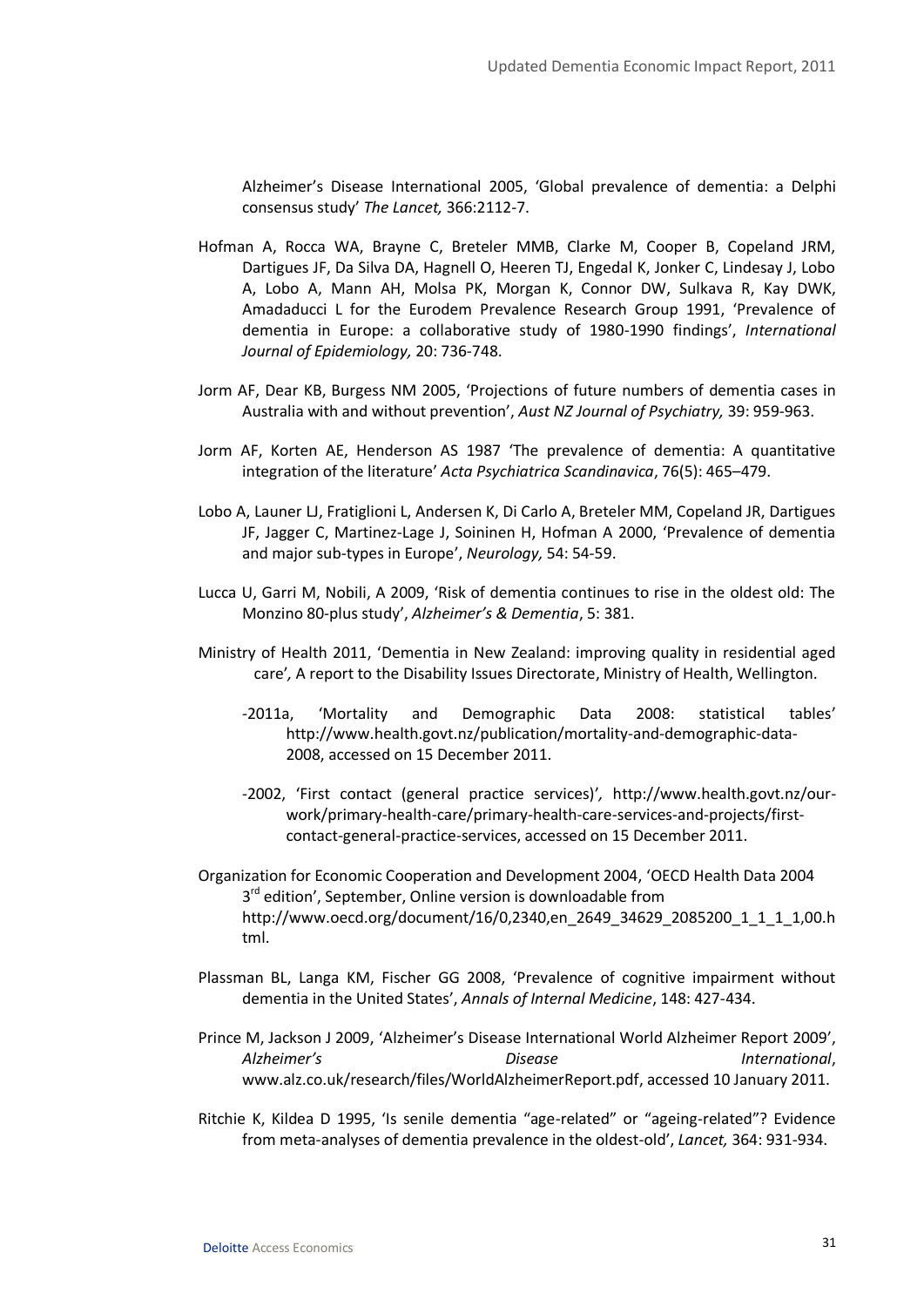Statistics New Zealand 2011, 'Consumer Price Index', March quarter, [http://www.stats.govt.nz/browse\\_for\\_stats/economic\\_indicators/CPI\\_inflation/info](http://www.stats.govt.nz/browse_for_stats/economic_indicators/CPI_inflation/info-releases.aspx)[releases.aspx,](http://www.stats.govt.nz/browse_for_stats/economic_indicators/CPI_inflation/info-releases.aspx) accessed on 15 December 2011.

- -2011a, 'New Zealand Income Survey', [http://www.stats.govt.nz/browse\\_for\\_stats/income-and-work/Income/nz](http://www.stats.govt.nz/browse_for_stats/income-and-work/Income/nz-income-survey-info-releases.aspx)[income-survey-info-releases.aspx,](http://www.stats.govt.nz/browse_for_stats/income-and-work/Income/nz-income-survey-info-releases.aspx) accessed on 15 December 2011.
- Wancata J, Musalek M, Alexandrowicz R, Krautgartner M 2003, 'Number of dementia sufferers in Europe between the years 2000 and 2050' *Eur Psychiatry,* 18:306-313.
- Warner J, Butler R 2000, 'Alzheimer's disease' *Clinical Evidence*, 3: 419-425.
- Wimo A, Jonsson B, Karlsson G and Winblad B 1998, *Health Economics of Dementia*, Wiley, UK.
- Wimo A, Prince M (2010) *World Alzheimer Report 2010: the global economic impact of dementia*, London, Alzheimer's Disease International (ADI), September. [http://www.alz.org/documents/national/World\\_Alzheimer\\_Report\\_2010\\_Summary\(](http://www.alz.org/documents/national/World_Alzheimer_Report_2010_Summary(1).pdf) [1\).pdf,](http://www.alz.org/documents/national/World_Alzheimer_Report_2010_Summary(1).pdf) accessed 27 January 2012.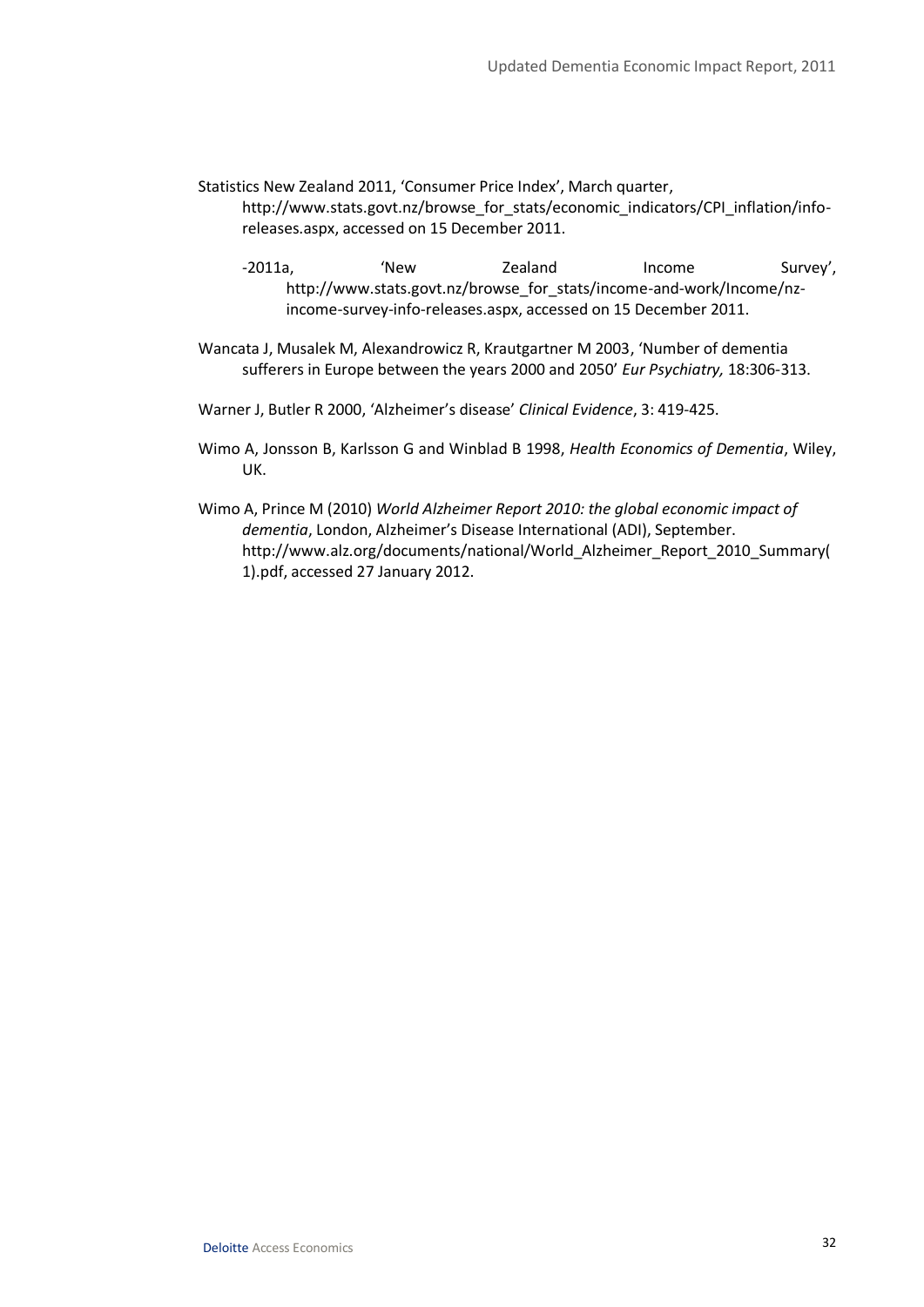### <span id="page-40-0"></span>**Limitation of our work**

### **General use restriction**

This report is prepared solely for the internal use of Alzheimers New Zealand. This report is not intended to and should not be used or relied upon by anyone else and we accept no duty of care to any other person or entity. The report has been prepared for the purpose of updating the previous Economic Impact of Dementia in New Zealand report. You should not refer to or use our name or the advice for any other purpose.